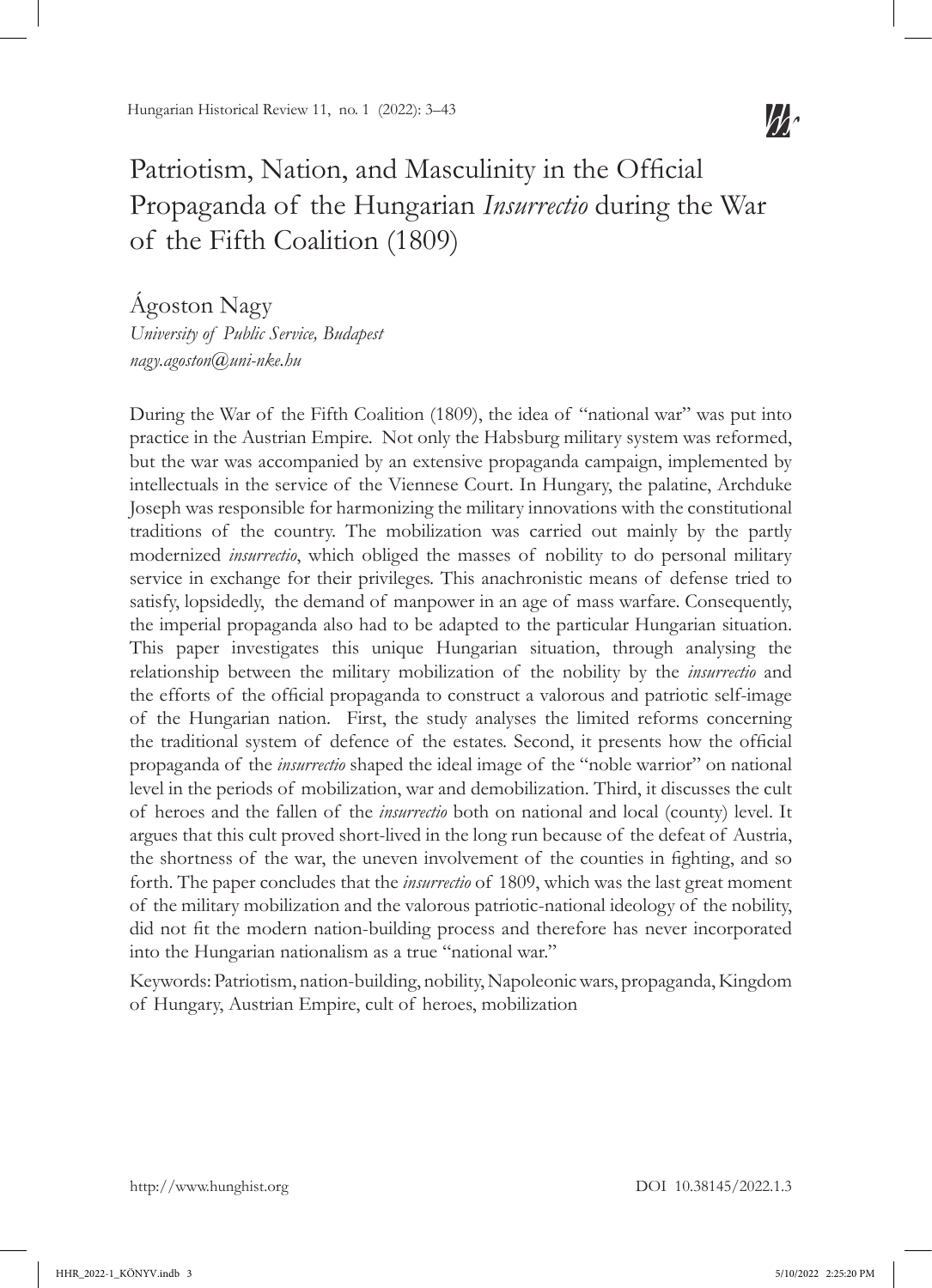"Anyone who believes that this levy will also be merely a ceremony is quite mistaken."<sup>1</sup>

Ferenc Kazinczy

#### *Introduction*

According to the passage cited above, Ferenc Kazinczy, the prominent writer, translator, literary figure, and language-reformer of his time, predicted the peculiarity of the Hungarian *insurrectio*, a kind of feudal levy, of 1809 some months before the war erupted again between the Austrian Empire and Napoleonic France. The *insurrectio* obliged above all the nobility, which made up almost 5 percent of the population of Hungary,<sup>2</sup> to perform military service personally or by a substitute from time to time as a "blood tax" in exchange for their privileged status.3 The Kingdom of Hungary enjoyed considerable independence within the Habsburg Monarchy and had to be governed on the grounds of its laws and customs.<sup>4</sup> The "constitutionalism of the estates" took shape during the eighteenth century when many major political issues (many of which were connected to military affairs) began to be interpreted as "constitutional."<sup>5</sup> Even if the *ius ad bellum* was reserved for the king, from the estates' viewpoint, many military issues demanded diets.<sup>6</sup> According to the practice of political dualism, the king was compelled to negotiate with the estates at diets on military issues.7 Consequently, in the first decades of the nineteenth century, the estates kept several military issues under tight control, including the amount of recruits and war tax *(contributio)* (paid by common people), the offering and regulation of the obsolete *insurrectio* for the king's demand, and the provision of extraordinary and

<sup>1</sup> "Ferenc Kazinczy to József Szentgyörgyi, Széphalom, February 27, 1809." In Kazinczy, *Levelezése,* vol. 6, 250.

<sup>2</sup> Cf. Vörös, "The *Insurrectio*", 20.

<sup>3</sup> In the following, I consider only the Hungarian *insurrectio*. However, Croatia, Slavonia, and the Grand Principality of Transylvania had and mobilized their own *insurrectio* in 1809, which differed significantly from the Hungarian one for constitutional-legal and socio-political reasons.

<sup>4</sup> This autonomy was cemented by the Article X of 1790–91. In the following, when I write about Austrian parts, Austria, etc., I refer only to the territories "on this side of the Leitha" *(Cisleithania)* from a Viennese perspective, i.e., the parts of the Habsburg Monarchy that were ruled by right of the hereditary title of the emperor of Austria.

<sup>5</sup> Szijártó, *A diéta* II, 304.

<sup>6</sup> Poór, *Adók, katonák*, 163–66.

<sup>7</sup> On the political system in general, see Szijártó, *A diéta*; Szijártó, *Estates and Constitution.*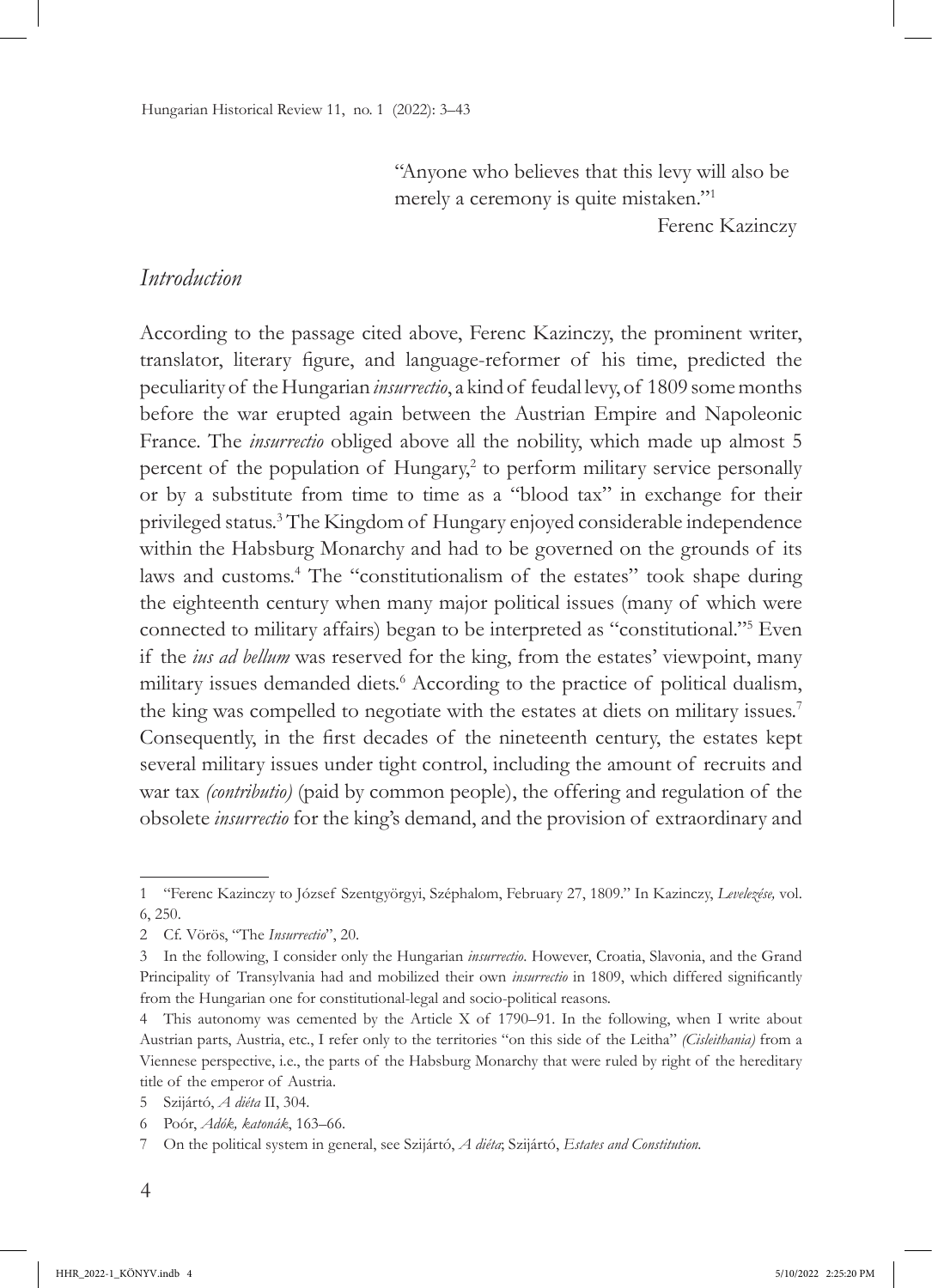voluntary military aid *(subsidium)* by the nobility (and groups linked to them).<sup>8</sup> The government had to be flexible enough to win over the consent and support of the estates for wars, which demanded diets, while also maintaining and using the political influence of the palatine. The palatine at the time was Archduke Joseph, a younger brother of King and Emperor Francis I. In the first decade of the nineteenth century, Joseph turned into an increasingly autonomous leader of the country in his intermediary role, and he tried both to meet the expectations of the Viennese court and to respect the constitutional traditions of Hungary.9 He was also the commander-in-chief of the *insurrectio,* and under his guidance, the troops were arranged by the counties. These counties enjoyed considerable autonomy and were led by the wealthy landowning gentry. Given the stalwart constitutional traditions of the country and the politically aware and active elites of the body politic of the nobility, it was essential for the government to develop effective persuasive techniques, and this included broadscale propaganda efforts.

Between 1792 and 1815, the *insurrectio* was called to arms four times: in 1797, 1800, 1805, and 1809. Kazinczy's prediction soon proved prescient. While previously the troops had been assembled, compelled to do military exercises, and then disbanded ceremonially at most,<sup>10</sup> in the War of the Fifth Coalition between the Austrian and the French Empires (from April 10 to October 14, 1809), they were deployed against the French and their allies and suffered moderate casualties in some smaller encounters and in the Battle of Győr on June 14.11 Members of the public administrative bodies and the civilian population of Western Hungary also experienced the upheavals and dangers of war and occupation for roughly six months. In 1809, though the Hungarian theater was not as significant militarily, mobilization, war propaganda, and the engagement of the units consisting of members of the nobility were experiences of vital importance for the estate polity *(Ständestaat)* and society.12

In the present study, I deal with three aspects of the relations between mobilization, war, and collective identities, focusing on the official propaganda concerning the *insurrectio* during the war of 1809. First, I demonstrate the significance of the *insurrectio* within the corporative defense system, as well

<sup>8</sup> Poór, *Adók, katonák*, 99–194; Szijártó, *A diéta*," 456–57.

<sup>9</sup> On his political evolution, see Domanovszky, *József nádor élete*, vol. 1, 269–97.

<sup>10</sup> In 1805, because of the immediate French threat, due to the careful political considerations of Palatine Joseph, only some of the counties were mobilized.

<sup>11</sup> For an overview, see R. Kiss, "Az utolsó nemesi felkelés története"; Veress, *Napóleon hadai.* 

<sup>12</sup> For the repercussions of Napoleonic Wars on Hungarian politics and society in general: Kosáry, "The French Revolutionary"; Kosáry, "Napóleon és Magyarország."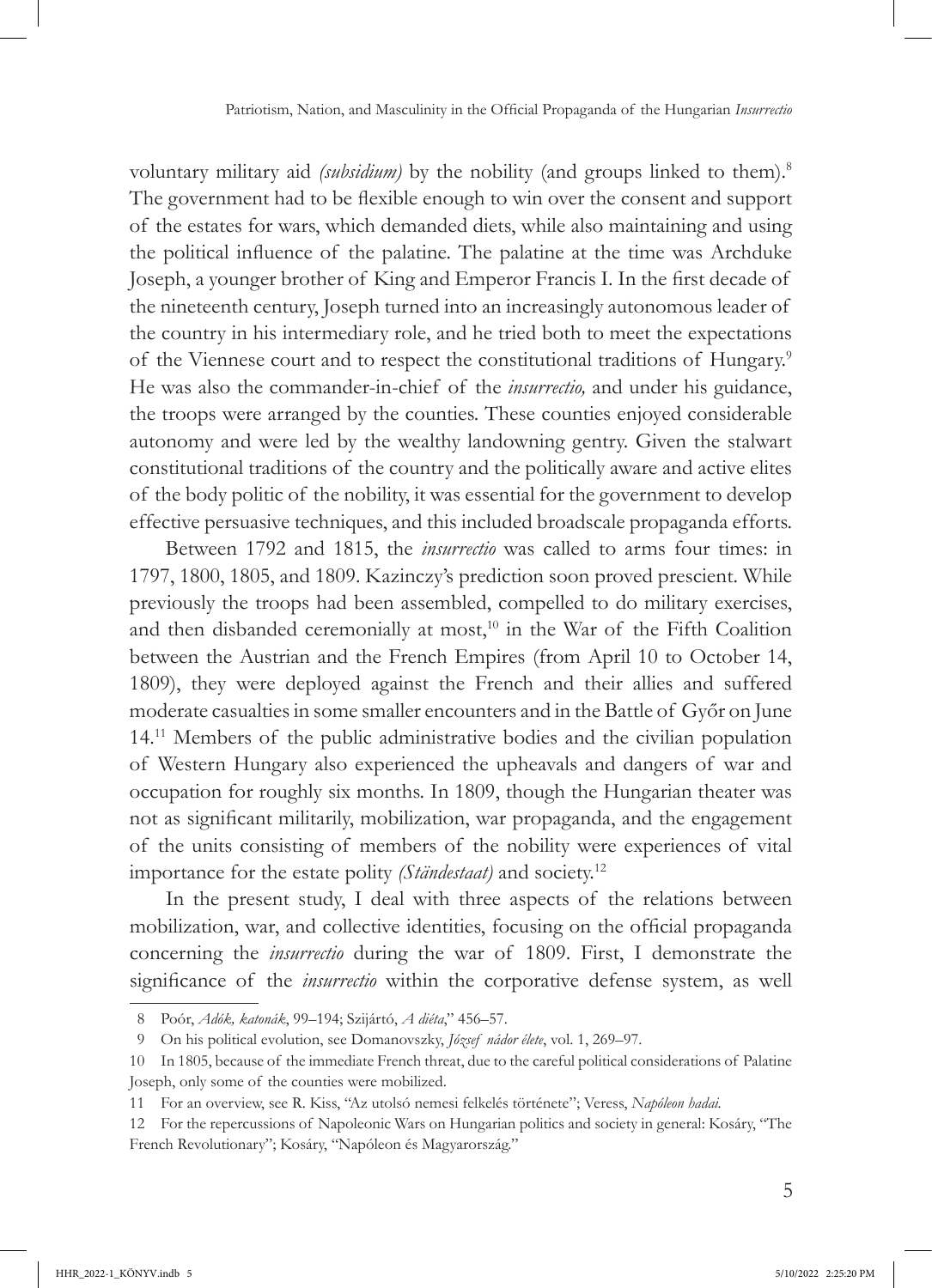as the interactions of traditionalism and innovation in military affairs. I then discuss the backbone of the official "propaganda machinery" on the national level, which was institutionalized to some extent. The official and semi-official propaganda concerning the *insurrectio* came into being due to Archduke Joseph, and it was produced and circulated by central authorities. While considerable propaganda activities and distinctive and even different local and imperial notions of patriotism were developed on the county and imperial levels, these remained subordinate to the national level. I then show how, based on these products of official propaganda, an all-pervasive patriotic-national collective identity concept was shaped, in the center of which was placed a hegemonic, ideal image of the "noble warrior" as a distinctive version of "patriotic-valorous masculinity."<sup>13</sup>

# *The Austrian "Moment" of 1809 and Hungary*

After the Peace of Pressburg (1805), Austria made considerable efforts to reorganize itself to wage a successful war to come against Napoleon. First, significant personal changes were carried out in the highest governmental circles. Second, further military reforms were introduced. The standing army was modernized by Archduke Charles and a new compulsory, selective militia<sup>14</sup> formed on territorial grounds, the so-called *Landwehr*, came into being in June of 1808 thanks to the initiative of Archduke John*.* 15 Closely intertwined with these changes, perceptions of the importance of public opinion also changed, and the government undertook propaganda efforts to develop and foster a strong pro-Austrian sentiment. These measures demonstrated the resilience of the Habsburg Monarchy. Regarding Austria, the exceptionality of the war of 1809 from the perspectives of the relationship between new forms of mobilization and extensive propaganda, and new patriotic-national leitmotifs have been identified as essential characteristics by the earlier and more recent German and international secondary literature.16 The arming of the people together with

<sup>13</sup> On the theoretical background and the Austrian and Prussian case, see Hagemann, "'Be Proud and Firm, Citizens of Austrial'; Hagemann, "Celebrating War and Nation"; Hagemann, "Of 'Manly Valor', Hagemann, 'German Honor'; Hagemann, *Mannlicher Muth und Teutsche ehre."*

<sup>14</sup> For a general typology of forms of defense *(Wehrformen)*, see Metzger, *Die Milizarmee,* 65–81.

<sup>15</sup> Zehetbauer, *Die Landwehr.*

<sup>16</sup> On the Austrian case, first and foremost, see Langsam, *The Napoleonic Wars;* Hammer, *Oesterreichs Propaganda;* Rössler, *Österreichs Kampf;* Hagemann, "'Be Proud and Firm, Citizens of Austria!'"; Bleyer, *"… man dachte diesen Krieg…"*; Bleyer, *Auf gegen Napoleon!*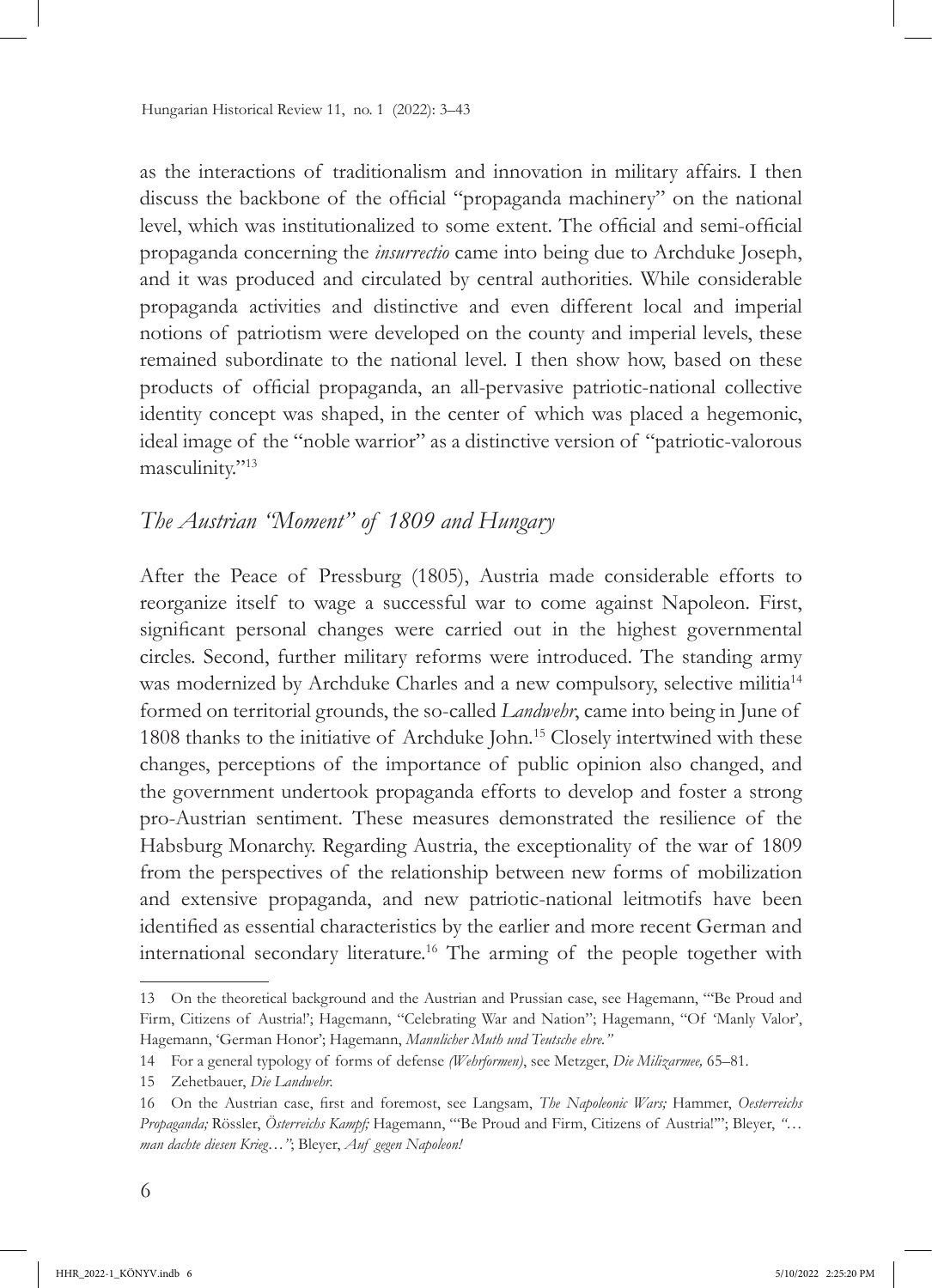the dramatic increase in propaganda intended to shape public opinion proved significant not only for German and Austrian history in general (and for the provincial history of Tyrol in particular), but also from the broader European perspective of the Napoleonic Wars.

Propaganda activities were led, supported, and encouraged by the representatives of the highest governmental circles, including for instance people such as Count Johann Philipp Stadion and Archduke John, and they were carried out by well-known intellectuals in the German cultural space, such as writer Friedrich Schlegel, publicist Friedrich von Gentz, and historian Baron Joseph von Hormayr. This propaganda fashioned and promulgated a complex patriotic-national ideology which stretched from the ardent German nationalism of the "political Romantics" through imperial patriotism to provincial and localregional patriotisms, in line with the emerging idea of "people's" or "national wars" *(Volks-* or *Nationalkrieg)* in a multiethnic composite state, which intended to legitimize the war with reference to alleged patriotic-national interests.<sup>17</sup> Domestically, the propaganda was aimed first and foremost at the literate middle classes with the intention of developing popular support for a future war and mobilizing as many people as possible by means of ideological incentives to join the *Landwehr*, also involving social groups and strata which had been remained intact from military service before.18 Abroad, the initiators tried to legitimize the war for the political elites and the educated public, and they also strove to curry the sympathies of people in French-occupied German territories. Nevertheless, the War of 1813–15 was fought on more traditional grounds again by Austria.<sup>19</sup> All things considered, the arming of the people and the sudden flurry of propaganda could be treated as a "moment" in two ways: it turned out to be short-lived, but it was influential from a wider historical perspective.

During the era, in the Kingdom of Hungary, military mobilization and war propaganda played a role that was no less important, but peculiar, according to its constitutional and socio-political characteristics. In particular, the mobilization of the four *insurrectio* produced a vast corpus of propaganda efforts in various genres. In 1809, the need to persuade the masses of the privileged boosted the emerging production of short and simple printed matter which could easily accessed and distributed due to the steady rise of literacy even among the petty nobility. Both central and local authorities, acknowledged poets, writers, and

<sup>17</sup> Hagemann, "'Be Proud and Firm, Citizens of Austria!'," 43.

<sup>18</sup> Bleyer, *Auf gegen Napoleon!*

<sup>19</sup> Hagemann, "'Be Proud and Firm, Citizens of Austria!'," 45.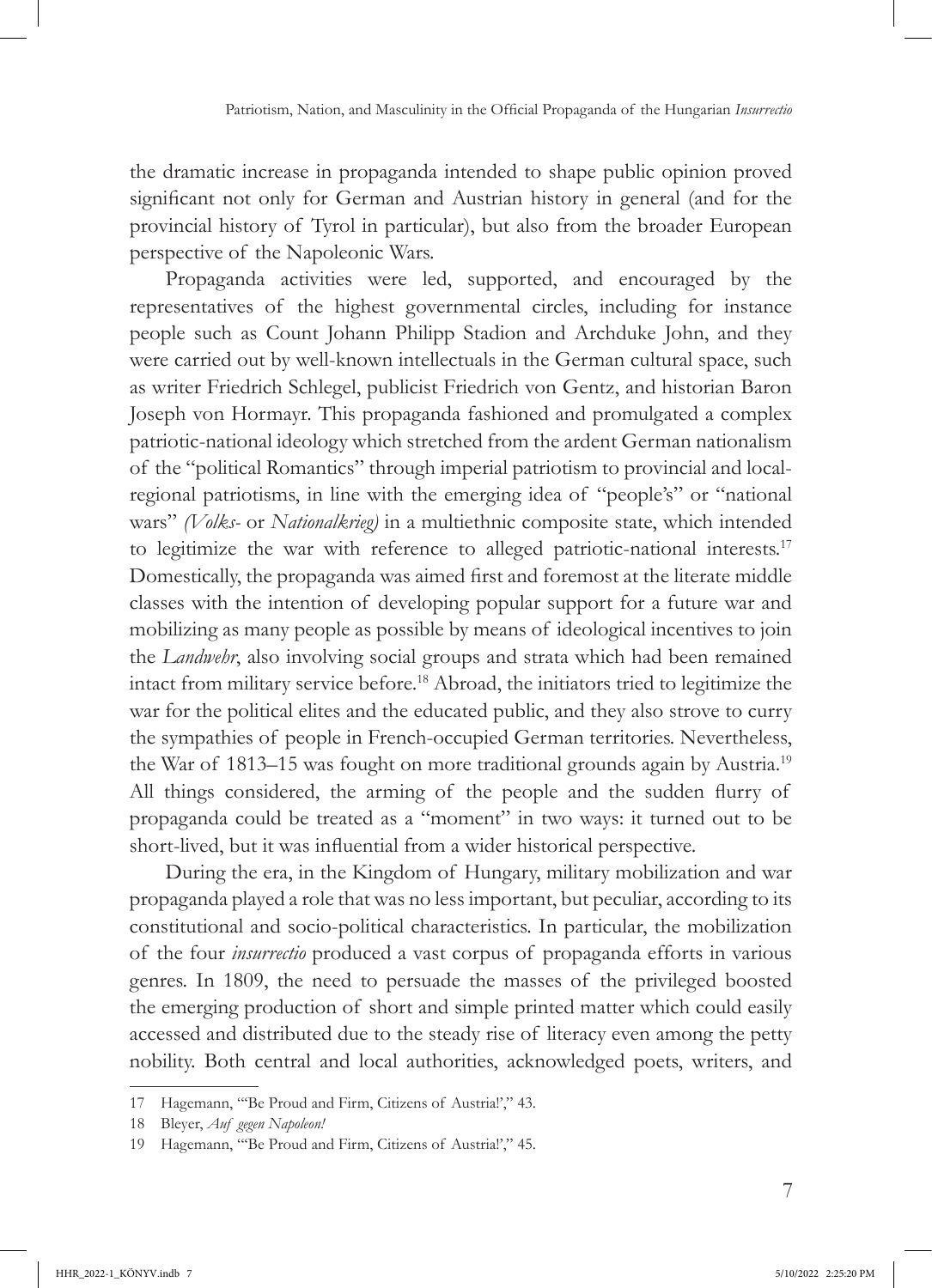occasional rhymers were actively involved in this tremendous production, which developed a distinct martial patriotic-national ideology of corporative character on national and local levels. The Hungarian case, however, was almost entirely ignored even within the most detailed German language and international narratives.20 Thus, these narratives offered only a partial picture. The Hungarian scholarship has largely neglected the field for a long time, despite the fact that the importance of the war of 1809 (and particularly the *insurrectio*) was (re) discovered as early as in the late nineteenth century, and some studies were also published on the political literature.<sup>21</sup> Nevertheless, systematic research on war propaganda based on up-to-date methods (re)started a decade ago among literary historians.<sup>22</sup>

# *Military Mobilization and Limits of Reforms within the Estates' System*

In the early nineteenth century, the system of defense was still built on the traditional constitutional-legal structure of the country and organized along corporative dividing lines. According to some, the standing army was introduced into Hungary by Article VIII of 1715 into Hungary. Others have pointed out that the article merely legalized the former practice regarding military issues and funding, provided that the war tax had to be offered at diets or smaller ad hoc assemblies *(concursus)*. 23 In the course of the wars with France, three means of defense could be distinguished, one permanent and two extraordinary. The "Hungarian regiments" (the elite Hussar cavalry and the infantry of lower prestige) of the regular army, whose name referred to the territory in which the forces were recruited, were the first. Regarding their organization and deployment, these were not nationalized and were at the king's disposal. The regiments were financed by and regularly recruited from the common people by voluntary recruitment or by drafting as an extraordinary measure.<sup>24</sup> In the period, apart from Tyrol and Northern Italy, the only land where the Habsburg government could not introduce conscription (and with that the canton and

<sup>20</sup> One of the few exceptions: Redl, *Flugblätter und Flugschriften*; Wecke, *Österreichs Pressekampf.*

<sup>21</sup> See Császár, "Az utolsó nemesi felkelés." Historian Mihály Horváth was the first person to call attention to the significance of propaganda in 1809.

<sup>22</sup> For the poetry, see Porkoláb, "Szempontok."

<sup>23</sup> Szijártó, *A diéta,* 450–53.

<sup>24</sup> In detail, see Lázár, "Army Recruitment."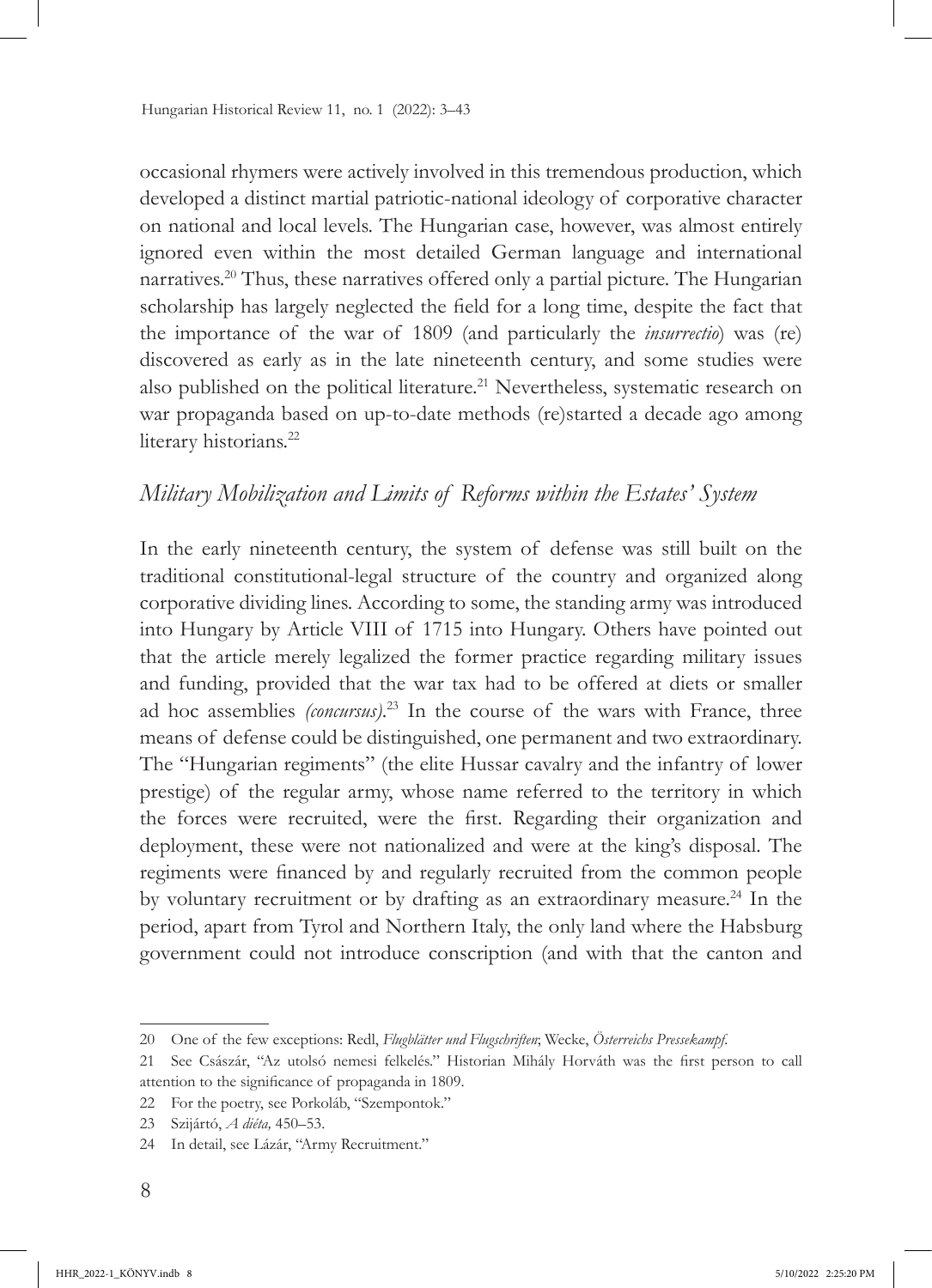furlough system) was Hungary due to the fierce resistance of the estates, $25$  so the period of military service remained indefinite, which meant it was practically lifelong.

The two extraordinary means were organized on the grounds of corporative privileges. First, the "free royal and mining cities" were expected to erect "burgher guards" (which had operated sporadically before) in 1805 as an option and in 1808 as an obligation. These communal militia-like units were responsible for the maintenance of public safety and order, as well as for city defense.<sup>26</sup> Second, the *insurrectio* was also preserved after 1715. It consisted of people from different communities, groups and strata, but it was appropriated by the nobility, which considered themselves the body politic, the country *(regnum)*, or the nation *(natio)*  in its narrower corporative political sense.27 As historian Zoltán Tóth has pointed out, the "norm of estates" referred to certain communities based on moral judgments and expressed a segmented concept of society. Class stratification (based on financial circumstances) was also cut by a "dividing line" following from the legal status. So-called liberty *(libertas)* was reserved for the (landowning) nobility in its entirety (including exemption from taxes), $28$  which in exchange owed only periodical and temporary military service as part of the *insurrectio*. Noble status did not include strict financial and lifestyle requirements.29 This view was supported by the legal fictions of István Werbőczy's *Tripartitum* (1517):<sup>30</sup> the "one and same liberty" *(una eademque libertas)* of all noblemen (despite this alleged norm, for ages, the nobility was stratified not only by wealth and property but also by legal status) and the theory of subjugation, which justified the difference between nobles and serfs on the basis of a historical narrative. According to this narrative, the original equality of all Hungarians ceased after some had refused

<sup>25</sup> Hochedlinger, *Austria's Wars of Emergence,* 291–329. On the age of French Wars, see Boerke, "Conscription in the Habsburg Empire." In Hungary "the question of the supply of personnel for the army was a sensitive indicator of the state relations between the king and the estates", that is, "the ruler's claims came into a head-on collision with constitutionalism." Haselsteiner, "King and Estates," 354.

<sup>26</sup> Molnár, "Polgárőrségek Magyarországon."

<sup>27</sup> The *regnum* as the "estates of Hungary" consisted of the prelates or the church estate, the magnates, the nobles, and the free royal cities, which represented it, as the members of the Holy Crown, at the diets versus the king. From late eighteenth century, "the pole opposite the king will start to be captured by the *natio* (nation)." Szijártó, *Estates and Constitution,* 11–28, 248. In the following, concerning the diet, I refer to the Lower Table, first and foremost the politically dominant county deputies of the lesser nobility, as the "estates."

<sup>28</sup> On the history of the concept, see Zászkaliczky, "The language of liberty."

<sup>29</sup> Tóth, "Rendi norma."

<sup>30</sup> Péter, "The Irrepressible Authority."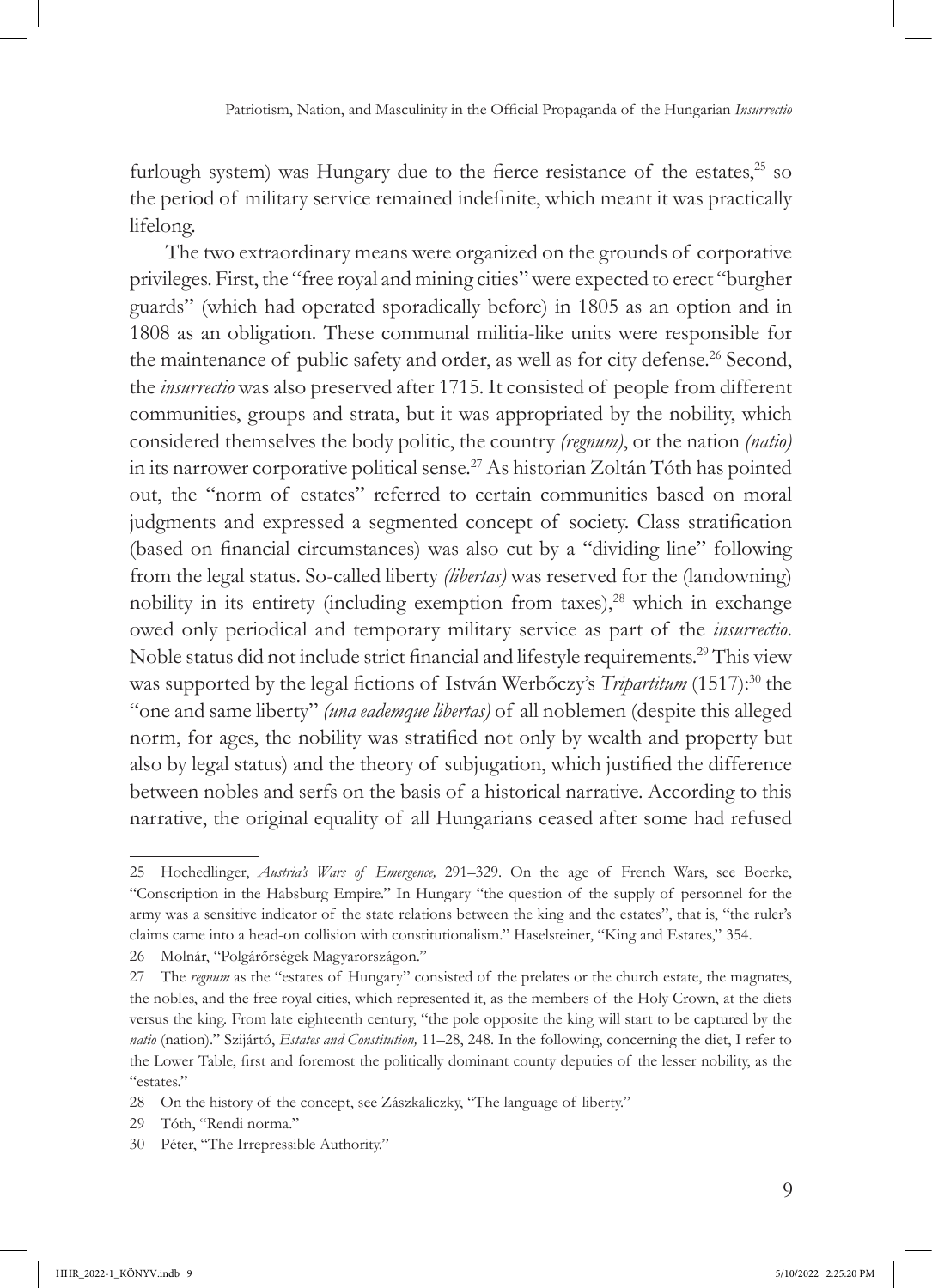to perform military service and had been expelled from the political community. The norm attributed a free, militant, and morally superior character to the nation *(natio* or *gens)* as the exclusive political community of noblemen, which found expression in the *insurrectio* as the most superior form of military service.

In fact, the *insurrectio* was not subject to any permanent regulations, had no strength in times of peace, did not regular yearly exercises, and had no permanent officer staff, no magazines, etc. The conditions of its actual mobilization were regulated from time to time at the diets for a specified period. The blurriness of the related old articles and customary law provided considerable leeway for the two poles of the dualistic political system to present different, politically motivated interpretations of the same issues. In the era of the French wars, the king had no choice but to rely on the estates, and though both poles and several officers insisted on the need for urgent military reforms,<sup>31</sup> the strong constitutional culture made it impossible to agree on and implement reforms, as they could have been pronounced unconstitutional by some party. Even if this political deadlock left little elbow room for substantial reforms, some limited measures were still introduced in Hungary to modernize its system of defense.<sup>32</sup>

The powerhouse of reforms was Archduke Joseph. He proposed the introduction of a modified version of the *Landwehr* system and published a plan for the king.33 This plan concerned the modernization of the *insurrectio* and the introduction of the reserve system, and it also included the extension of military service by different military institutions. The palatine argued that, "The forthcoming war […] has to be in its entirety a national war, [in which] the able masses of the nation have to fight totally or partly with armies to get the upper hand and to overcome."34 This inventive draft was discussed in parallel with a traditionalist one (of the diet of 1807). In the end, significant if limited and provisional reforms were introduced: while the reserve system was abandoned, the regulations regarding extraordinary means of defense (Article II and III of 1808) proved more forward-looking than any earlier efforts.

In 1808, the estates offered to allow the king to call the *insurrectio* to arms "once and without any future consequences" for three years. At the same time, strong conditions were imposed: the *insurrectio* was to be mobilized only in case

<sup>31</sup> A few reform-drafts were presented by officers to the palatine but were shelved in the end. Gyalókay, "A magyar nemesi insurrectio."

<sup>32</sup> Cf. Vörös, "The *Insurrectio*", 25.

<sup>33</sup> Domanovszky, *József nádor iratai,* vol. 3, 210–42 and 255–321.

<sup>34</sup> Ibid., 280.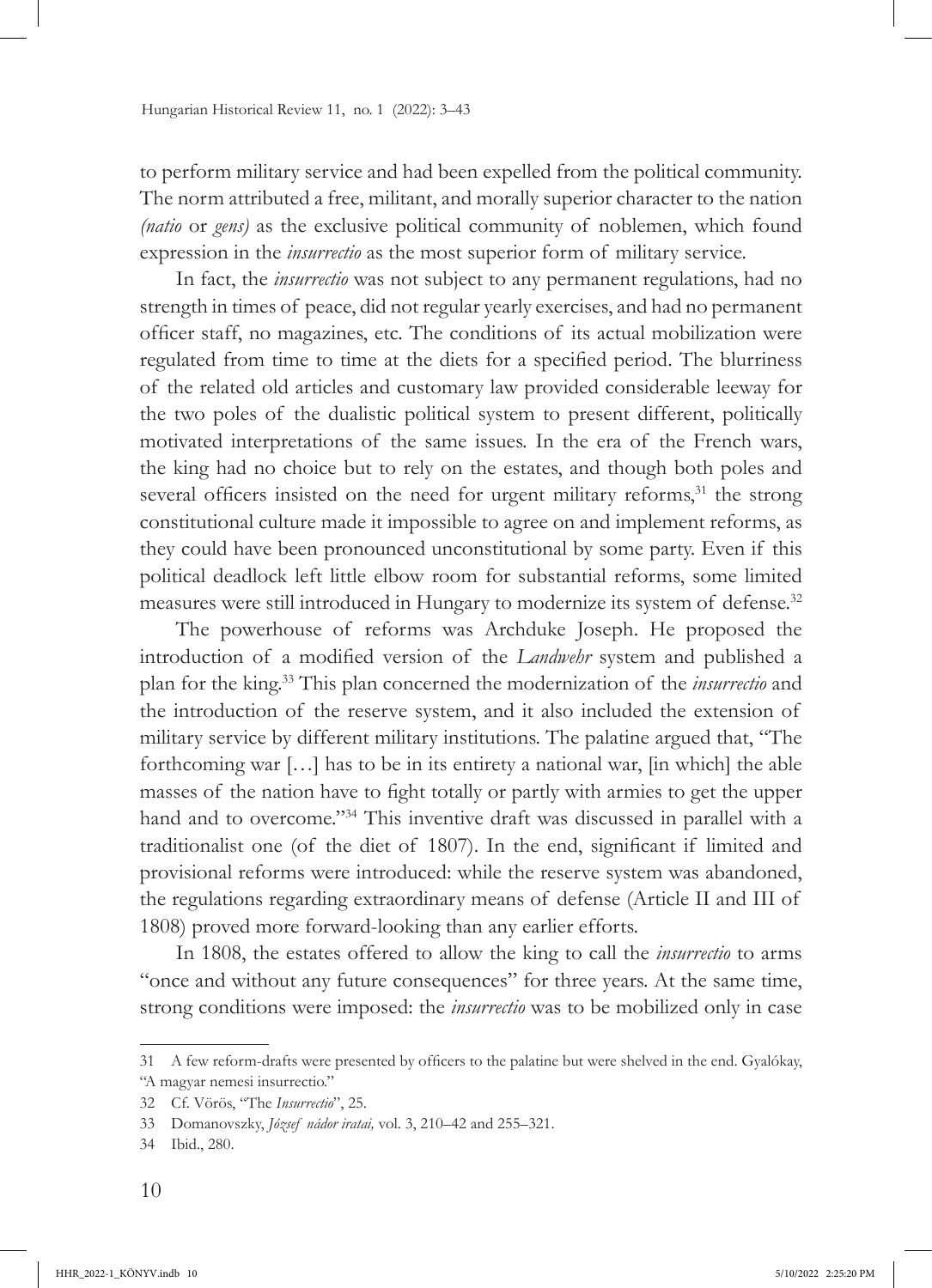of war if the regular army was not able to hold off the enemy and the borders of the country were threatened by invasion. These measures limited the efficiency of the *insurrectio*, but they guaranteed the influence of the estates over the manner in which it might be used. Because of its political significance, its (de)mobilization "was a more complicated task and demanded much more work" than the (de) mobilization of a standing army of the same size would have required.

The norm of exceptionalism for the nobility found expression in the *insurrectio* in 1808 more strongly than it ever had before. Historically, in most cases the nobility did military service along with the common people: the *insurrectiones* were usually raised partly (mostly the officers, NCOs, and cavalry) from noblemen, this being their duty, and partly from non-nobles (mostly peasants as infantryman) by recruitment or pressure.35 This time, however, primarily the nobility and the groups attached to it were obliged to do personal military service. The county authorities conscripted members of the nobility who were between the age of 18 and 50. One person from each family with at least one member who was capable of performing service had to serve personally. Substitution (i.e., paying a fee in lieu of military service) was a standard and legitimate method of intervention in the compulsory selection process in every conscripted army of the age, $36$  much as it had been standard practice for the *insurrectio*, but this time it was made more difficult for one to avoid serving in person even in cases in which someone else could be provided as a substitute. Those who had been legally exempted from personal service could fulfil their duty by means of substitution.

This offer was narrower in its entirety than the former general levies, but it involved the nobility more deeply in person than any other had.37 It could be considered a kind of compulsory, selective, conscripted national militia of the nobility as a political community. However, its members were not conscripts in the traditional sense.<sup>38</sup> This tendency in spirit could be regarded as a peculiar application of the idea of "citizen-soldier" to the estate polity.39 This sheds some light on two of the main characteristics of the institution: it was an embodiment of tendencies towards "nationalization" and "emancipation," though remaining within the boundaries of the estates.

<sup>35</sup> The forced peasant recruits mutinied a few times during the period: Vörös, "The *Insurrectio,*" 25.

<sup>36</sup> Kestnbaum, "Birth of Conscription", 134–35.

<sup>37</sup> See Poór, *Adók, katonák*, 192.

<sup>38</sup> Boerke, "Conscription in the Habsburg Empire," 74.

<sup>39</sup> The idea of citizen soldier constructed "an ideological link between military service and the exercise of citizenship." See Hippler, "Citizens, Soldiers," 27; Kestenbaum, "Birth of Conscription," 121–23; Mjøset and Van Holde, "Killing for the State," 29–39.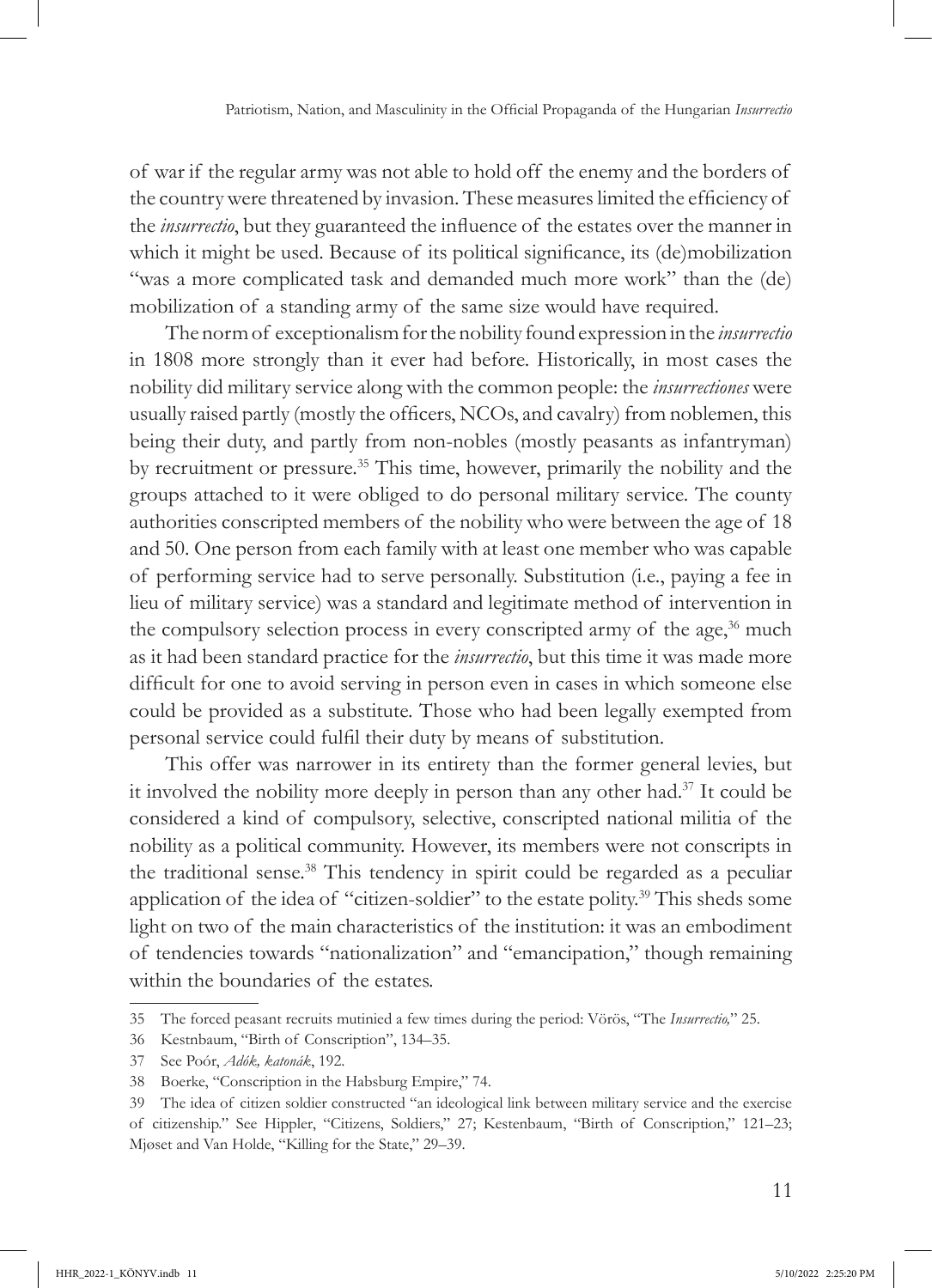"Nationalization" in this context refers to measures which were intended to bring the *insurrectio* as a traditional, loosely organized corporative means of defense closer to the state-of-the-art national militia, which fit into the emerging conception of "national wars." These measures indicated some overlap between the reformist ideas of the palatine (who sought to reinforce the military and the national character of the *insurrectio*) on the one hand and, on the other, the demands of the estates, which were increasingly committed to certain national issues which went beyond the traditional politics of grievances. From this perspective, the regulations of 1808 could be seen as a partial and temporary success of the nation-building process within the political world of the estates which served at the same time the immediate needs of the government.

In line with the prevailing constitutional traditions, the articles assured the independence of the *insurrectio* as a separate military body with the palatine as its commander-in-chief, a body which should not be mingled with the regular army. In the past, the troops were also deployed outside Hungary's borders, for instance in 1741–42 during the War of Austrian Succession. However, in 1808 emphasis was placed on the stipulation that the *insurrectio* could only be used as means of national defense. The organizational structure of the *insurrectio* was built on the four districts of the kingdom (Transdanubian, Cisdanubian, Transtibiscan, Cistibiscan), each of which was headed by a district general and his staff. The parity of ranks with the regular army was also declared. The officer staffs were elected autonomously by the county assemblies and confirmed by the palatine, strengthening thus the local-regional character and patriotic engagement of each unit at the expense of military competence.

In the context of the emerging linguistic-ethnocultural elements in the patriotic-national thinking of the nobility, the introduction of Hungarian as the language of command was a significant success in the "Magyarization" process,<sup>40</sup> which disgusted some people in Viennese governmental circles.<sup>41</sup> A vernacular official military terminology was elaborated for the infantry and cavalry in a short time by a working group led by Count Joseph Beckers, the palatine's chief adjutant, translated into Hungarian by military and civil experts and revised by a military committee.42 Troop training manuals were printed in early 1809 and sold to the counties. In practice, under time pressures, these measures made it

<sup>40</sup> Markó, "Adalékok." Cf. Péter, "Language, the Constitution," 184–91.

<sup>41</sup> For instance, Baron Anton von Baldacci, who called the attention of the king to the rise of "Hungarismus." Domanovszky, *József nádor élete*, vol. 1, 210–13.

<sup>42</sup> Lázár, "Bevezetés."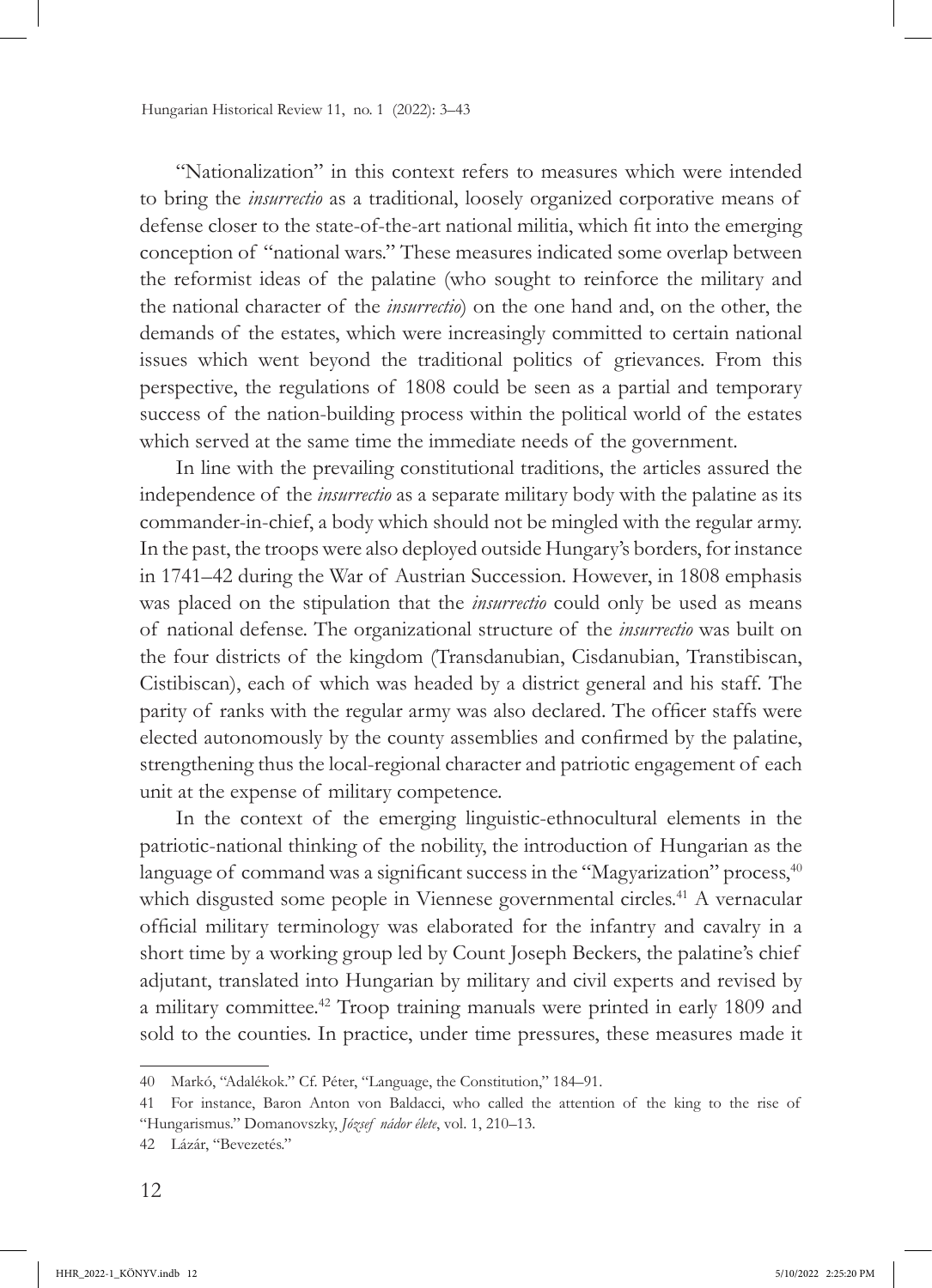difficult to communicate with transferred army officers and anyone who spoke Hungarian only badly or not at all. Since Hungary was a multiethnic kingdom, even within the nobility tens of thousands of people did not speak Hungarian as their native tongue and used Latin as the language of politics.<sup>43</sup>

As a part of this nationalization, a push towards uniformity was also of utmost importance. The palatine wanted the *insurrectio* to be clearly distinguished from the regulars and not to be treated as a "Landsturm" or "Volksaufstand" (as in the case of Tyrol) "by the enemy." It had to be recognized as "eine Truppe," a "troop force,"<sup>44</sup> i.e., as legitimate combatants to whom the laws of war applied. For this reason, a central regulation was issued. The unified cavalry and infantry uniforms included some traditional national accessories and sartorial motifs, and the troops could be distinguished by the color of their lapels (for the infantry) and shakos (for the cavalry), which differed by district. These measures weakened the parochial character of the *insurrectio*, but the counties could continue to use their symbols (coats of arms), both local and national, as well as patriotic Latin slogans (e.g., "VITAM ET SANGUINEM" or "PRO REGE ET PATRIA") and embroidered ribbons with inscriptions on their baroque-style flags.<sup>45</sup>

The aforementioned tendency towards "emancipation" bifurcated in two ways. First, a kind of limited compulsory military service was introduced for the nobility based exclusively on legal status. This could be considered an egalitarian step regarding military duties. Thus, the law obliged one able member of each noble family to perform military service personally, regardless of wealth and title, from the poor petty noblemen to magnates, including naturalized nobles who lived abroad. At the same time, it was intended to counterbalance the financial inequalities within the noble community. To this, a system of "progressive" rates was introduced based on declared annual incomes from 1807. While the wealthier had to mount and support themselves as cavalryman, the poorer could serve and be equipped in the infantry at public expense. A national fund was founded to compensate for differences among the counties (due to the size and wealth of their nobility) to which the wealthy had to contribute more, and local funds were also established*.*

In 1809, as a consequence of the reforms of the previous year, the masses of the nobility were mobilized in Hungary depending on the actual number of able-bodied noblemen of each county, while in Croatia and Slavonia mostly

<sup>43</sup> E.g., the Slovak-speaking Hungarian nobility. See Demmel, *Pánszlávok,* 21–27.

<sup>44</sup> Domanovszky, *József nádor iratai*, vol. 3, 227–28, 305.

<sup>45</sup> Several examples from Fejér County: Vitek, *Sigillum Comitatus,* 65–67, 103–17.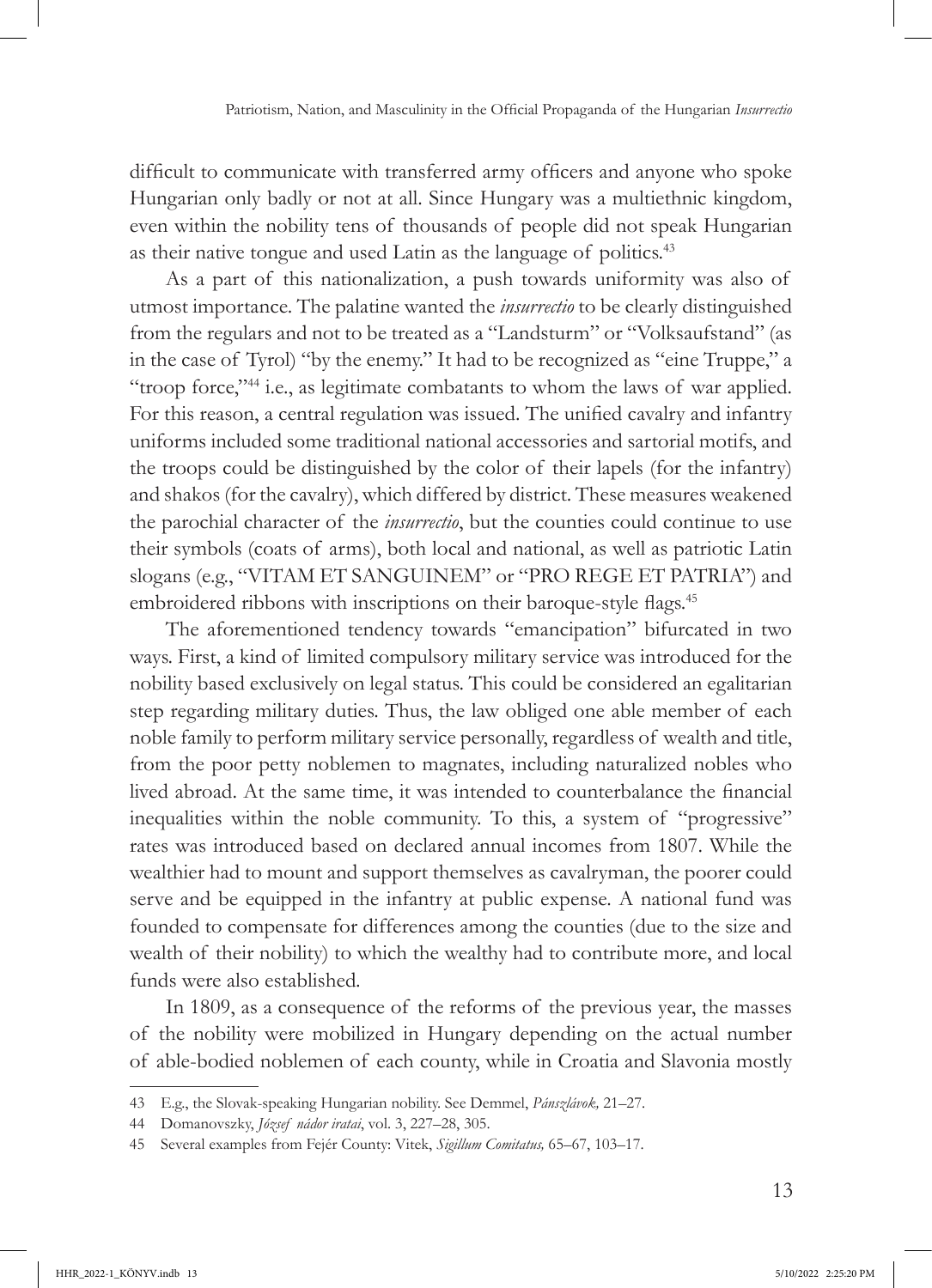the forces consisted for the most part of non-nobles, for several reasons. The troops were organized into cavalry regiments and infantry battalions, in most cases cavalry squadrons and divisions, and infantry companies of two or more counties were added to reach the desired unit size. From February to April 1809, the Palatine and Prince Primate of Esztergom Archduke Charles Ambrosius were ordered by the king to tour the counties and exhort the nobility to provide even more men for the cavalry, which was considered more prestigious and effective than the infantry. Because of these efforts, more cavalry units were offered at the expense of wealthy local magnates and nobles than they originally had had to provide by law. According to historian István R. Kiss, 17,266 men were provided for the cavalry and 20,361 were sent to serve in the infantry in total, which were organized into 18 regiments in 19 battalions, together with later voluntary offers.<sup>46</sup> Apparently, not all of them were conscripted from and maintained by the nobility, but the units that did consist of nobles made up a significant proportion of the forces. The nobility also made considerable financial and organizational contributions, as reflected in the total number of them in the Kingdom of Hungary.47

### *Archduke Joseph and the Official Propaganda Machinery*

The products of German-language pro-Austrian, anti-Napoleonic propaganda were widely available in Hungary too, though the independence of the country, the mobilization of the *insurrectio*, and the persuasion of the estate society called for special measures. The propaganda on the national level was concentrated in the hands of a few confidantes of Archduke Joseph, who were both civilians and soldiers with or without official appointment. As in the Austrian part of the empire, in which military intendants were in service alongside every army,<sup>48</sup> Hungarian intellectuals were also formally involved in the production of official propaganda as translators or authors.

Archduke Joseph's work was supported by his office, to which a temporary military section was added during wartime, and he also had the help of a separate general staff of the *insurrectio*. The palatine managed, with the assistance of his

<sup>46</sup> R. Kiss, "Az utolsó nemesi felkelés," 46–50.

<sup>47</sup> Vörös, "The *Insurrectio,*" 20. That was around 400,000 overall, (from among almost were 200,000 male) according to the census of Joseph II (including Croatia, Slavonia and Transylvania, but without the military frontier).

<sup>48</sup> Langsam, *The Napoleonic Wars*, 65.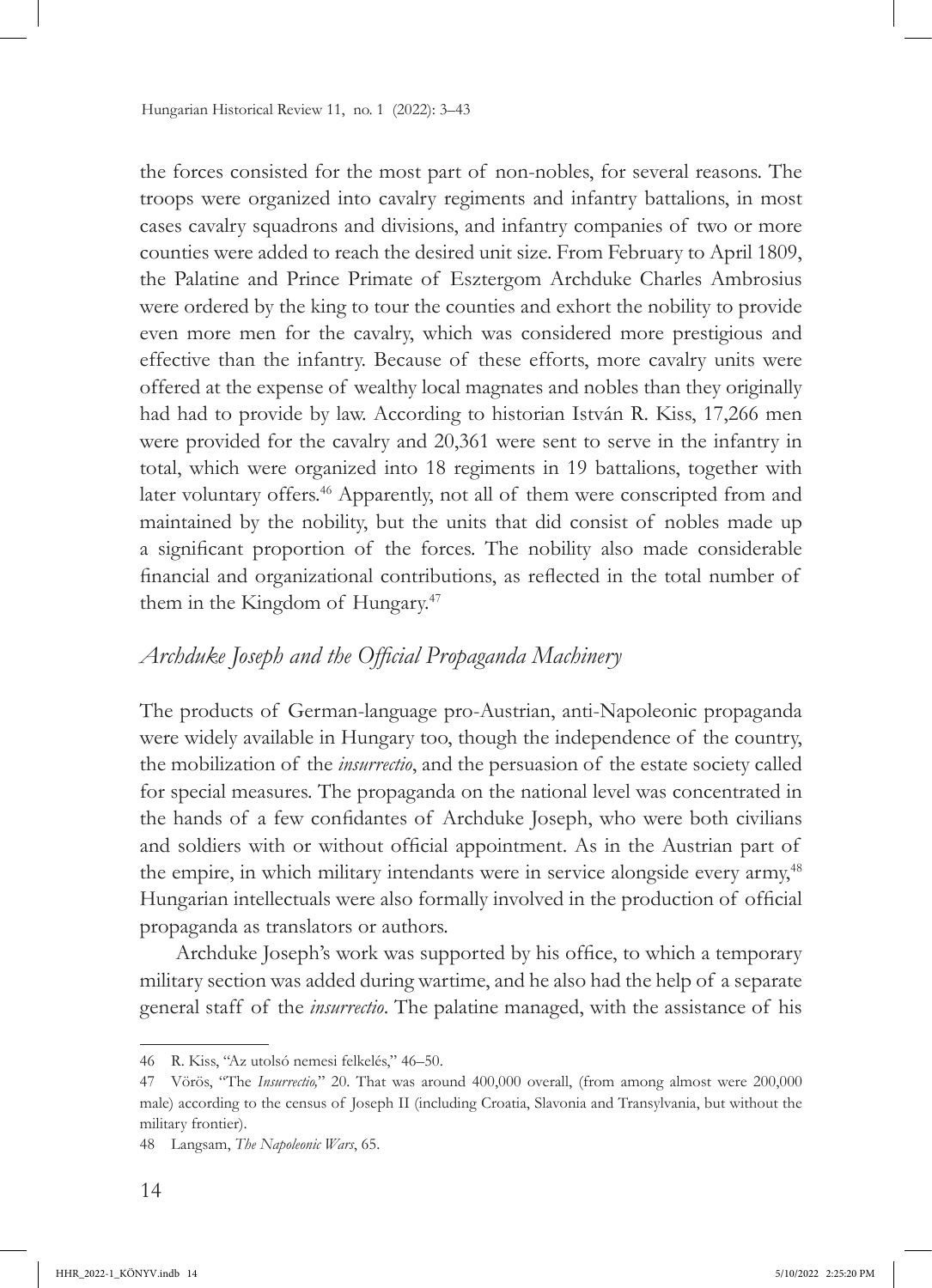office and that of Beckers, the production, translation, and dissemination of official and semi-official propaganda texts. Official and incoming non-official materials were also collected and assessed here.

Some longer semi-official pamphlets were prepared well in advance, shortly after the diet of 1808. These pamphlets were written by civilians and published anonymously in order to increase their persuasive effect. The archduke charged two literates whom he knew intimately with this task: Sándor Kisfaludy and Ferenc Verseghy. Kisfaludy, a wealthy landowning nobleman of Zala County and an army veteran and popular poet, was commissioned by Beckers at the end of 1808 to write a pamphlet to remind the Hungarian nobility of the value of their "obsolete privileges" without awaking animosity against the French. He finished the text some months later, and it was then blue penciled by his clients. This work was published in the spring of 1809, shortly before the outbreak of the war, in approximately 3,000 copies in Hungarian and a few hundred copies in German under the title *Patriotic Appeal to the Hungarian Nobility*. Verseghy, an ex-Pauline friar who had been discredited in the Hungarian Jacobin conspiracy in 1794–95, offered his services to the government and already worked for the Archduke as a Hungarian language teacher. He also took part in the translation of military manuals, and he translated the pamphlet (actually, a collection of documents) by Pedro Cevallos Guerra, the Spanish first secretary of state of Ferdinand VII from German (its preface was dated to March 20, 1809). It was a popular, internationally recognized anti-Napoleonic work which intended to shake confidence in the French emperor.

Others took part in the production of propaganda as translators of official texts. József Márton, professor of Hungarian at the University of Vienna, translated Gentz's *Manifest*, which declared and legitimized officially the war as *bellum iustum*, as well as the general order of Archduke Charles, which was written by Friedrich Schlegel. Captain József Csohány, who served in the palatinal regiment, translated ex-officio several proclamations by an unknown author which were issued at the beginning of the war in the name of Archduke Joseph. During the spring of 1809, Csohány, Kisfaludy, and Count László Kolonics were appointed to serve as aides-de-camp of the palatine, and they joined his train and formed his "court" during the campaign. The propaganda was institutionalized on an additional level with the "instruction" of May 28, 1809, which established the duties of the adjutants. With this, Kisfaludy also formally became the central figure of the production of the official propaganda: he was responsible for the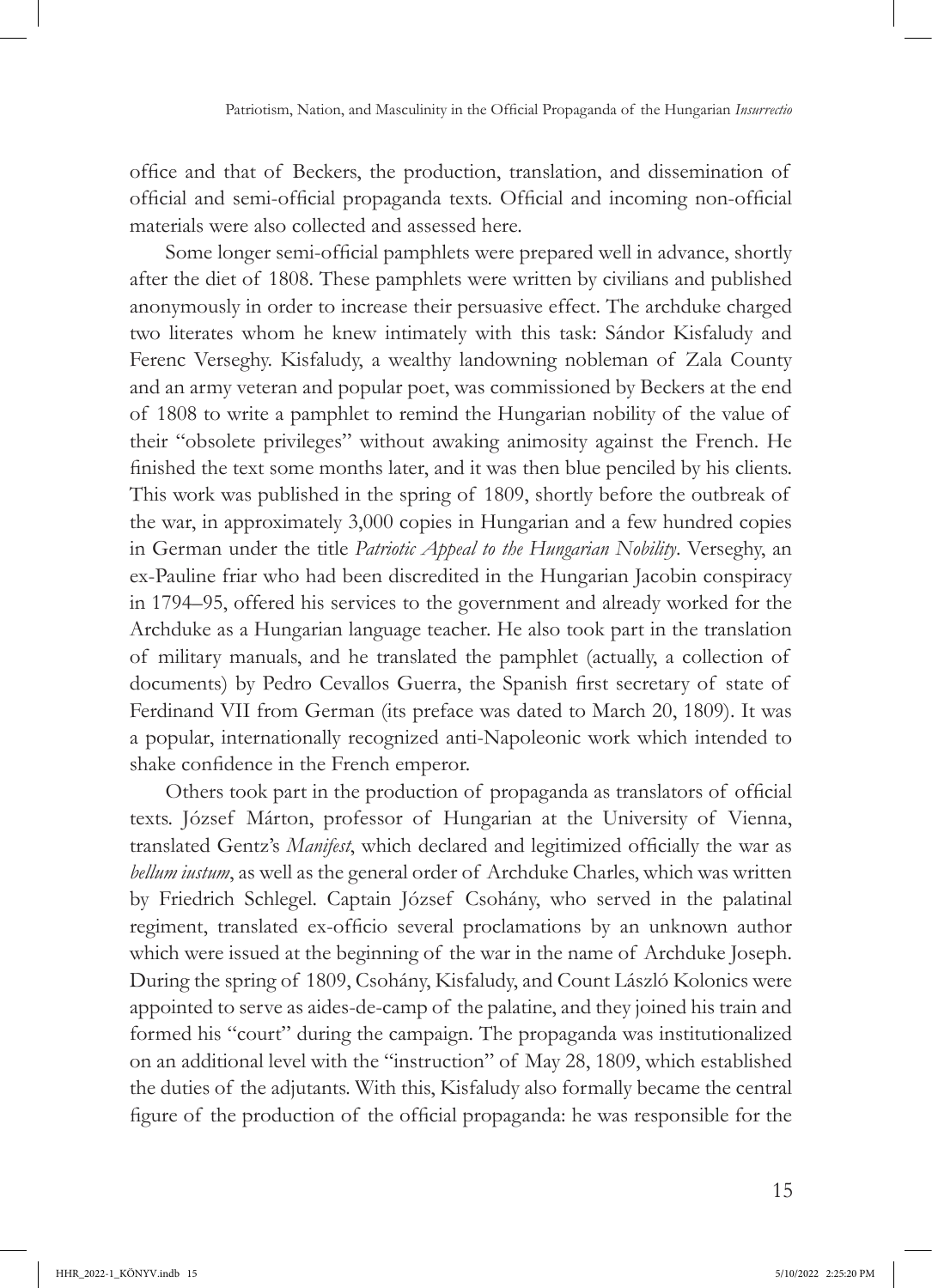translation and publication of all proclamations, announcements, and general orders concerning the *insurrectio*. 49

From February to December 1809, several short official printed products of propaganda were published in the name of the king and the palatine in great numbers which addressed the Hungarians, first and foremost the nobility and the members of the *insurrectio*. The German, Hungarian, and Latin newspapers also published them, which increased their availability. While some of the official Hungarian proclamations were printed in tens of thousands of copies (in Hungarian), they were only published in a few hundred or a few thousand copies in German. Some documents of legal weight (handwritten or printed copies), which were sent to the local authorities, were also of propagandistic value. The fact that Hungarian became the language of command and of official propaganda suited the broader efforts of Magyarization among some of the educated nobility, as well as of supportive intellectuals. It also fit well with the overall language distribution of the nobility, in which native speakers of Hungarian were the overwhelming majority. From the viewpoint of the longer process of the spread of cultural-linguistic nationalism, these measures could be seen as a moment when linguistic-ethnocultural elements were strengthened within the traditional, privilege-based collective identity of the nobility as an ethnically restrictive criterion. It bore, however, a significant potential to democratize the notion of nation by including culturally (and politically) the disenfranchised native masses and, in the long run, "Magyarizing" non-Hungarians.<sup>50</sup>

The official propaganda on the local and national levels was connected to the phases of war (mobilization, wartime, and demobilization), particularly to the laborious ritual of (de)mobilization of the *insurrectio*. First, the nobility was conscripted and then ordered to assemble for the first time by county authorities. Then, the assemblies elected the officers, and the arranged troops were mustered for the second time in their uniforms and equipment. This occasion was linked in most cases with the consecration of flags within a ceremonial civic-military ritual as a "rite of passage." Soon after this, the troops were doing military exercises for a short time if all went well or they departed immediately for the battlefront if necessary. During demobilization in late 1809 – early 1810, the returning troops were received ceremonially in their home counties and then dismissed with a final muster as a farewell ritual.

<sup>49</sup> MNL OL N 25 III Fasc. 3. Rot. 33. No. 422.

<sup>50</sup> See Szijártó, *Estates and Constitution,* 256.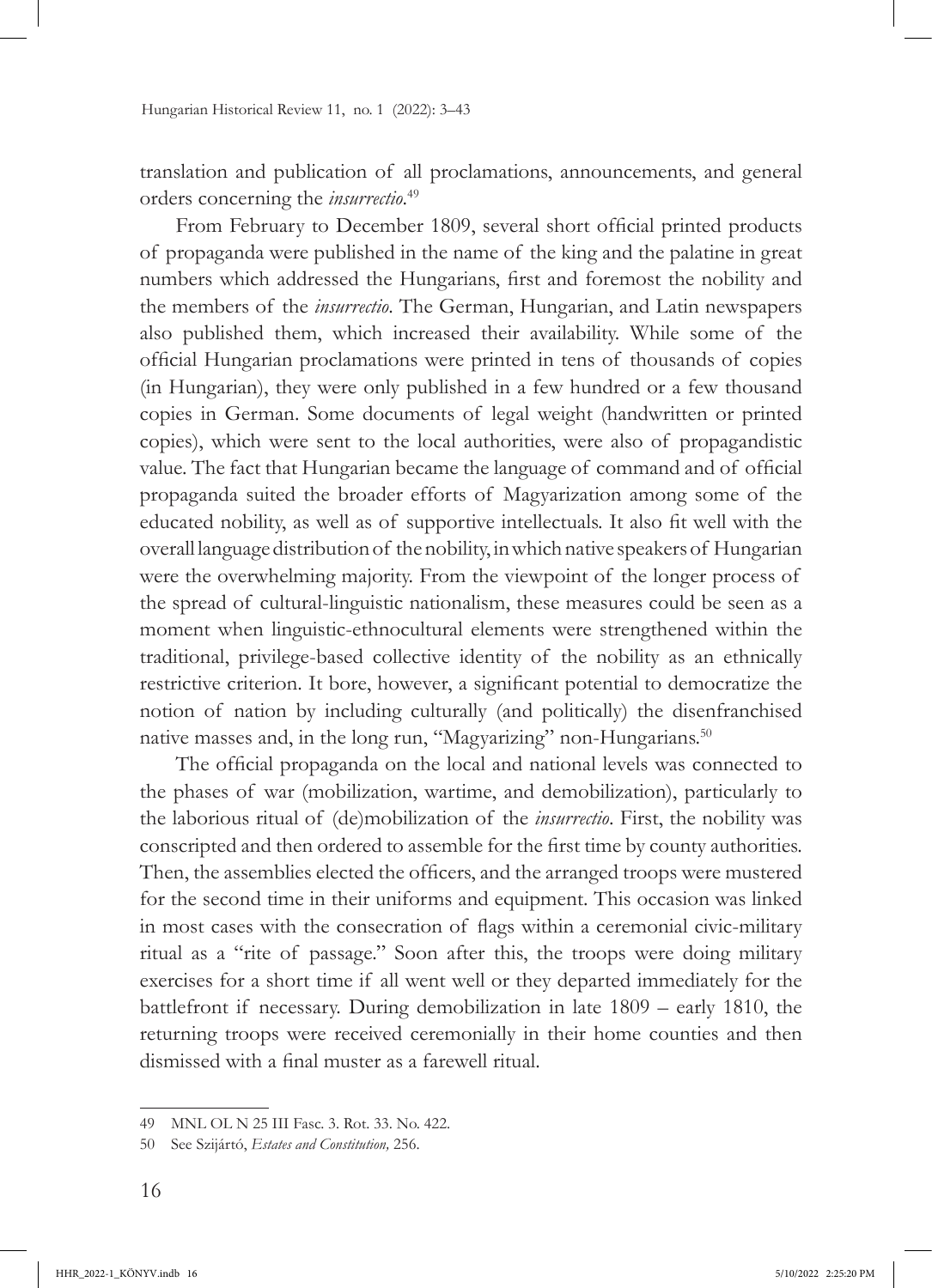Official military mobilization in Hungary began with the *rescriptum* of King Francis on nineteenth February 1809, which was connected to the tour of the young archdukes and urged the establishment of the *insurrectio* and recruitment and also requested more military aid and cavalry troops from the counties without the approval of the diet.<sup>51</sup> On April 8, as Austrian emperor, Francis issued a proclamation to the *Peoples of the Austrian Empire!*. In this proclamation, he informed the entire population that he had left Vienna and traveled to see the troops, and he also thanked his subjects for responding to his call and showing their patriotism. The proclamation presented the idea of a just war (like Gentz's *Manifest*), in which the ruler and his people (implicitly the Hungarians), united by mutual trust, were resisting the "conqueror" (i.e., Napoleon). It was intended not only to mobilize the combatants but also to motivate the population as a whole to act. On April 10, the king issued a *rescriptum* from Althan (near Vienna) to the "Hungarians" (i.e., the nobility and groups attached to it) which, referring to the Article II of 1808 and the emergency circumstances, officially announced the *insurrectio* and ordered its mobilization.<sup>52</sup> This text was also propagandistic value beside its legal force.

On April 27, two proclamations were issued to the *insurrectio* through the palatine which fit into the course of general orders to certain military bodies. The shorter one referred generally to the "adverse events in Germany" and announced that the ruler had summoned the nobility to the western border of the country.53 The longer one provided more information about the battles fought by Archduke Charles between April 19 and 23, the casualties suffered by the K. u. K. army, and the withdrawal of the army to the other bank of Danube River on April 24.54 On May 16, in the name of Archduke Joseph, a longer proclamation was issued under the title *Hungarians!* which in word was addressed to all the inhabitants of the country but which was implicitly aimed first and foremost at the *regnum* or nation of the estates (nobility, burghers, etc.). It suited the series of official proclamations, which aimed at the inhabitants of certain provinces, territories inside and outside the Austrian Empire (to the "German nation," to the Tyroleans, to the Italians, to the residents of Vienna, etc.). On

<sup>51</sup> MNL OL N 25 III. Fasc. 1. Rot. 41. No. 45.

<sup>52</sup> MNL OL N 25 III Fasc. 1. Rot. 32. No. 83. (No. 9.)

<sup>53</sup> Joseph, Palatine of Hungary, *Ő Császári Királyi Fő Herczegsége a' Nádor Ispány*; Joseph, Palatine of Hungary, *Des Erzherzogs Palatinus.*

<sup>54</sup> Joseph, Palatine of Hungary, *Ő Császári Királyi Fő Herczegsége Károly Fő Vezér*; Joseph, Palatine of Hungary, *Des Erzherzogs Generalissimus.*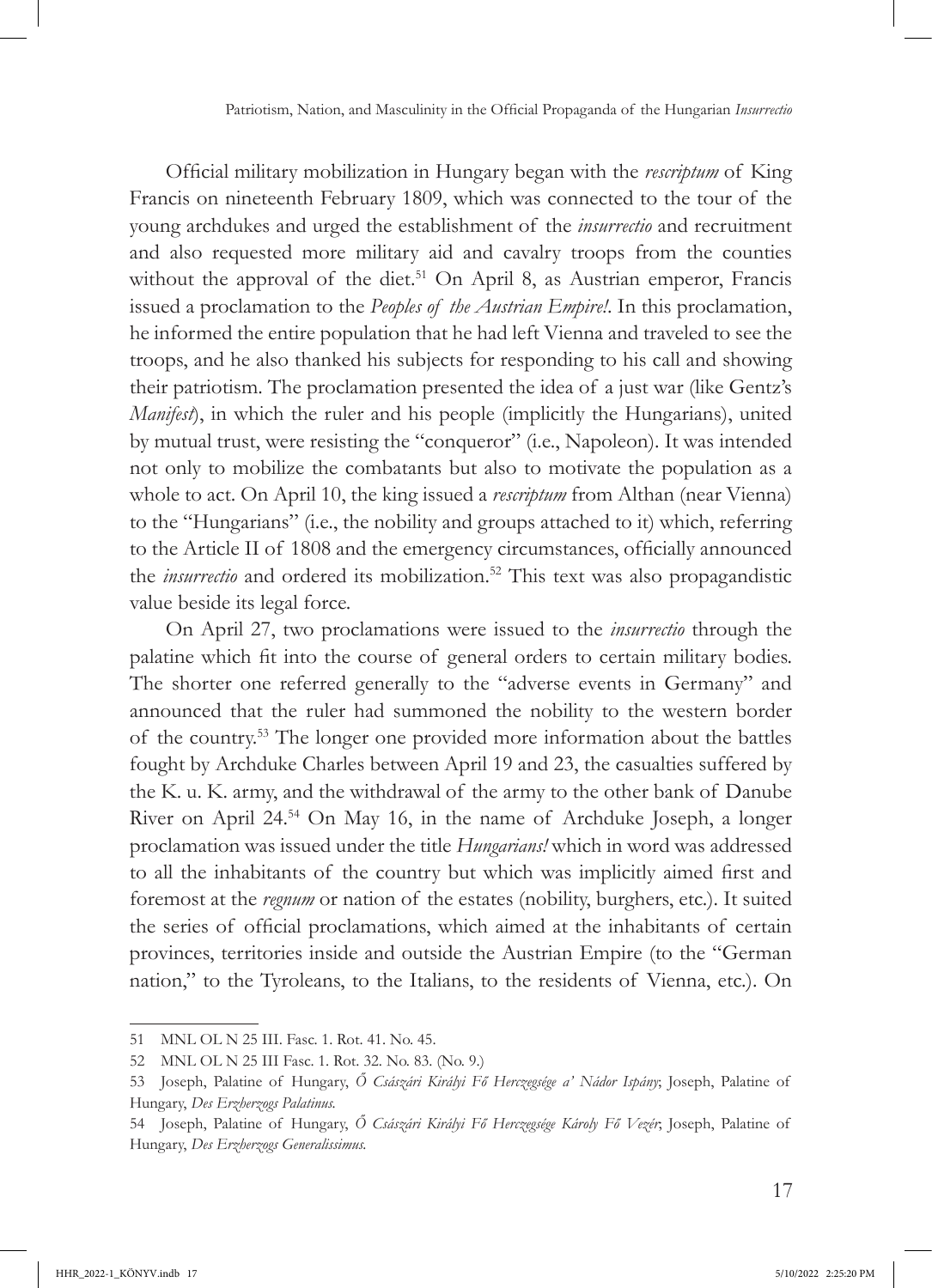April 29, the palatine sent his proclamations to the "Hungarian nation" and the "nobility of Hungary" to the *Zensur- und Polizeihofstelle* so that they could be included in German newspapers in order to demonstrate "how great the industry and desire of the Hungarian nation are to protect the Austrian Monarchy."<sup>55</sup>

Kisfaludy started to formulate a counter-proclamation against Napoleon's proclamation of Schönbrunn,<sup>56</sup> which was issued on May 15, 1809 in two trilingual versions (in French–Latin–Hungarian and French–German–Hungarian) from Vienna, which had just been occupied.<sup>57</sup> The French emperor offered independence and tried to persuade the noble body politic as "Hungarians" in a familiar manner to break off with the Habsburgs and summon a diet "on the Field of Rákos." Nevertheless, Kisfaludy's work was never finished, as authorities successfully hindered the spread of Napoleon's proclamation, and it found no serious resonance, neither among the nobility nor among other groups. Only a handful of educated nobles and intellectuals (so-called "Hungarian Bonapartists") became followers of Napoleon, for instance János Batsányi, a writer of non-noble birth who took part in the translation and proofreading of the Hungarian text of the Napoleonic proclamation, and Gergely Berzeviczy, a *Hungarus* Lutheran nobleman who wrote a shelved constitutional draft for the French emperor and later assessed the war and the situation of Hungary from a pro-French critical perspective.58

The official proclamations connected to the process of demobilization were written and/or translated by Kisfaludy after the Peace Treaty of Schönbrunn (October 14, 1809). Two short farewell speeches to the *insurrectio* were issued in the name of the king and the palatine on November 24 and December 18 (in Hungarian and German) which were printed in 34,000 and 36,000 copies in total in order to provide every member of the *insurrectio* with one copy. While the palatine's speech was left almost unaltered, the original draft of the king's general order was revised beyond recognition by state clerks, and this version was translated by Kisfaludy into Hungarian. The printing was managed by Kisfaludy, and the expenses were covered by the central fund of the *insurrectio*. On December 18, a longer handwritten Hungarian testimonial of the homecoming troops was also sent to the counties in the name of the palatine in translation by Kisfaludy. During the process of demobilization, an undated farewell speech was also

<sup>55</sup> MNL OL N 25 III Fasc. 2. Rot. 2. No. 127.

<sup>56</sup> Nagy, "Kisfaludy Sándor."

<sup>57</sup> Kosáry, "Napóleon és Magyarország", 207–51.

<sup>58</sup> Poór, "Berzeviczy Gergely."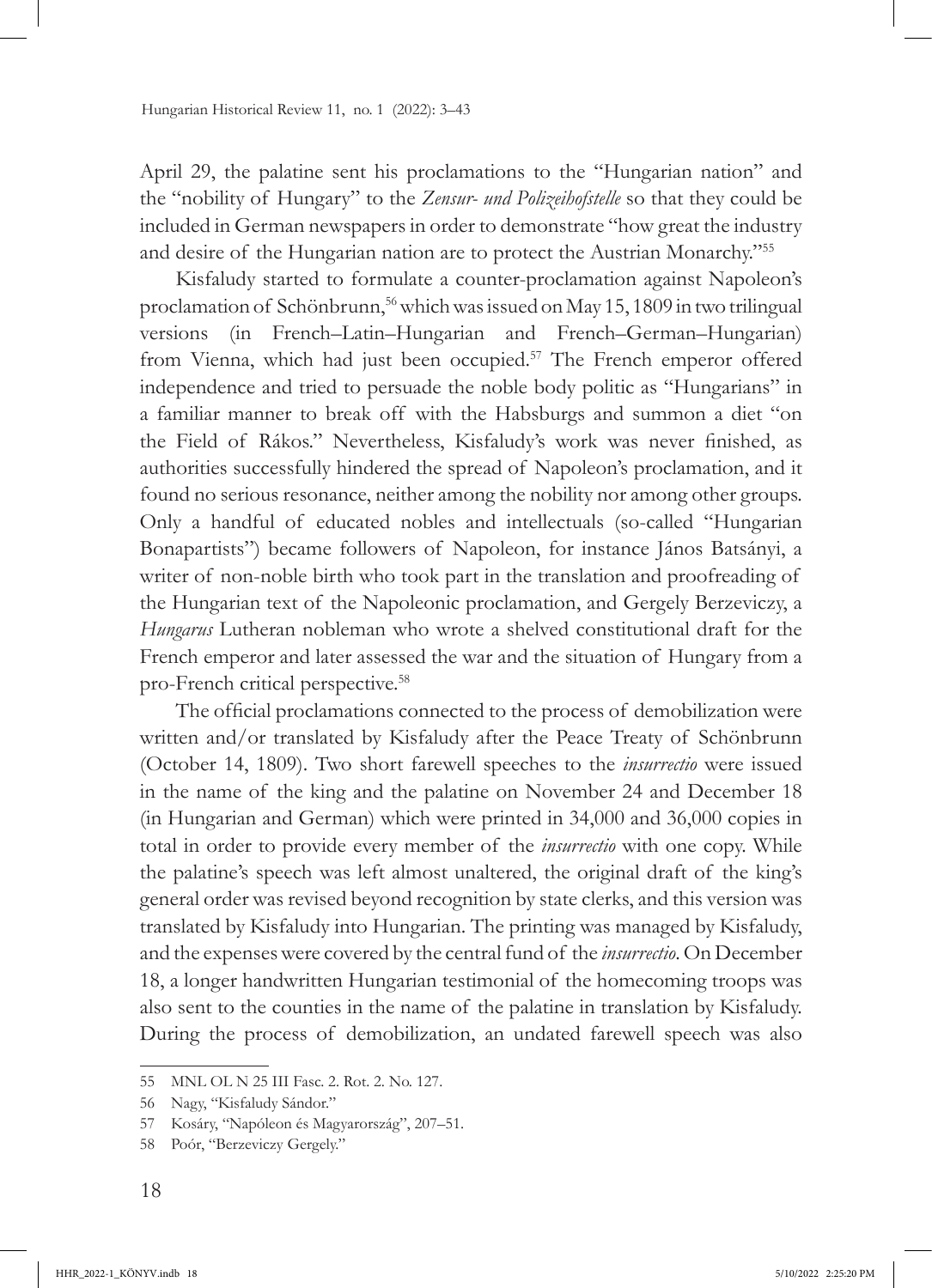written to the burghers of the free royal cities of Pest and Buda by Kisfaludy in a German and Hungarian version, but there is no evidence indicating that it was ever printed or sent.<sup>59</sup>

# *The Segmented View of the Estate Polity and the Dimensions of Patriotism*

In general, the Hungarian propaganda of 1809 was structured around the existing legal categories and thus followed and mirrored the attitudes of the estates with regard to their legal status and their responsibilities with regard to the defense of the land. This effort to craft propaganda which addressed different segments of society was clear both in the general-purpose texts (which addressed a larger group) and in the particular texts (which addressed narrower segments of the population). From the overall viewpoint, within the limits of estate polity, the official propaganda tried to mobilize, involve and motivate to some extent as many people as it could (first and foremost the privileged) in the war efforts, while explicitly representing a hierarchical, segmented view of society. It indicated divergent duties based on legal grounds, i.e., different liberties and capabilities for various communities, and on the basis of financial (class) stratification, as well as of professions.

The general-purpose texts also respected this segmentation, but they tried to unite those addressed in a common endeavor. As the emperor's proclamation to the *Peoples of Austria!* Stated, "Those who do not take up arms still participate in the defense of the country." When addressing the "Hungarians," the palatine's proclamation translated the idea as a common project of the "Hungarian Nation," by which it referred primarily to the privileged: "Glorious and sacred is the duty to shed blood for the country; besides, it is also necessary to make other sacrifices to help it."60 This proclamation also emphasized that "in this challenging moment," everyone could help the country without going beyond their duties. Thus, in an inclusive way, it drew the attention of all the estates as fellow "Hungarians" to "hold one another's hands" and strive for a common goal as "true brothers." According to this view, there were several respectable kinds of patriotic sacrifices, of which the personal military service performed by the nobility was of the greatest value, but other sacrifices were also valued, from pecuniary offers to certain public activities.

<sup>59</sup> MNL OL N 25 III. Fasc. 8. Rot. 49. No. 2357.

<sup>60</sup> Joseph, Palatine of Hungary, *Magyarok!;* Joseph, Palatine of Hungary, *Ungarn!*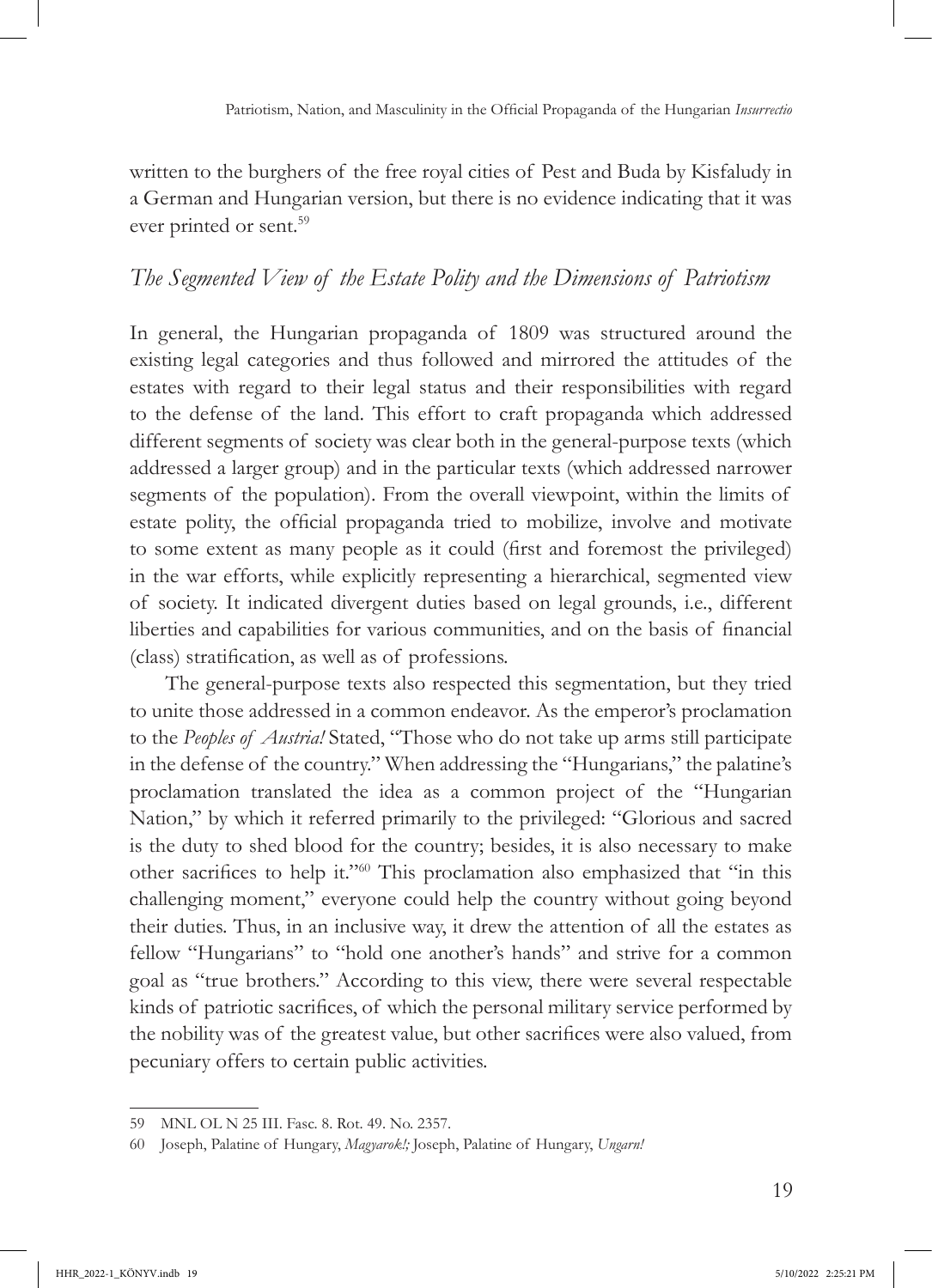The Hungarian war propaganda was aimed above all at those communities which owed certain kinds of armed service: the burghers of the free royal and mining cities and their militias to a lesser extent and the nobility (and attached groups) and the *insurrectio* to a greater extent. The Hungarian regiments, the men of which consisted of common people, were involved in the imperial military propaganda and the means of popular recruitment.

In connection with this, three main levels of patriotism could be distinguished based on their territorial extent, though they were also segmented socially: imperial, national, and local-regional. From the perspective of the propaganda in general, these levels appeared with different emphasis and could be either complementary or competing. They each included two basic, parallel present aspects with different emphases. On the one hand, patriotism was cast as an active loyalty to the *patria*, focusing basically on a political-territorial entity that was more abstract than the notion of the native soil. The defense of more or less abstract entities was presented as a collective duty. On the other hand, the propaganda also contained references to narrower personal interests, such as the protection of household, family, and property. Thus, it also stressed individual concerns.

The new "imperial patriotism" was a kind of "state patriotism" with a predominantly German character. It referred to the empire as a whole as the common fatherland of all subjects of the Austrian emperor and was transmitted to Hungary by translations of general-purpose German texts. There were, however, very few in the texts that were written originally for the Hungarian public. The Hungarian "national patriotism," which from an imperial perspective was seen as a parochial *Landespatriotismus* was given considerable emphasis in the governmental propaganda. There were different variants of this patriotism. In its all-pervasive form, as a "state patriotism," it referred to the Kingdom of Hungary in its territorial-institutional sense as the "fatherland" and embraced every member of the population as a subject of the king. From the narrower perspective of the estates, it had a more exclusive layer which emphasized constitutional aspects from a segmented standpoint. In its most exclusive form, it applied to the nobility, which considered themselves the "nation" *(natio* or *gens Hungarica*), i.e., a free political community of common origin with distinctive ethnical features.

Local-regional versions of patriotism were developed on the basis of the highly autonomous territorial political-administrative units of certain communities as the essential space of their lifeworld, which was also the space in which mobilization was organized. In the case of the nobility, these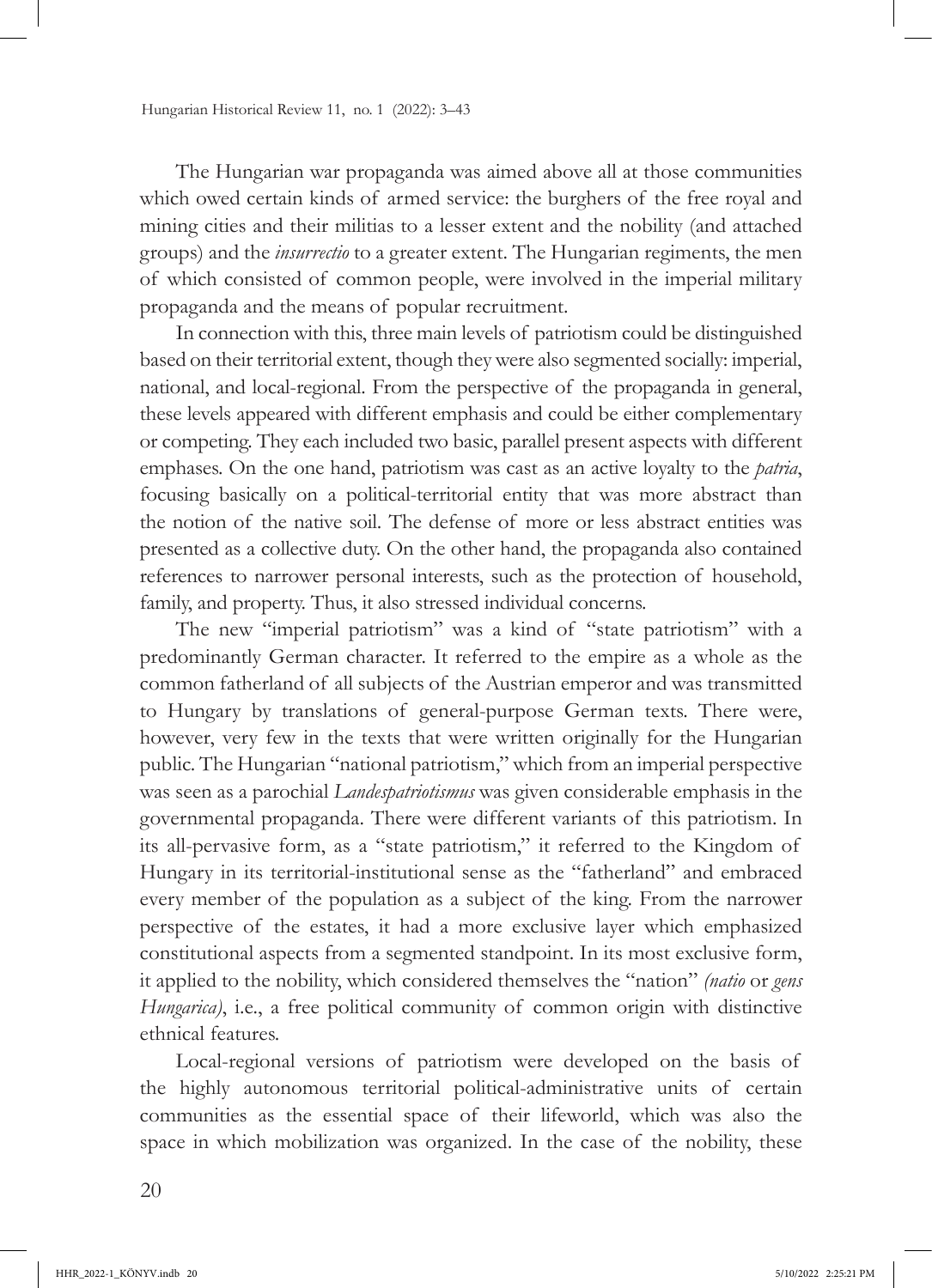versions of patriotism were connected to the counties, which embodied the local political community of nobleman, a narrower "fatherland" with territorial and institutional implications. Based on the general view on the estate polity, the patriotism of the counties was a subsidiary of a strong integrating "national patriotism" of noble character. The local patriotism of the predominantly ethnic-German "old burghers" of the free royal and mining cities (a patriotism which was generally attached to a particular city) $61$  and the local patriotism of the "free peasant" communities of the privileged Jászkun and Hajdú Districts proved more parochial in general. Nevertheless, the propaganda tried to involve with references to a broader imperial, as well as a Hungarian patriotism in the etatist sense. A further version was potentially also available, the emerging German-national patriotism, represented by Archduke Charles' appeal *To the German Nation*, written by Schlegel, but this tendency was not strong enough to exert much of an influence on the ethnically German burghers and intellectuals of the kingdom.<sup>62</sup>

# *The "Noble Warrior" as the Hegemonic Image of "Patriotic-Valorous Masculinity"*

According to the three main means of defense, three different and relational ideal images of "valorous masculinity" were in circulation in the era.<sup>63</sup> They could be referred to as the "Hungarian hussar," the "armed burgher," and the "noble warrior." The first term referred to generals, officers, and men who served in the hussar regiments as part of an elite "national branch" of the K. u. K. army. The second connected to the members of burgher guards. The last, in line with the personal military service of the members of the political community, was considered a true "national" type, which embodied the hegemonic ideal of superior moral quality in comparison with which the others counted as auxiliary or subordinate. While the first category involved (and indicated) a degree of professionalism, the latter two could be interpreted as particular kinds of "citizensoldiers" of the estate polity on the basis of the legal grounds on which they

<sup>61</sup> On the collective identity discourses of Hungarian Germans, see Pukánszky, *"Patrióta" és "hazafi"*; Tarnói, "Patriotismus und nationale Identität."

<sup>62</sup> See Pukánszky, *"Patrióta" és "hazafi,"* 26–27.

<sup>63</sup> See Dudink and Hagemann: "Masculinity in politics and war." For the case of France, see Forrest, "Citizenship, Honour and Masculinity." For the case of Austria, see Hagemann, "'Be Proud and Firm, Citizens of Austria!'," 46–54. For the case of Germany, see Hagemann, "Of 'Manly Valor' and 'German Honor'."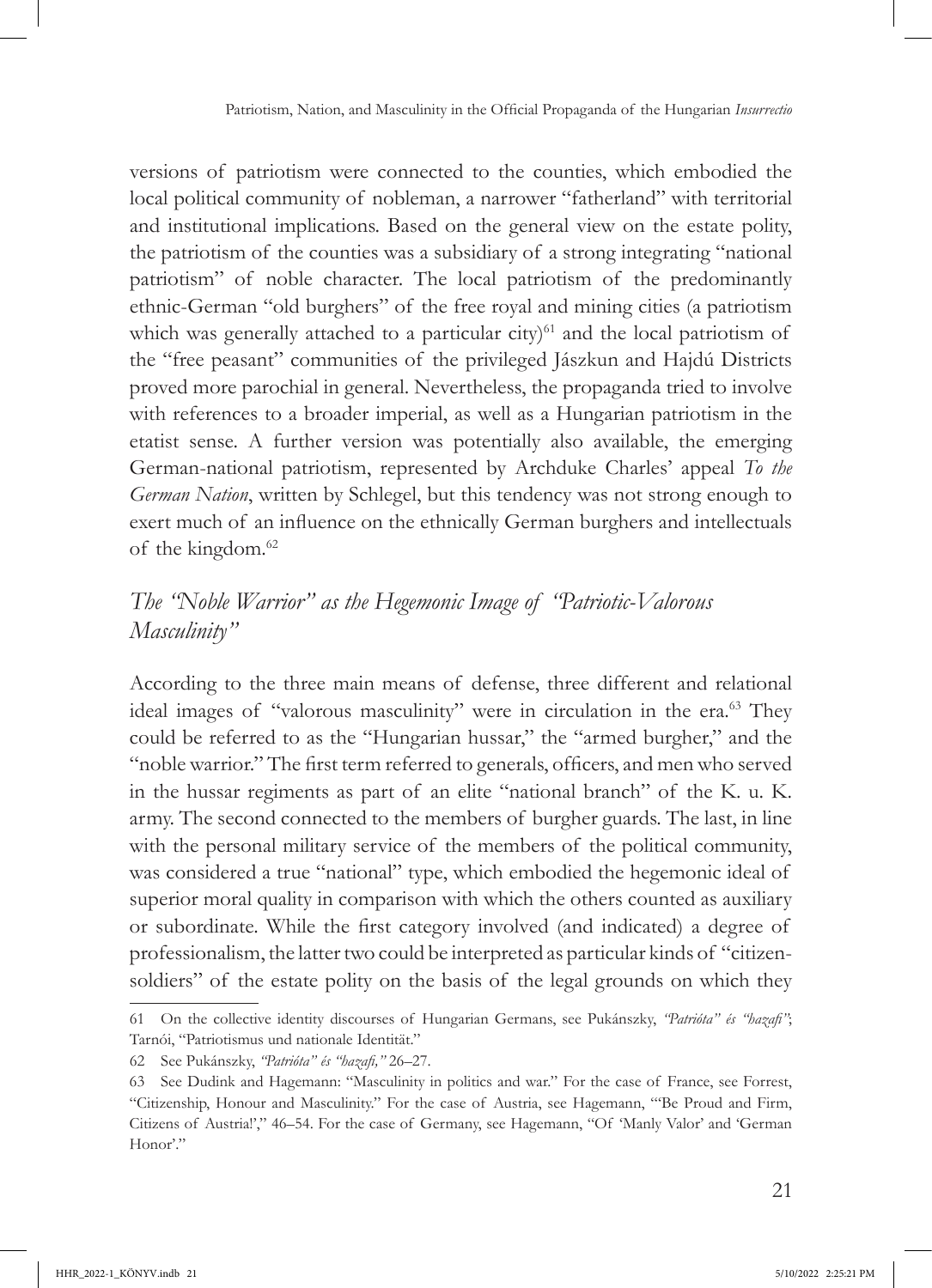were founded and the ways in which they were characterized in the propaganda. Essentially, the last two ideals embodied a particular civic and martial ethos. To these images belonged a segmented set of values, as well as different types of patriotism. In the discussion below, I consider only the last one, the "noble warrior" exhaustively.

From a general viewpoint, based on the idea of Anthony D. Smith, the Magyar nobility could be treated as a dominant "lateral *ethnie*," i.e., an aristocratic ethnic community which formed the dominant "ethnic core" of the state. It proved able in the long run "to regulate and disseminate" its "fund of values, symbols, myths, traditions and memories that formed the cultural heritage" and "to define a new and broader cultural identity for the population."64 The modern Hungarian nation was developed around the ethnically Magyar nobility during the long nineteenth century through the expansion (and extension) of its culture and rights to the masses, including those of different ethnicities.<sup>65</sup> As Smith points out, war functioned "as a mobilizer of ethnic sentiments and national consciousness, a centralizing force in the life of the community and a provider of myths and memories for future generations."66 The "*warfare* and a warrior ethos" traditionally played a central role in the Hungarian case, $67$  where the nobility had an exclusive, predominantly martial self-image which profoundly influenced its collective identity. To reconstruct the warrior ethos and ideal image connected to the *insurrectio* within the broader patriotic-national collective identity patterns of the nobility, three (in most cases closely intertwined) linguistic patterns could be distinguished: "ancient constitutionalism," "noble nationalism," and "classical republicanism."<sup>68</sup>

Ancient constitutionalism formed a substratum of political debates in late eighteenth and early nineteenth centuries. By reading Montesquieu, the noble elites discovered "that they possessed a 'constitution' rather than just a collection of customary rights sanctified by immemorial tradition." This constitution meant the "fundamental rules of the social and political order,"69 and it was treated as a

<sup>64</sup> Smith *National Identity,* 54–55.

<sup>65</sup> See Takáts, "A laterális útvonal."

<sup>66</sup> Smith, *National Identity*, 21.

<sup>67</sup> Smith, "Why ethnic groups," 448.

<sup>68</sup> To the general frames and methodology of studying collective identity discourses in the early modern period: Trencsényi and Zászkaliczky, "Towards an intellectual history"; On the roots of republicanism and ancient constitutionalism in Hungarian political thought, see Varga, "Political Humanism." To the four main political languages of the early nineteenth century Hungary: Takáts, "Politikai beszédmódok."

<sup>69</sup> Péter, "Language, the Constitution," 191–96, 193.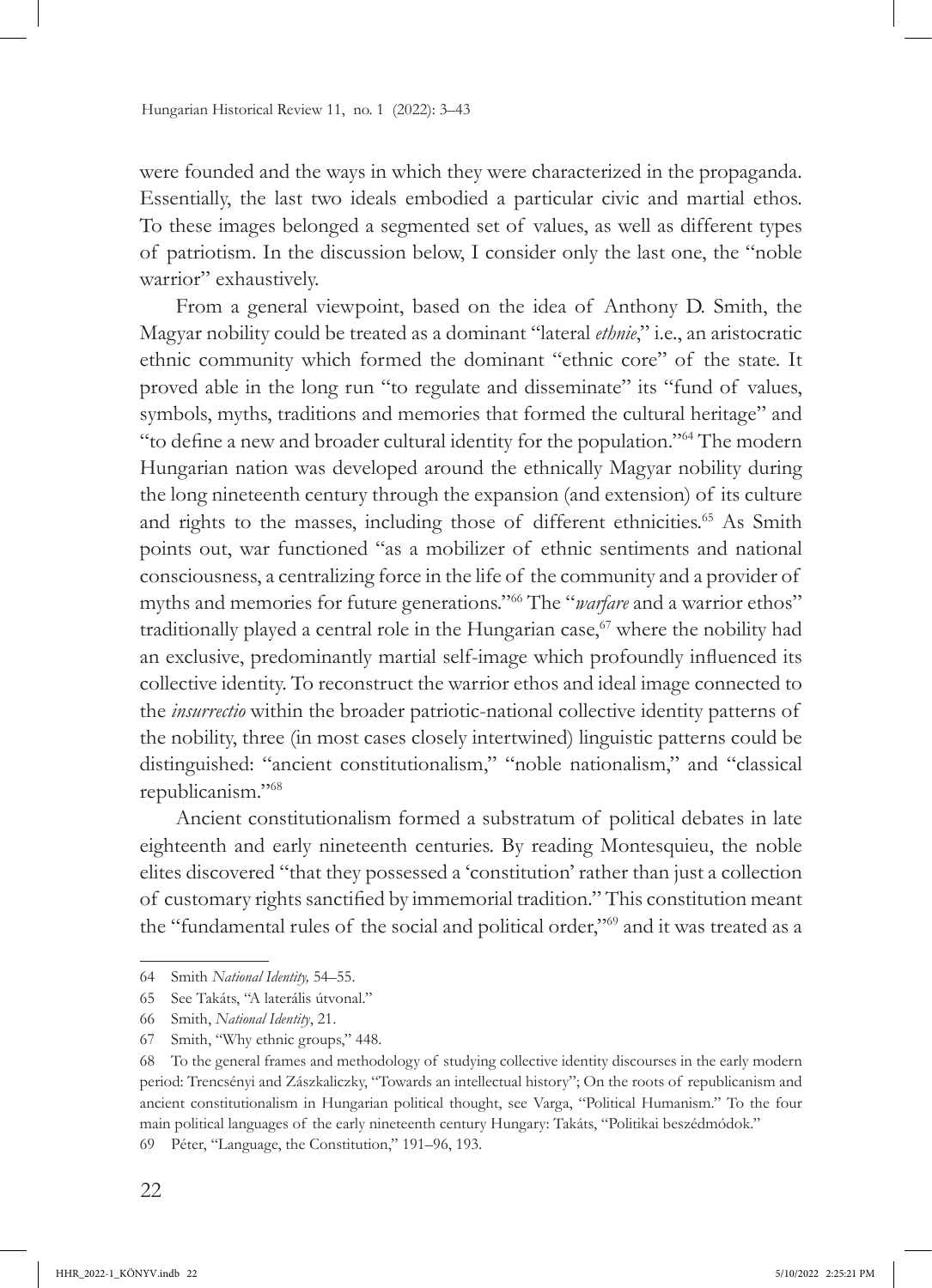heritage of the ancestors, which had to be handed down unscathed to the future generations. In this idiom, the *regnum* or nation meant the estates (above all the nobility) and the existence of the constitution was identified with the existence of the country.70 From 1790 onwards, it also referred to "a symmetrically linked and mutually recognized set of rights and duties" between the crown/king and the country/nation.71 Noble nationalism had appeared in the seventeenth century and referred to the "idealized noble values."72 Its core idea was the norm of "true Hungarian-ness,"<sup>73</sup> which consisted of the notions of "martial virtue," the "true blood," and the ideal national costume. Sometimes, it also referred to language usage and national consciousness, a component which was began emerging with increasing prominence in the late eighteenth century. It presented an idealized, normative past: the ancient times of better "old Hungarians," a set of exemplary political and military leaders, as well as the desired idea of a national monarch (generally the rule of Matthias Corvinus). A certain variant of classical republicanism was universal due to the Latin-centered secondary education. This political idiom passed on the ideas and traditions associated with a collection of illustrious men and historical events and also provided a norm of *vita activa* as a certain way of life, a set of civic values (liberty, the common good, virtues, the notion of "love of the country," etc.), and a particular view of history and politics which could be easily adapted to the lifeworld of the nobility. Apparently, in the propaganda of *insurrectiones*, the elements connected to the military issues of these three political languages came into the limelight. These shaped a coherent warrior ethos and image of the nobility.<sup>74</sup>

To reconstruct the ideal image of the "noble warrior" in the propaganda of 1809, we must pay particular attention to Kisfaludy's *Patriotic Appeal*, since it was the most detailed exposition of the patriotic-national ideology of the mobilizational period of the *insurrectio*, which was approved by the palatine. It was written earlier than any products of the official Hungarian propaganda. This pamphlet offered a strict interpretation of the "norm of estates" following the spirit of the articles of 1808, and it represented an exclusive, aristocratic viewpoint of the wealthy landowning nobility. Nevertheless, this exclusive

<sup>70</sup> Takáts, "Politikai beszédmódok," 670–74.

<sup>71</sup> Péter, "Montesquieu's Paradox," 158.

<sup>72</sup> As a permissive definition, "nationalism" could be characterized as "an idea that defines future expectations for a community named nation by drawing on the idealized past," which enables to "speak of early modernist nationalism." Szabó, "True Hungarian Blood," 142–43, 148.

<sup>73</sup> Szabó, "True Hungarian Blood," 148–49.

<sup>74</sup> Cf. Kramár, "The Military Ethos."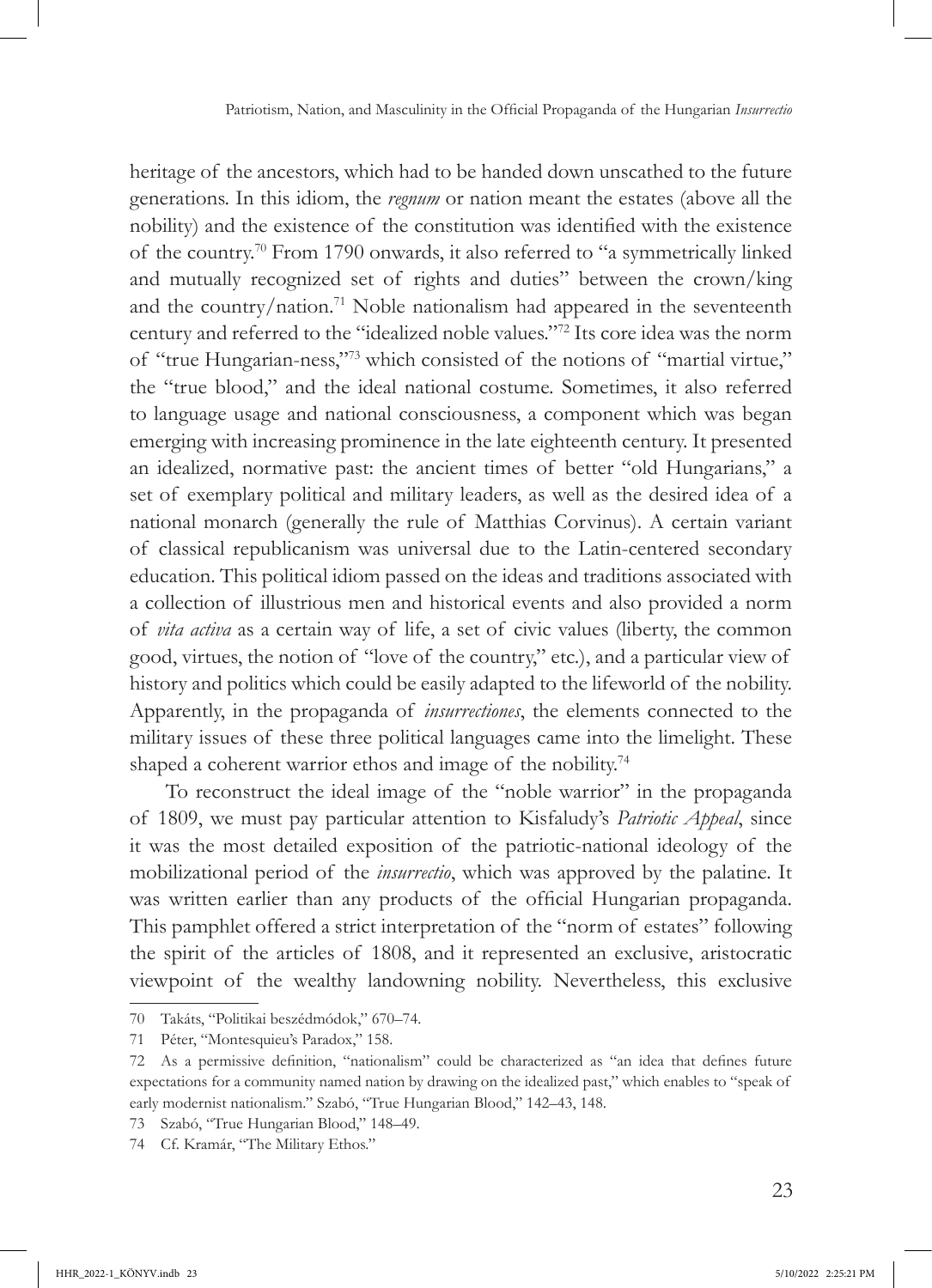view was not totally closed, as Kisfaludy referred to the capacity of non-noble "Hungarians" to earn nobility through acts of valor and bravery (though he only did it once) and he also called on the noblemen to reinforce their inherited titles through such acts*.*

The pamphlet used a complex argument to bolster the necessity of personal military service and to awaken feelings of patriotism. This argument consisted of a popular national historical narrative written in the vernacular and legal-constitutional and moral elements. The text drew heavily on established political idioms and notions, but it also smuggled in some forward-looking ideas concerning cultural and institutional nation-building, and it made adaptive reflections on the military successfulness of the French. Kisfaludy praised the exclusive character of the personal *insurrectio*, and he presented all other forms of military service as morally inferior to it. Compared to the fair copy of the text, the printed versions were bowdlerized, and most of those paragraphs which either referred to the French model and Napoleon's genius or presented the superior moral qualities of the nobility in an exaggerated and even offensive way proved sensitive enough to be blue penciled by the clients.<sup>75</sup>

Regarding the substance of ancient constitutionalism, the *Appeal* gave a precise definition: "The country, the king, and the constitution were inseparably one: one has to keep, embrace, protect the other in order that the spirit of both, the constitution, persist." Kisfaludy demonstrated that the Hungarian nobility enjoyed an unparalleled status "in the known world" due to their "golden liberty," which was made possible by the constitution: "Per capita we can say the Hungarian noble is like a petty king; the lawful, crowned Hungarian king on the other hand may be considered the most distinguished of all rulers, as he may justly be seen as the king and ruler of thousands upon thousands of kings."76 In exchange for this status (of petty king), the members of the Hungarian nobility owed more than any others to their country and king and had to do personal military service. Thus, Kisfaludy proposed a norm of reflected patriotism of a constitutional character for the nobility (which mixed emotional and rational elements), as well as of *pro patria mori* when he glorified the heroism exemplified by Miklós IV. Zrínyi at his last stand in the battle of Szigetvár, alongside the Classical ideals.

<sup>75</sup> See: Fenyő, "Kihagyott részletek."

<sup>76</sup> [Kisfaludy], *Hazafiúi Szózat.* 12.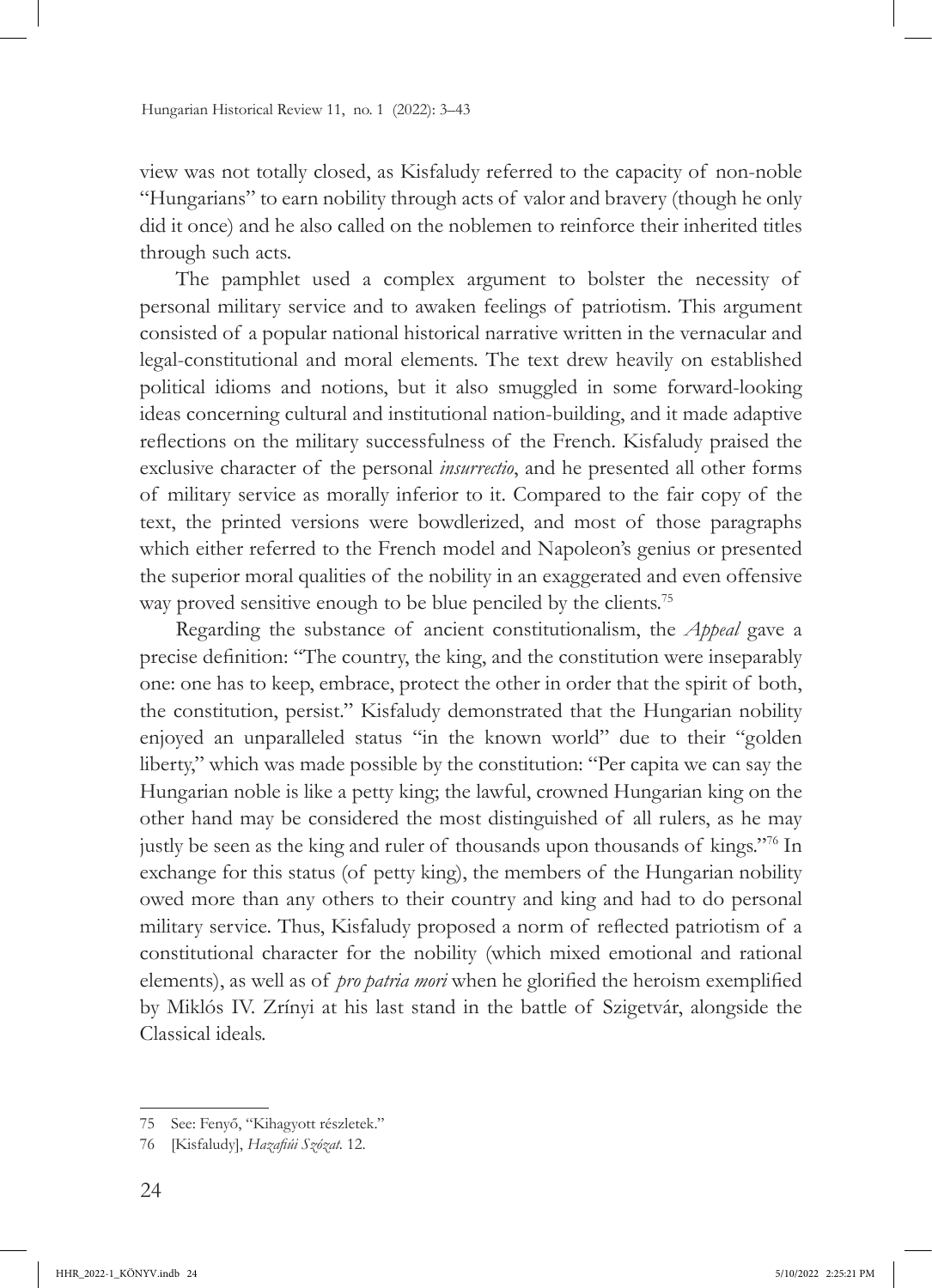The pamphlet emphasized the ancient warrior origins of the Hungarian nation, and presented it as a "grand, noble, free" one. Kisfaludy also stressed that the "genius" of Hungarians had a tendency for agriculture, rather than for commerce and he praised the agrarian way of life based on a maxim of  $Cicero$ .<sup>77</sup> However, he pointed out that the Hungarians had to be valorous first to protect and maintain their constitution, which made it possible for them to farm and trade freely.78 He did not deny the emerging significance of commerce, or of politeness, but he warned his contemporaries against its dangers and cautioned them to take measures to prevent the spread of effeminacy and maintain the native martial fitness and valorous character of the noblemen to fight. By supporting government's efforts to increase the number of people serving in the cavalry, he offered an argument based on references to historical and contemporary tactics and the innate Hungarian equestrian national character. However, as a veteran, Kisfaludy called for more modern means of advancing traditional Hungarian military culture. For instance, he welcomed the article on the establishment of the Ludovica Military Academy (1808), and he called attention to the necessity of the establishment of a genuine national military science, based on the military history of Hungary.<sup>79</sup>

Kisfaludy argued in support of the importance of the maintenance of the military duties of the nobility in a lengthy, non-linear historical narrative which presented the national history as a kind of military history of the political community's own. In this aristocratic view of the past, warfare in general and particularly the *insurrectio* bore the utmost importance, and glory and decline were bound together with the public morals and martial character of the community. This narrative was divided into eight exemplary periods: four were qualified as glorious, four as declining. In connection with these periods, he enumerated memorable people and events.<sup>80</sup> Concerning the glorious periods, the "Golden" Age" of Hungary (both from the military and the broader political and cultural perspective) was the rule of Matthias Corvinus (1458–1490) as the idealized historical embodiment of the "national monarch." Kisfaludy also presented a set of exemplary Hungarian statesmen and military leaders with "Hungarian virtue." These statesmen and military leaders could be compared, according to

<sup>77</sup> *"Omnium rerum [...] ex quibus aliquid exquiritur, nihil est agricultura melius, nihil uberius, nihil dulcius, nihil homine libero dignius."* Cf. Cic. Off. 1,42,151.

<sup>78</sup> [Kisfaludy], *Hazafiúi Szózat.* 90–91.

<sup>79</sup> [Kisfaludy], *Hazafiúi Szózat,* 92–96.

<sup>80</sup> [Kisfaludy], *Hazafiúi Szózat,* 51–52.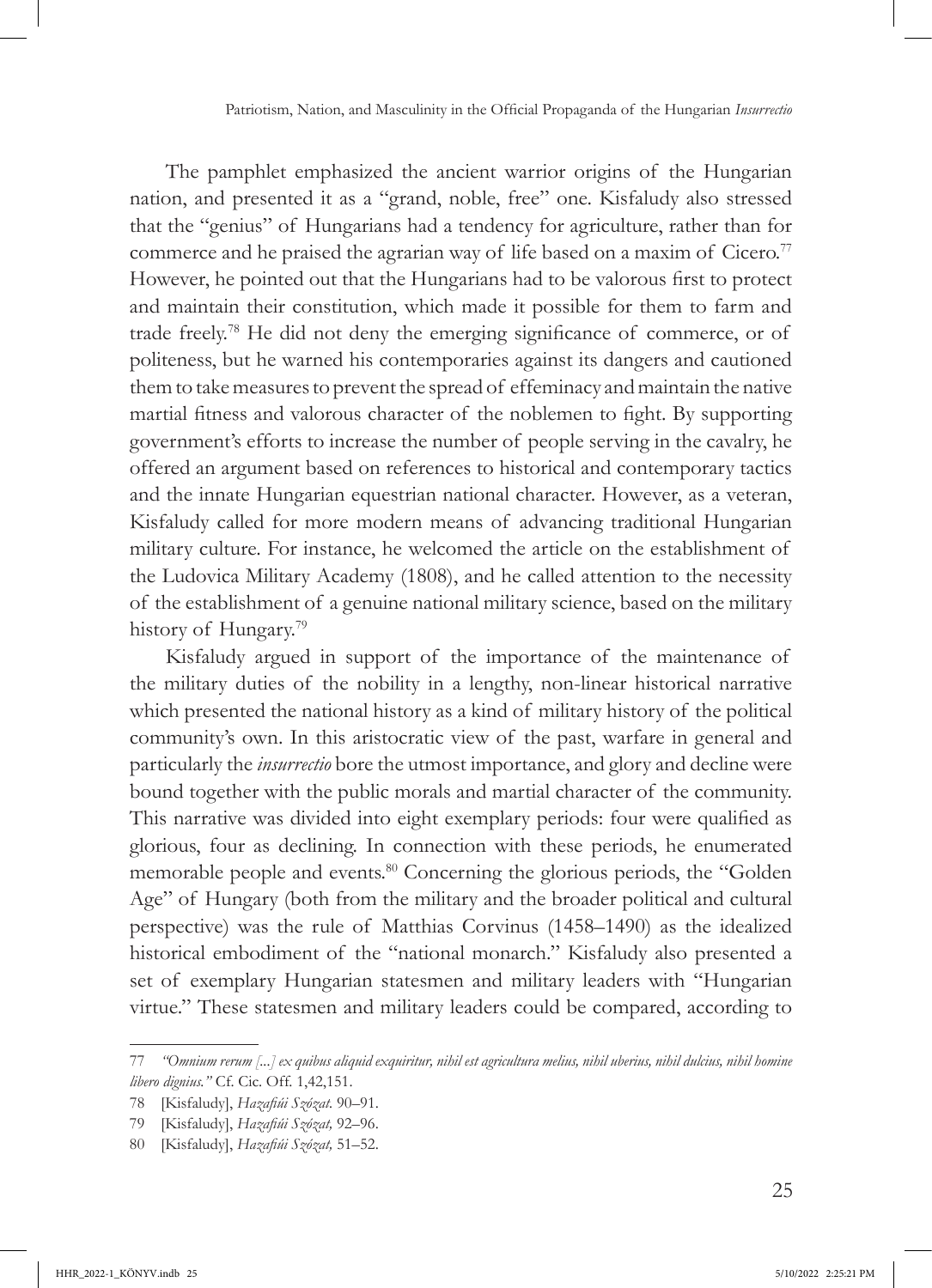Kisfaludy, with the great figures of the classical antiquity and the leaders of early modern times. Kisfaludy also referred to the myth of the offer of 1741, which was presented as a crucial experience of the "House of Austria" concerning "what a precious treasure the nobility was for the Hungarian king."

The *Patriotic Appeal* not only created a powerful image of the "noble warrior," but also tried to make this image more up to date on the one hand, and overly exclusive on the other. The bowdlerized parts modified this image in two ways. First, the original manuscripts compared the modern French revolutionary and Napoleonic army to the *insurrectio*, and in connection with this, they emphasized the significance of "enthusiasm" in military issues. Second, these texts distanced the noble levy both from the standing army and the military service performed by the common people in the *insurrectio*, which was a usual practice, particularly before 1809.

Kisfaludy interpreted the contemporary French case based on the analogy of the traditional Hungarian one, and he held it up as a model for the nobility of his time:

The French people is a vivid example of the efficiency of national enthusiasm, all sorts of members of which became soldiers in the revolution to protect themselves and theirs, and which could not been overcome by any of the allied powers of Europe. The whole French Army was no more than a national insurrectio*,* which became hardened from effeminacy in a short time, so much that each [of them] thought of themselves as Alexander the Great conquering the world.<sup>81</sup>

Kisfaludy was one of the few people in Hungary who explicitly interpreted the concept of "enthusiasm" in its new, positive meaning, which emerged due to the French revolutionary wars and spread through cultural transfers.<sup>82</sup> By doing so, he also adapted implicitly the idea of the "citizen-soldier" and the citizensoldier's capacity for "enthusiasm" to the massive personal military service of the nobility, within the limits of the estate polity.

The original manuscripts of the pamphlet contained derogatory depictions of the soldiers of the standing army as mercenaries who served "in most cases either by necessity or by constraint for honor and soldier's pay." Thus, they looked "naturally at the defense of the country more cold-bloodedly." In contrast, the nobility in the personal *insurrectio* fought *pro aris et focis* for their king, country,

<sup>81</sup> Fenyő, "Kihagyott részletek," 275.

<sup>82</sup> In 1801, Gentz presented the role of "Propagandism" in the French successes as a means of maintaining "enthusiasm" among soldiers. See Kontler, "Superstition, Enthusiasm and Propagandism."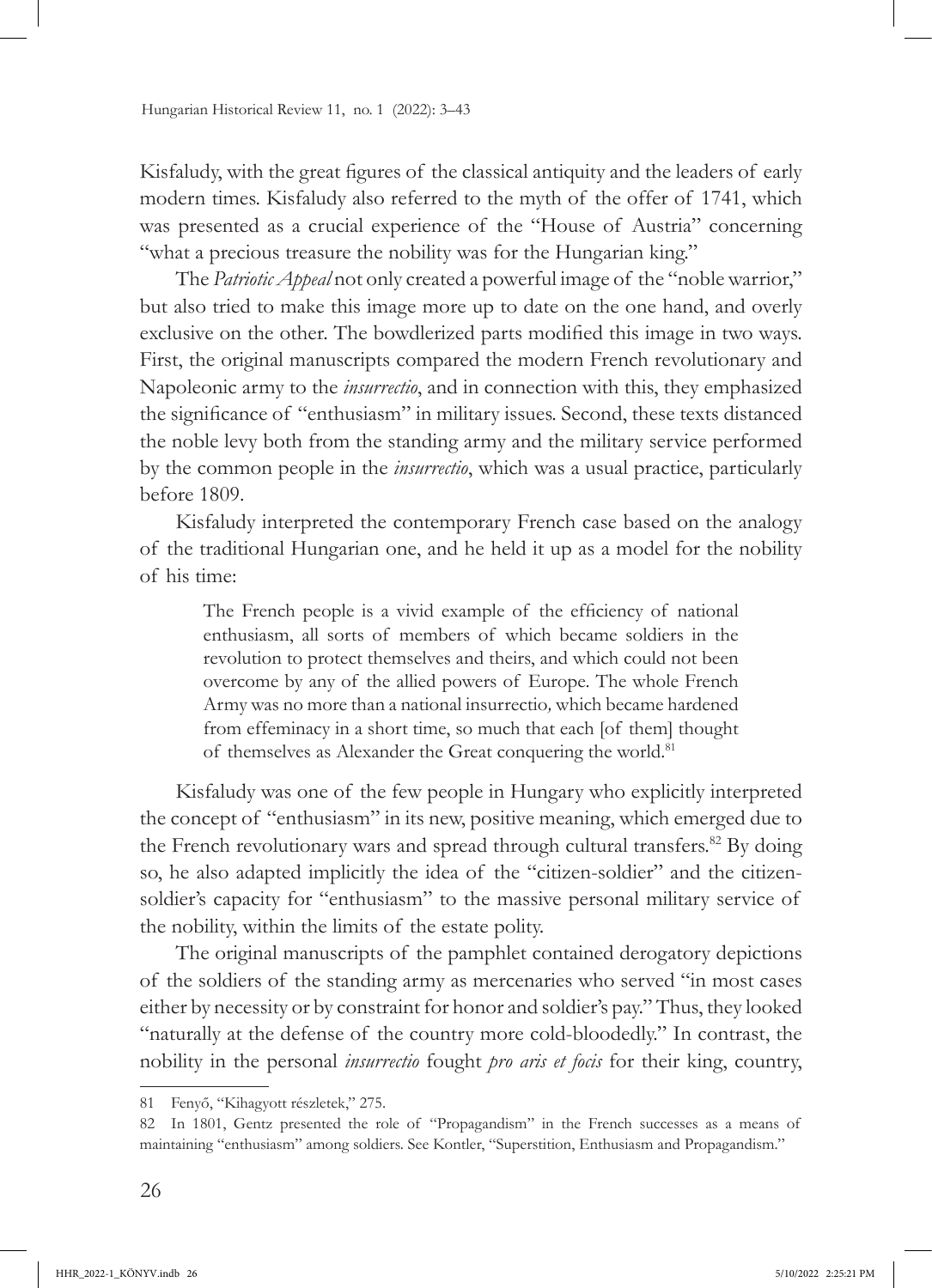and constitution and also for their liberties, households, and property. Because of its patriotic motivations, the latter was qualified as morally superior and more suitable for national defense. Thus, in the Hungarian case, Kisfaludy reserved the capacity for patriotic-national "enthusiasm" for the nobility.

Even in the late eighteenth and early nineteenth centuries, the popular ideal of the nobility was manifested actively in the norm of a martial patriotism with the *virtus* as its core value (which meant valor or bravery in this context),<sup>83</sup> which could find form periodically in temporary military service in the *insurrectio*, ideally in person. Although, the importance of knowledge and reason as elements of patriotism was discussed for a long time<sup>84</sup> and some people recognized the inevitable change of manners with the advent of the age of commerce (which also reshaped the character of wars),<sup>85</sup> these views remained subordinate in the political discourse. From a wider historical perspective, the strong relationship between arms-bearing and membership in the community could make it possible to enlarge the concept of the nation and *patria* periodically (as had happened during the Ottoman wars and the Bocskai uprising).<sup>86</sup> However, in the age of the French wars and particularly in 1808–09, due to its actual political value as the guarantee of the privileged status of the nobility, the duty to do ad hoc military service in defense of the country in the *insurrectio*, at least as a fiction of a "blood tax," was appropriated by the nobility. Parallelly, the martial virtue and the ability to be moved by patriotic-national motives were also monopolized, with the support of a strict interpretation of the "norm of estates" according to which the noble body politic had an exclusive claim to superior moral qualities. While this notion became increasingly obsolete because of its exclusivity, the nobility and the intellectuals who supported it (as well as the palatine) tried to maintain it with lesser alterations through the propaganda to mobilize.

During the war, this exclusive ideology, which was based on solid institutional grounds, was stretched only to a certain extent in the state of emergency. In the summer of 1809, in need of manpower, the king ordered the counties to give tens of thousands more recruits to the regular army and to recruit voluntary divisions. The latter embodied a new form of temporary military service, a

<sup>83</sup> Varga, "Political Humanism," 311.

<sup>84</sup> Debreczeni, "Nemzet és identitás." Attila Debreczeni distinguished the phenomenon of "scholarly patriotism" among the competing collective identity patterns of the late eighteenth century.

<sup>85</sup> For instance, the proud nobleman and outstanding poet Dániel Berzsenyi: "Dániel Berzsenyi to Ferenc Kazinczy, Nikla, January 18, 1809" In *Kazinczy levelezése*, vol. 6, 187.

<sup>86</sup> Varga, "Political Humanism," 304–13.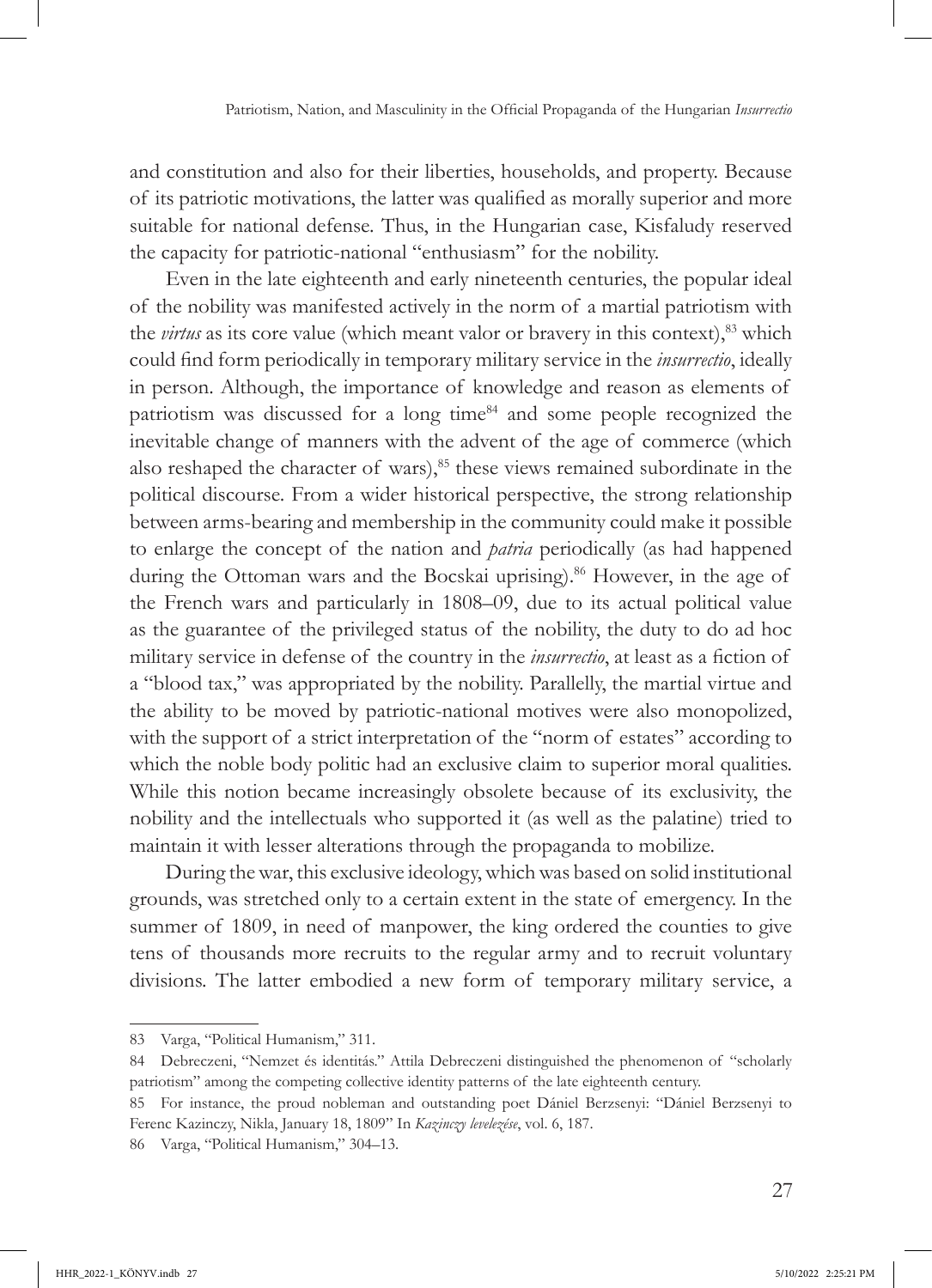selective voluntary militia, which was open to anyone regardless of social-legal status. The recruitment of people into these voluntary militias was implemented by the county authorities, who used circulars that were transmitted by local opinion leaders (officials and members of the lower clergy). These circulars offered various material incentives (the promise of military decorations, money, exemption from regular military service, etc.) and also extended the social scope of the noble ideology vertically, without any significant changes, to enlarge temporarily the notions of *patria* and nation.

### *Official Proclamations to the Insurrectio*

The proclamations, which were issued in the name of Archduke Joseph, basically appealed to a "constitutional patriotism" with their references to the politicalinstitutional and territorial aspects of the country, as well as using an intensifying rhetoric of "noble nationalism." The Hungarian official propaganda on the *insurrectio* during the mobilization before and in the beginning of war was intended basically to make the nobility aware of the unique value of their privileged status and their "ancient constitution" and their specific military duties. The hope was that this would render the military force they provided more effective. After the declaration of war, the propaganda also aimed to demonstrate that the military situation made necessary the deployment of the *insurrectio* according to the law. According to the imperial propaganda, the war was not only just, but it was also preemptive to secure the peace, given the tendencies towards the liberation of ex-Habsburg territories and Europe under Napoleonic rule. Concerning Hungary, as the *insurrectio* had been defined as a means of national defense in the related article and in the official propaganda, the war was understood in a narrower sense as a patriotic, defensive struggle on native soil.

The official rhetoric of national patriotism marked the main duties of the nobility according to the articles of 1808. In agreement with the printed *rescriptum*  of Francis I from February 1809, which formulated this idea in the moderate legal register, the nobles had to mobilize themselves "for the defense of their king, country, and ancient constitution." As Francis I pointed out on April 10, 1809, the nobility also had to fight for the defense of the "independence of the country." The palatine used a more emotional tone and more current phrasing in his proclamations of April 27. The shorter one declared the state of exception and ordered the troops to the borders with reference to the "adverse events" in Germany, claiming that the enemy was threatening the "independence of the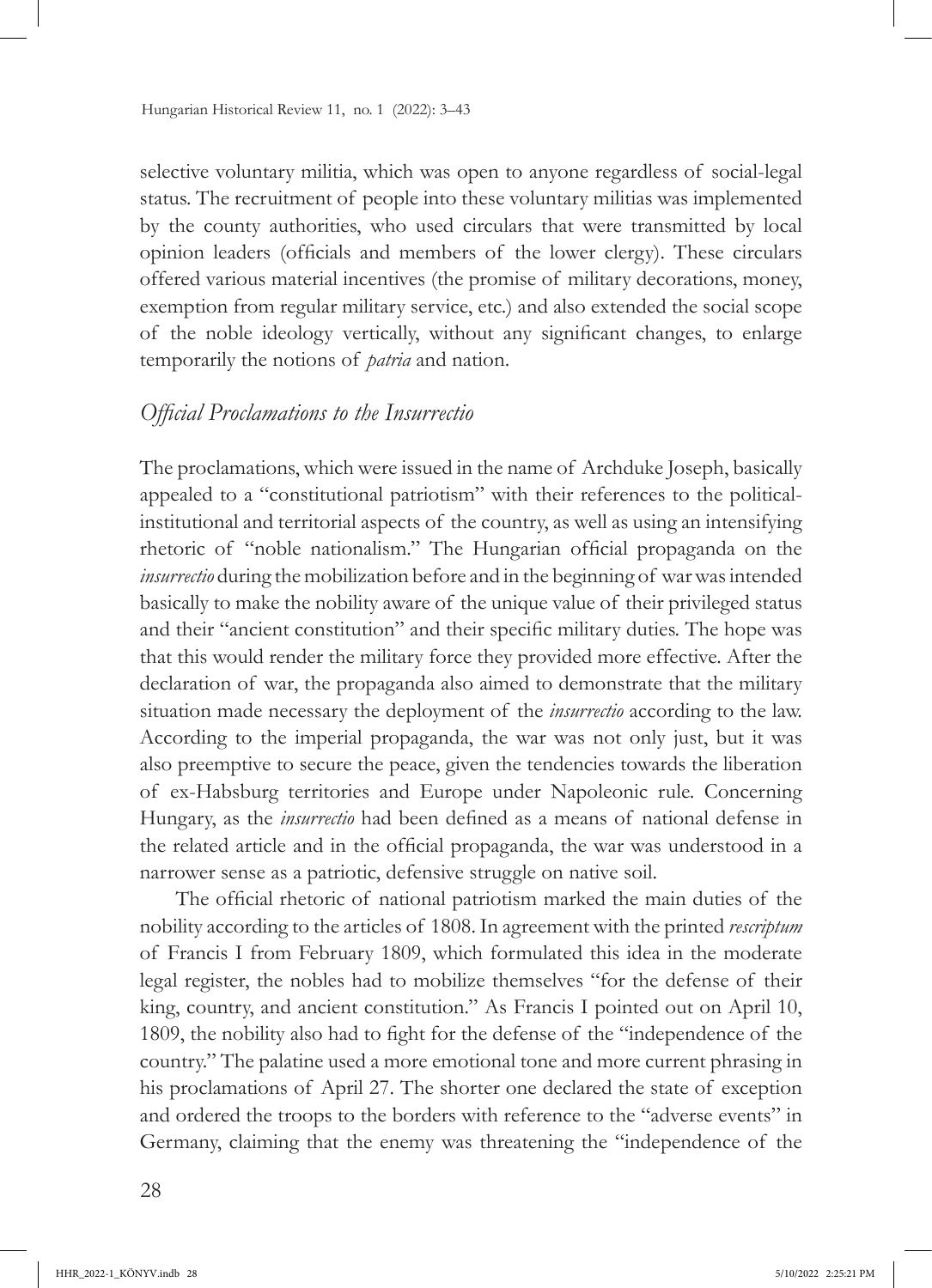nation." To stress the necessity, this proclamation combined the popular phrase of *La Patrie en danger* (originating from the French revolutionary language) with the imperative of *pro patria mori*: "The fatherland is in danger! If we cannot save it from the peril, we would rather die!" The proclamation openly admitted that the troops were insufficiently trained and equipped, but it emphasized that these obstacles had to be overcome by the "warrior soul" and "loyalty to the king."

The longer proclamation captured essentially the same message with slightly different rhetorical means. It praised noble Hungarians as a "generous, valorous nation" which could again prove its allegiance to the "king" and "beloved fatherland" through its great deeds, and thus it could thwart the "pernicious purpose of our sworn enemy." This proclamation drew on a popular historical myth according to which the valor of the nobility, which was allegedly known worldwide, had preserved the dynasty and the liberty of the nobility itself. It alluded implicitly to the offer of the *insurrectio* at the diet 1741 to Maria Theresa during the War of Austrian Succession. This narrower, national view of patriotism was expanded in the palatine's letter, with which he sent his proclamations to the Viennese authorities. With this letter, the palatine tried to demonstrate that the "enthusiasm" of the nation and the nobility's military morale was appropriate, and they wanted to sacrifice "their life and blood" for the preservation of the "Austrian Monarchy" in its entirety.<sup>87</sup>

On the occasion of the dissolution of the troops, the Palatine commissioned Kisfaludy well in advance to write a farewell speech in his name and a general order in the king's name to be printed and distributed to each member of the *insurrectio*. The former was printed without serious modifications, while the fair copy of the latter was totally altered. These prints became the most popular of all because of their great number of copies, which were distributed at the ceremonies which were held when the forces were dissolved. The palatine's letter of December 18, which was handwritten in Hungarian was also outstandingly valuable as a piece of propaganda, was received with a warm welcome by the counties. It was read aloud solemnly in the general assemblies, recorded into the protocols, and in some cases, was even printed and spread locally at the expense of the counties.

The palatine's printed valediction constituted a community between the archduke as commander-in-chief and the *insurrectio*. <sup>88</sup> According to this appeal,

<sup>87</sup> MNL OL N 25 III Fasc. 2. Rot. 2. No. 127.

<sup>88</sup> Joseph, Palatine of Hungary, *Magyar Nemes Hazafiak!*; Joseph, Palatine of Hungary, *Ungarns Edle!*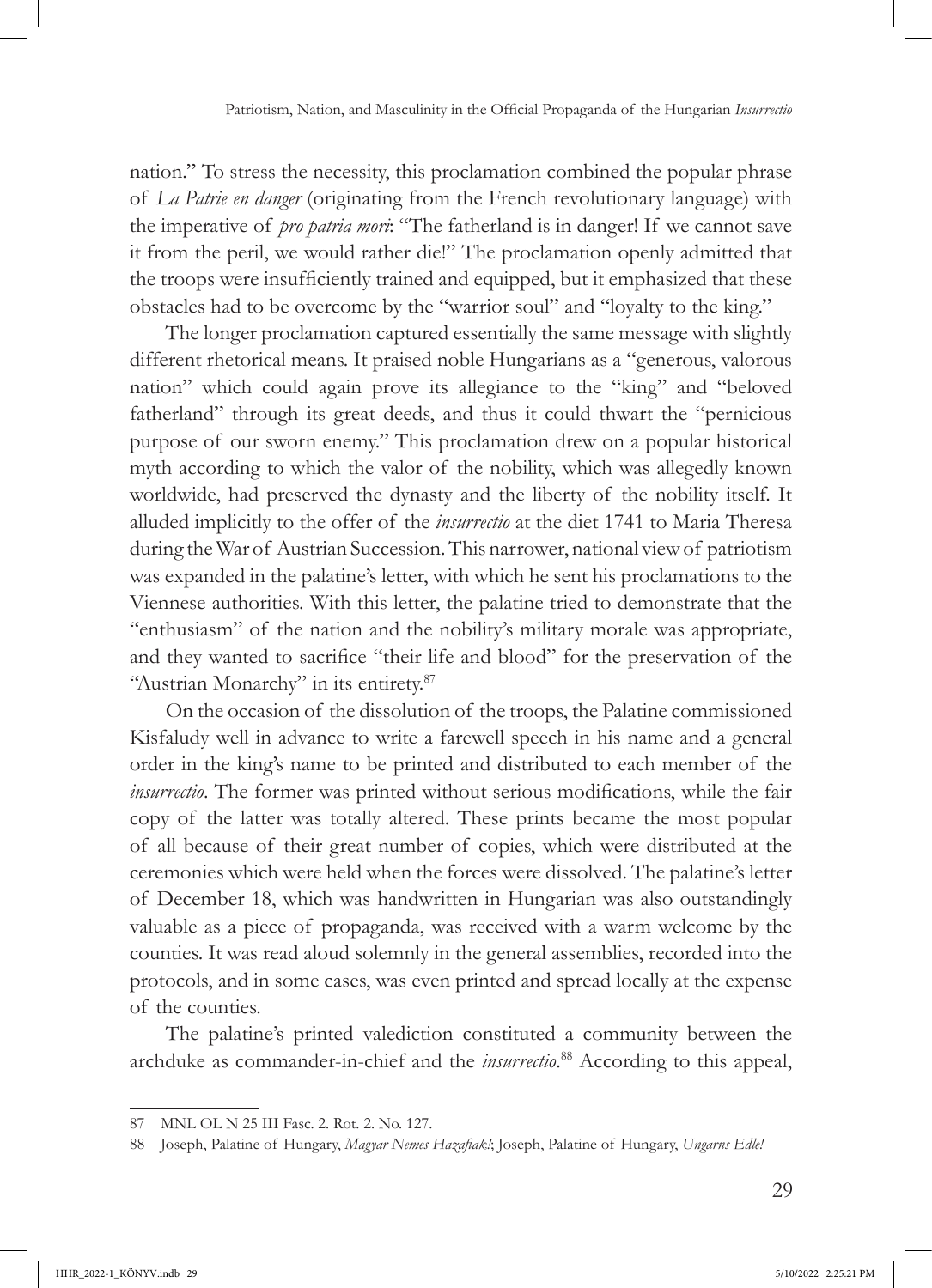the *insurrectio* in general had been turned into "an army of heroes," and its members had become "warriors" through their display of virtue during the war. However, this potential could be realized only by a narrower circle in battle due to the circumstances. With this, the palatine personally confirmed that some people had committed patriotic military deeds for the fatherland, and he also formulized the idea of a national political cult of the heroic dead<sup>89</sup> who died for the "beloved fatherland" and "ancient golden liberty." He promised them glory and a place in the "annals of the fatherland," i.e., the collective memory of the nation. The members of the *insurrectio* were ensured that they became worthy of the legacy of the "heroic forefathers." The palatine also guaranteed his, the king's and the country's satisfaction and respect. In the end, the archduke let them return to their counties, noting his expectation that they would be at the ready in the future were "the fatherland and the constitution to be endangered."

The printed version of the general order, written in the name of the king, *To the Hungarian Noble Insurgent Troops* was formulated in a less personal and more moderate tone, though it emphasized almost the same points.<sup>90</sup> It called upon the members of the *insurrectio* to preserve "national vigor" and ensure the survival of the military qualities of the nobility to deter the enemy and protect fellow citizens. However, this general order referred only to the nobility's military duties to the king and the fatherland and contained no reference to their ancient constitution and liberty. It also failed to make any mention of the heroic deeds of the noblemen or the sacrifices of the soldiers who had fallen.

Both farewell speeches worded in the abstract, like the official proclamations which had been issued at the beginning of the war. In contrast, the palatine's handwritten letter in Hungarian to the counties, which encouraged them to welcome the *insurrectio*, detailed the same topics in a more specific manner and with reference to concrete events. It aimed also at the maintenance of the morale and combat capability of the homecoming troops by peculiar means. On the one hand, it called on the counties to take measures to let the poorer members of the nobility keep the horses that had been purchased at public expense. On the other, it stipulated that the uniforms should be kept by the soldiers who had worn them not only for practical purposes, but also as a symbolic gesture that would strengthen, it was hoped, the sense of national character by promoting the national costume and also to stem interest in luxuries.

<sup>89</sup> Jeismann, Westheider, "Wofür stirbt."

<sup>90</sup> Francis I, *A' Magyar Nemes;* Francis I, *An die adeliche.*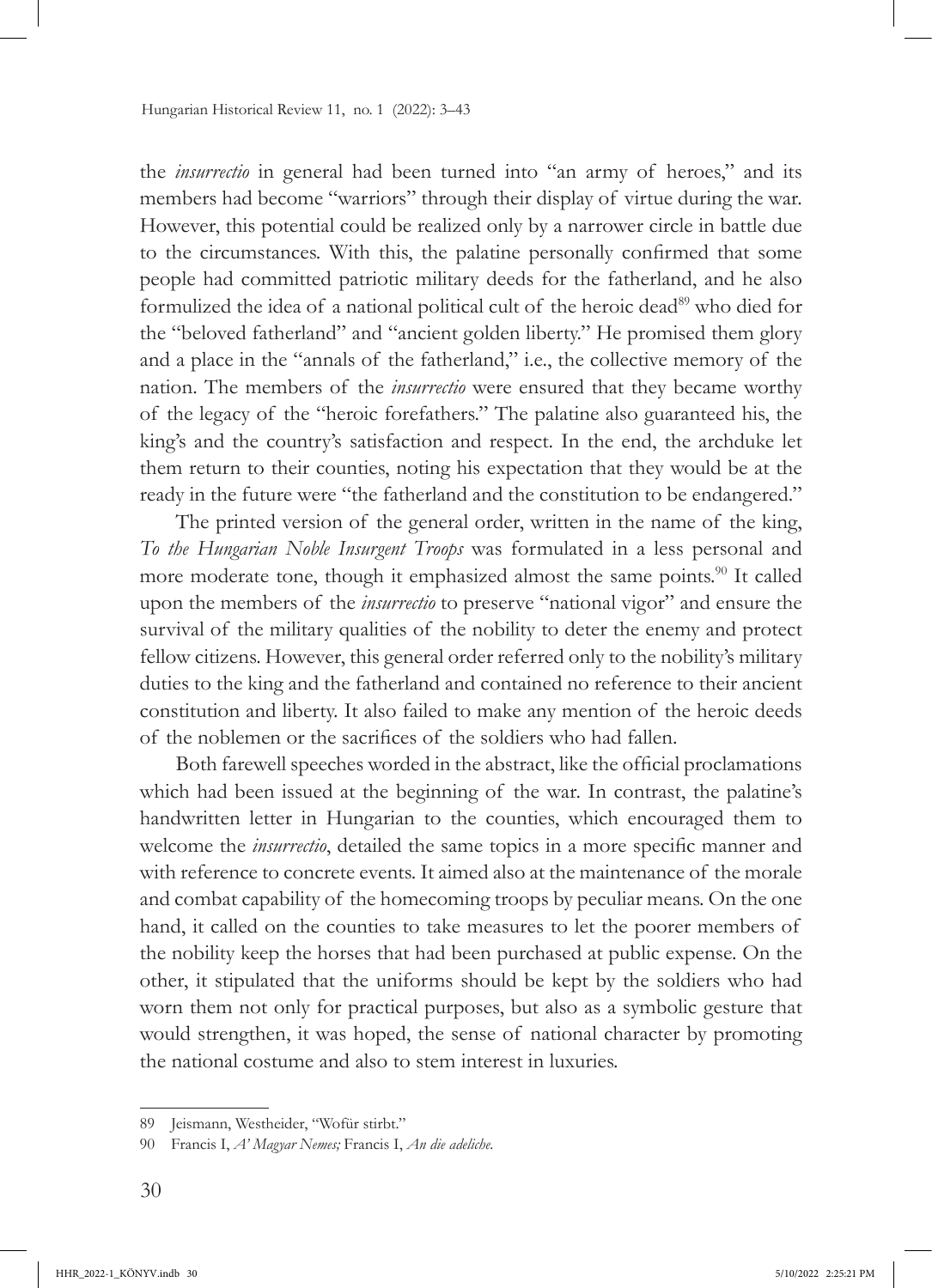### *Demobilization and the Patriotic-National Cult of Heroes and Fallen Soldiers*

The official propaganda of the demobilization was organized on a national and local (county) level, which strengthened each other. The intensity of local propaganda depended on how deeply certain units had been involved in the fighting, i.e., their losses and combat actions. $91$ 

The Battle of Győr on June 14, 1809 was the most remarkable engagement in the theater of war. The French victory proved devastating neither for Austria in general nor for the *insurrectio*. However, in the long run, the flight and disintegration of some unexperienced units still became a powerful symbol of the unsuitability of the nobility for their traditional role. This historical myth of defeat was exploited politically by aulic circles who sought to condemn the nobility and popularized decades later from a democratic nationalist viewpoint by the revolutionary poet Sándor Petőfi in his *In the name of the people*. It referred in a sarcastic manner to those "many legs, which ran there [at Győr]." The myth started to take shape immediately after the battle, partly as mere as rumors that were circulating and partly because of the indignant response of King Francis and Archduke John, who blamed the *insurrectio* for the defeat.

The king's opinion, of which he made a public demonstration, soon changed, and the official and unofficial propaganda during the demobilization presented a generally positive image of the performance of the *inssurrectio*. The war was a serious defeat for the Austrian Empire, and the Kingdom of Hungary also lost some Croatian territories. Despite this, the propaganda in general emphasized that by thanks to the *insurrectio*, the nation had successfully performed its duties: the troops had been fit for action, even if they had not been able to show their skills because of the immediate peace. The propaganda also tried to build a cult around war heroes and the fallen on the national and local levels, an effort which harmonized with tendencies of nationalization and ideologization of wars across Europe at the time. In contrast to the abstract rhetoric of the official proclamations, the local products of the propaganda contained wording that was more concrete.

For having successfully completed military acts that could be confirmed, officers could earn the Military Order of Maria Theresa,<sup>92</sup> and NCOs and common soldiers could be decorated with the Silver and Gold Medals for

<sup>91</sup> Nagy, "Törekvések."

<sup>92</sup> Hochedlinger, "Mars Ennobled."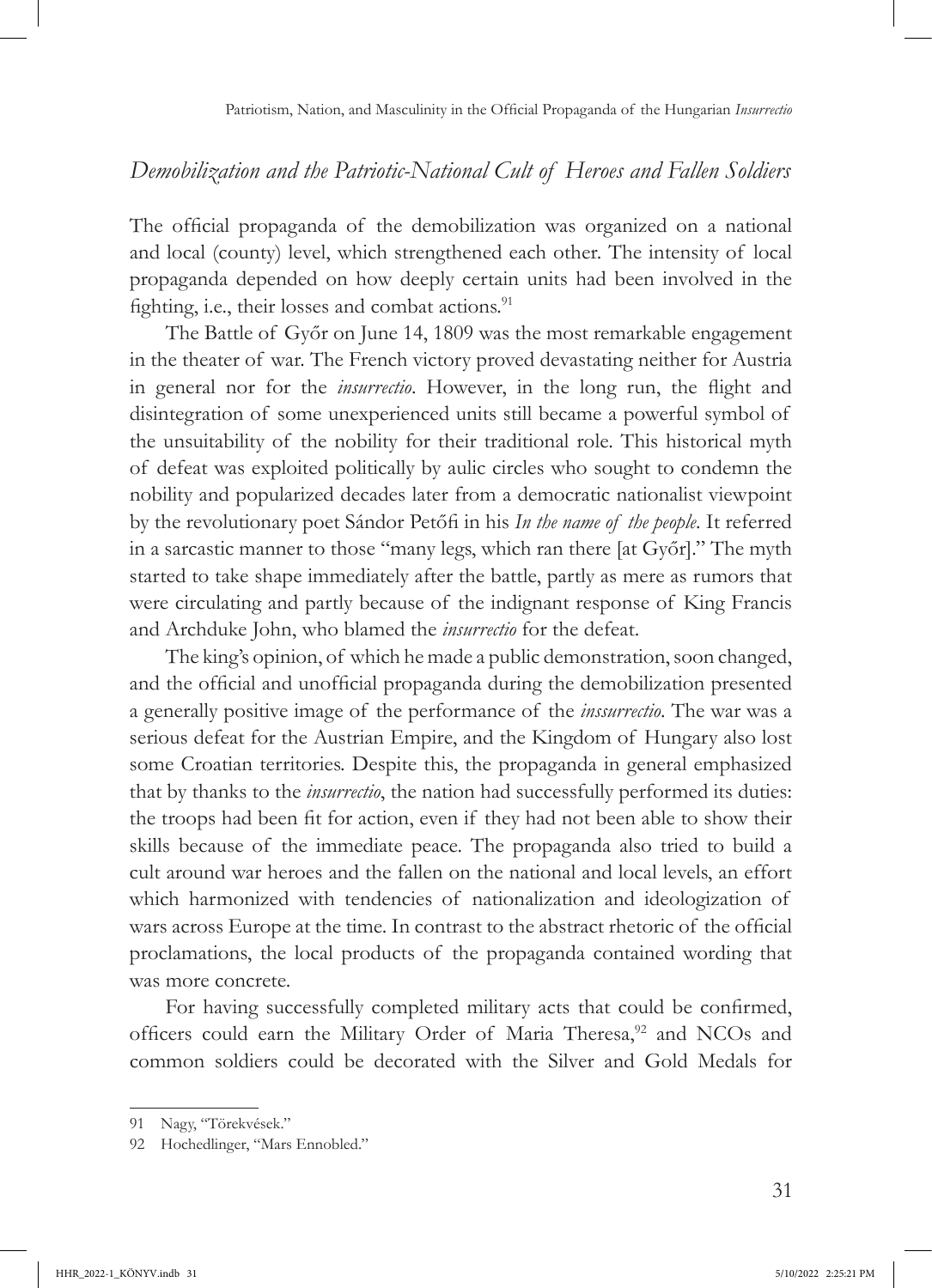Bravery *(Tapferkeitsmedaille)*. 93 The Military Order of Maria Theresa originally intended to shape a class of "military nobility", while the Medal for Bravery took an important step towards the "democratization" of recognition of military merits in general. During the war of 1809, these awards became potentially also available for those who served in militia-type units, like the *Landwehr* and the *insurrectio*. The promise of military awards was used by the propaganda machinery as a significant incentive, especially in efforts to attract voluntary recruits. During the war of 1809, a few hundred men in the *insurrectio* performed military deeds that were confirmed, and of them, more than 20 were awarded silver medals, and some officers applied for and were given the Military Order of Maria Theresa. The feats of arms and the rewards that were given were itemized as an appendix to the lengthy report for the king in the name of the palatine on the performance of the *insurrectio*, which was also written by Kisfaludy. The whole work remained in manuscript form, but some parts of the appendix were published in newspapers, and this contributed to the emergence of a short-lived cult of heroes and fallen soldiers, even on the imperial level.<sup>94</sup>

On the local level, the war heroes were also given awards by the counties in the form of various material benefits and symbolic gestures. Sometimes, these awards bore the promise of gradual social mobility within the estate society: veteran officers of the landowning wealthy gentry often applied for and were elected or appointed to serve in official positions. Others could rise through symbolic inclusion in the local society, and the war even offered opportunities to cross the legal "dividing line" for non-nobles (or dubious nobles) who took part voluntarily in the *insurrectio*. The local "political cult of the dead" and a rudimentary social and veteran aftercare were also developed to various extent, depending on the casualties suffered by a given county. To compensate the families of the fallen and those who had been wounded on the battlefield, fundraising campaigns were started at the general assemblies to get donations from the wealthy members of the local elites.<sup>95</sup>

Some uncommon initiatives launched by the local authorities offered examples of more state-of-the-art means of establishing a local collective memory and a patriotic-national cult of heroes and the fallen, for instance the efforts of Zemplén County to erect a monument to a handful of their

<sup>93</sup> It was introduced by Joseph II as *Ehren-Denkmünze für Tapferkeit* in 1789 and renamed by Francis I in 1809.

<sup>94</sup> Kisfaludy, "[Freymüthige] Geschichte," 260–325.

<sup>95</sup> Nagy, "Törekvések," 69–72, 78.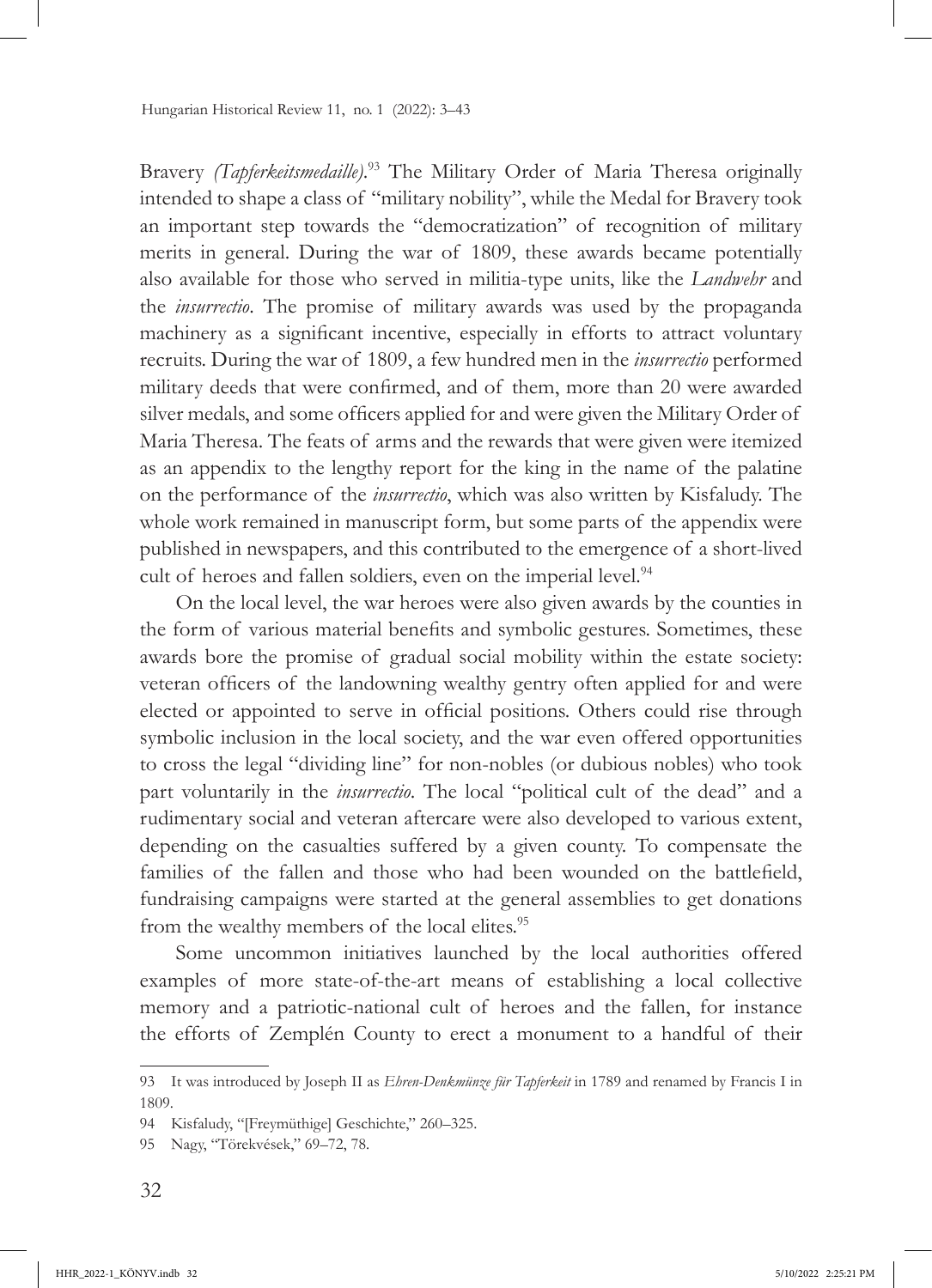honored war dead and heroes, shortly after the Battle of Győr. Kazinczy and his friend Count József Dessewffy drafted plans for a neoclassical monument (more specifically, a column) based on a contemporary French pattern. They originally planned to use Hungarian inscriptions, but the *supremus comes* insisted on Latin. In the end, the texts on the monument were in Latin and Hungarian. Kazinczy and Dessewffy used the network they had established through their correspondence and also a pamphlet to popularize the idea all over the country. The monument was only erected in 1821 in a radically modified form, and was unveiled as part of a ceremony on the main square of Sátoraljaújhely.<sup>96</sup> Other counties did not imitate this initiative, and as collective memories of the War of the Fifth Coalition began to fade, the monument also lost its significance.

# *Conclusion*

The *insurrectio* of 1809 was the last attempt to set the nobility in motion to perform military duty within the old defense system of the estates, even if it became modernized to a certain extent. The martial patriotic-national ideology of the estates also found general expression for the last time in the propaganda of the moment. This propaganda played a considerable role in the mobilization, since members of the nobility, as members of the body politic, were involved in it. These noblemen could be regarded as a kind of "citizen soldier" of the estate polity, who had to be persuaded of the legitimacy of the cause of mobilization and war and also adequately motivated in order compensate for shortcomings in training, equipment, and professional *esprit de corps*. In the end, the relative contemporary significance and the long-term irrelevance of the *insurrectio* of 1809 and its propaganda have to be considered.

Regarding the contemporary significance of the *insurrectio*, from an institutional perspective, despite its archaic character and social limits, it addressed a central problem of the epoch, at least to a certain extent. As social historian Károly Vörös has pointed out, while the French wars demanded the mobilization of vast swathes of the population, it proved impossible to keep these forces armed within the standing armies for a long time because of the enormous economic burdens. There were several ways to solve this problem, for instance by reforming the standing army or by introducing a kind of temporary militia, as was done in the French, Austrian, and later Prussian

<sup>96</sup> Nagy, "'Elestjeink' oszlopa mellett."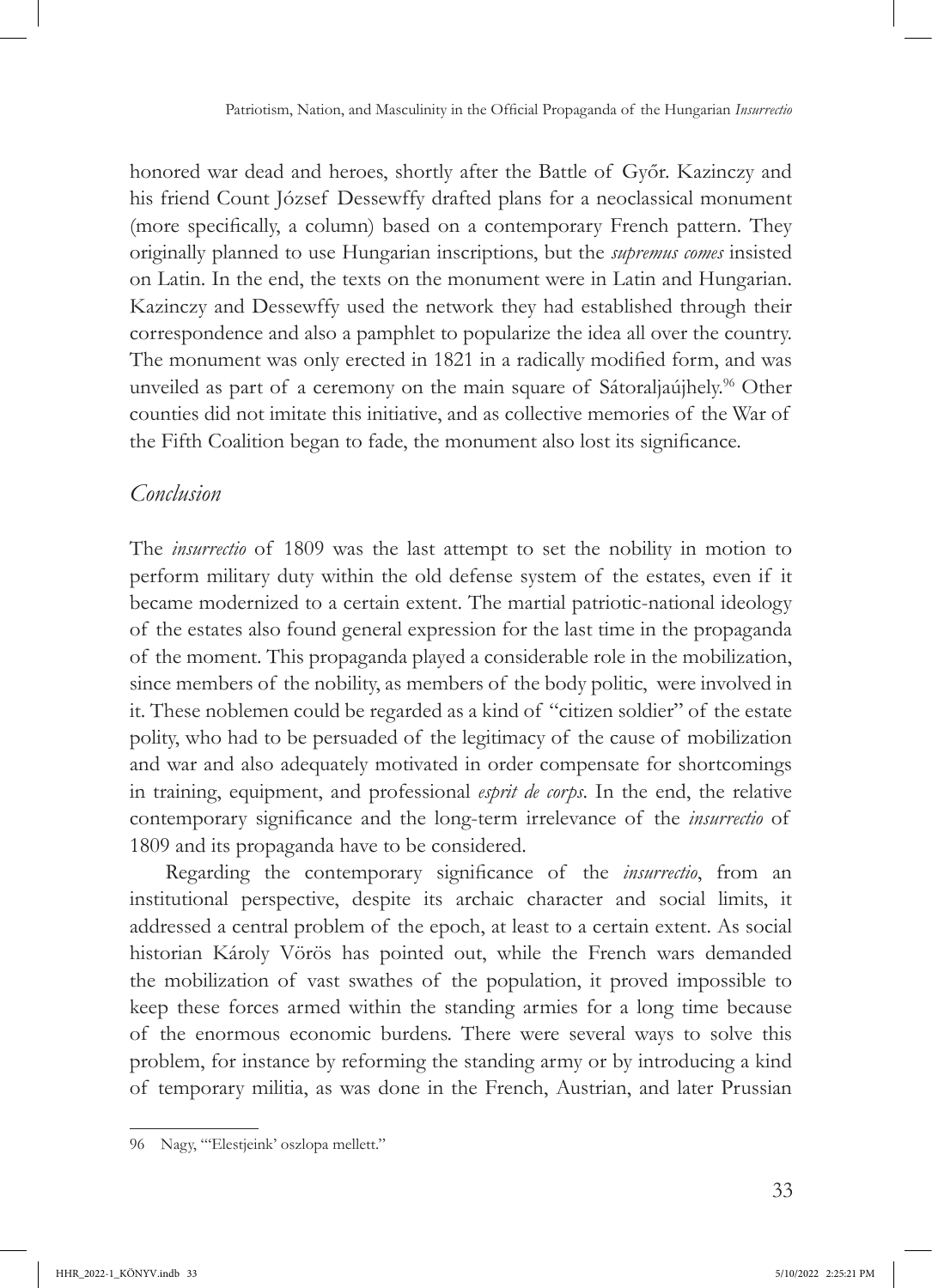cases. In Hungary, certain elements (the *insurrectio* and the burgher guards) of the old but moderately reformed corporative system of defense were presented as solutions to this dilemma, despite their numerous shortcomings.<sup>97</sup> From a political viewpoint, the Hungarian mobilization of 1809 contributed to the formation of a patriotic-national political language of the vernacular and also strengthened the cohesive tendencies within the noble body politic. Moreover, the military endeavor of the nobility proved that the country and, particularly, the counties were still able to provide thousands of "citizen soldiers" in a short time on old constitutional grounds, without a standardized-centralized public administration and absolutistic government, even in the age of mass warfare.

The reasons for the irrelevance, in the long-term, of the *insurrectio* are manifold. Even for the contemporaries in general, the war turned out to be too short, and the number of casualties was too low and disproportionate to foster the emergence of a patriotic-national cult of heroes and fallen soldiers. Despite propaganda efforts, the commemorative practices were not institutionalized on an imperial or national level, and they were only scarcely institutionalized on the local level. The fact that the counties were exempted from yearly military exercises in early 1810 made it even more difficult to introduce institutionalized commemorative practices. There was also no coherent national historical narrative of the events. Kisfaludy's work, which should have provided such a narrative, was shelved for a long time. The war of 1809 and the *insurrectio* are both absent from modern national memory, apart from Petőfi's canonical poem from 1847, which passed a withering judgement on the traditional martial ethos of the nobility. Because the general ideological mobilization was based on the old corporative system and values and attached to the privileged status of the nobility, the memory of this anachronistic defense institution did not fit into the emerging nation-building and modernization efforts of the Reform Era and the second half of the nineteenth century. Nevertheless, the cult of the *insurrectio*  survived in the collective memory of former participants and noble families for a while.

The old corporative system of defense and its core institutions faded legally only as a result of the constitutional revolution. The increasingly nationalized and democratized idea of the "citizen soldier" found its way into two different institutions. According to the April Laws of 1848 (Article XXII), the *nemzetőrség* was created as a kind of militia in which compulsory military service was based on

<sup>97</sup> Vörös, "The *Insurrectio*," 23.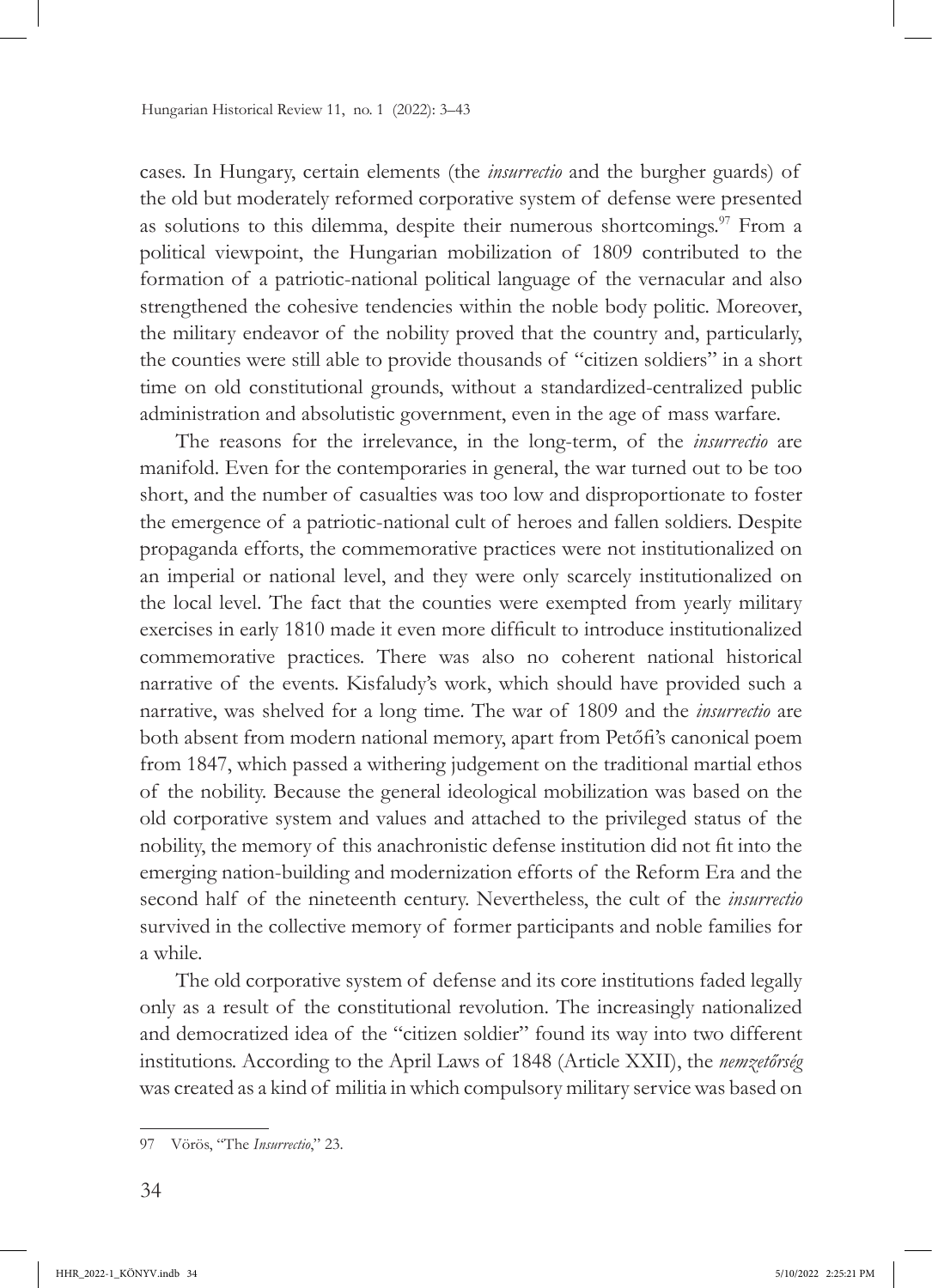a class criterion (based on property or income) and general moral quality. Shortly thereafter, a regular *honvéd* army was also called into existence in response to the exigencies of the moment. This force was essentially a regular army.<sup>98</sup> These two forces proved able to tie "masses of ordinary Hungarians to the nobility-based nation" during the Revolution and War of Independence of 1848–1849.<sup>99</sup>

# *Archival Sources*

- Magyar Nemzeti Levéltár Országos Levéltára [Hungarian National Archive, State Archive] (MNL OL)
- N 25 III. Regnicolaris Levéltár [The Archives of the Country], Militär-Kanzlei des Palatin E. H. Joseph III. 1808–1814–(1836)

# *Bibliography*

Primary sources

- *Corpus Juris Hungarici Magyar Törvénytár* Vol. 7, *1740–1835. évi törvényczikkek*  [Corpus of Hungarian Laws. Vol 7, Articles from 1740–1835]. Translated by Kálmán Csiky, edited by Dezső Márkus. Budapest: Franklin-Társulat, 1901.
- Domanovszky, Sándor, ed. *József nádor iratai* [Works of Archduke Joseph, palatine of Hungary]*.* Vol. 3, *1807–1809.* Budapest: Magyar Történelmi Társulat, 1935.
- Francis I [King of Hungary]. *A' Magyar Nemes Felkelő Sereghez* [To the Hungarian noble insurgent troops]. Pozsony, 1809.
- Francis I [King of Hungary]. *An die adeliche hungarische Insurrection*. Pressburg, 1809.
- Joseph, Palatine of Hungary. *Des Erzherzogs Palatinus K. K. Hoheit, an die Insurrections-Armee des Adels von Ungarn.* Ofen: 27 April 1809.
- Joseph, Palatine of Hungary. *Magyar Nemes Hazafiak!* [Hungarian Noble Patriots!]. Buda: 18 December 1809.
- Joseph, Palatine of Hungary. *Magyarok!* [Hungarians!]. [Buda:16 May 1809.]

Joseph, Palatine of Hungary. *Ő Császári Királyi Fő Herczegsége Károly Fő Vezér* […] *az Ellenség nagyobb ereje ellen megszünés nélkűl nagy vitézséggel viaskodott* […]*.* [His

<sup>98</sup> Urbán, "The Hungarian Army."

<sup>99</sup> Péter, "The Holy Crown," 63.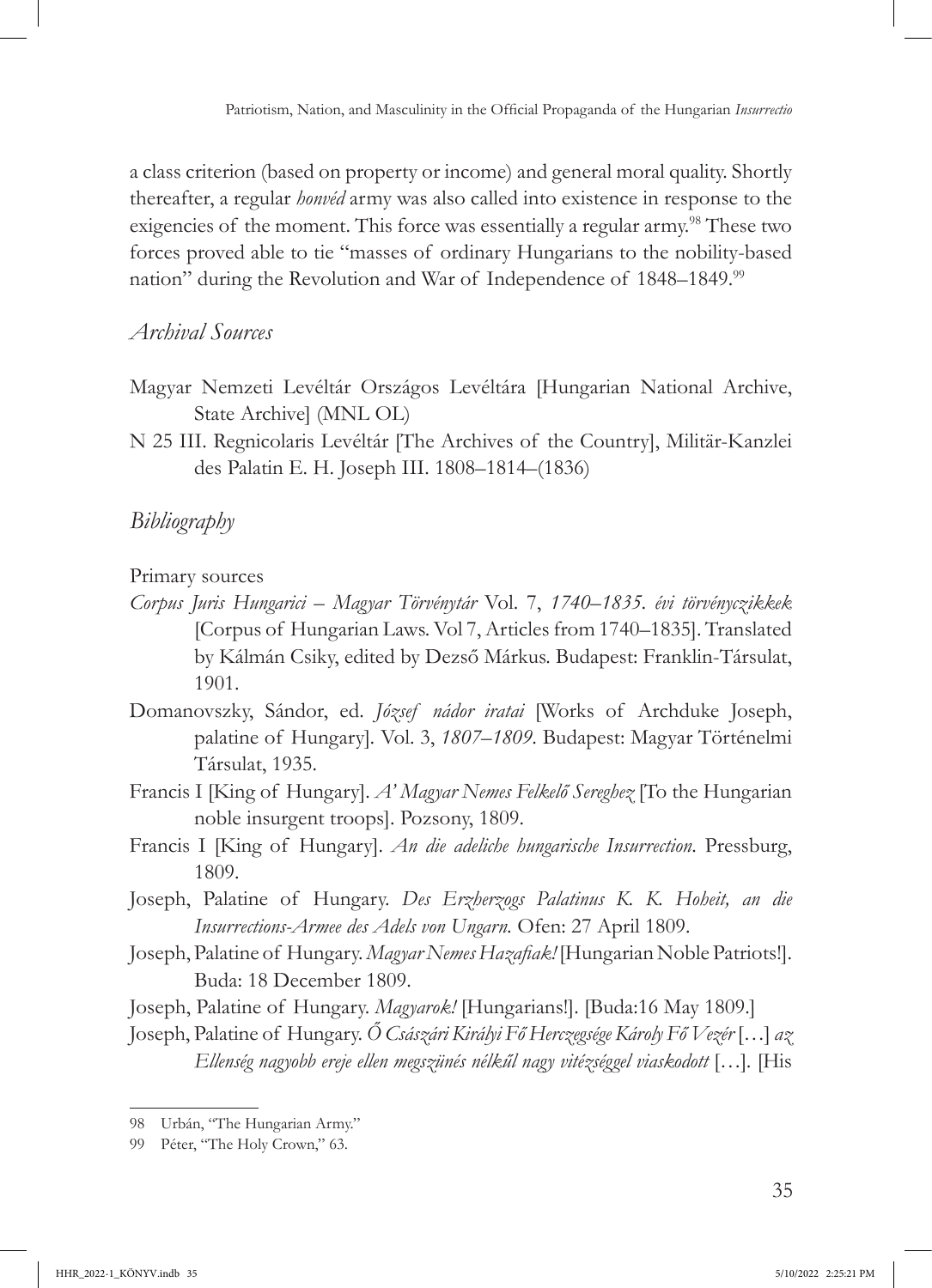Imperial-Royal Archduke Charles Generalissimus (…) fought unceasingly against the bigger force of the Enemy with great valor]. Buda: 1809.

- Joseph, Palatine of Hungary. *Des Erzherzogs Generalissimus K. K. Hoheit* [...]. Ofen: 27 April 1809.
- Joseph, Palatine of Hungary. *Ő Tsászári Királyi Fő-Hertzegsége a' Nádor-Ispány a' Nemes Magyar Felkelő Hadakhoz* [His imperial-royal archduke, the palatine to the Hungarian noble insurgent troops]. Buda: 27 April 1809.
- Joseph, Palatine of Hungary. *Ungarn!* Ofen: 16 May 1809.
- Joseph, Palatine of Hungary. *Ungarns Edle!* Ofen: 18 December 1809.
- *Kazinczy, Ferenc levelezése* [Correspondence]. Edited by János Váczy. Vol. 1–21. Budapest: Magyar Tudományos Akadémia, 1890–1911.
- [Kisfaludy, Sándor]. *Hazafiúi Szózat a' Magyar Nemességhez* [Patriotic appeal to the Hungarian nobility]. Pest: Hartleben Konrád Adolf, 1809.
- [Kisfaludy, Sándor]. *Patriotische Worte an Ungarns Adel.* Translated by [Lajos Schedius]. Pest: Hartleben Konrád Adolf, 1809.
- Kifaludy, Sándor. "[Freymüthige] Geschichte der Insurrection des Adels von Ungarn im Jahre 1809 und 1810." In *Kisfaludy Sándor hátrahagyott munkái*  [Posthumous works], edited by Gálos Rezső. Győr, Kisfaludy Irodalmi Kör, 1931.

*Manifest.* Vienna: k. k. Hof- und Staats-Druckerey, 1809.

*Manifestum, azaz: A' Felséges Ausztriai Udvarnak a' Háborút megelőzött Nyilatkoztatása*  [Manifest, or: the declaration of the Majestic Austrian Court before the war]. Translated by Márton József. Béts: Pichler Antal, 1809.

Secondary literature

- Bleyer, Alexandra. "'…man dachte diesen Krieg zu einem Volks- und Meinungskriege zu erheben!': Die österreichische Propaganda zum 'Nationalkrieg' von 1809'." Doctoral thesis. Alpen-Adria Universität, 2013.
- Bleyer, Alexandra. *Auf gegen Napoleon! Mythos Volkskriege.* Darmstadt: Primus, 2013.
- Boerke, Arthur Mark. "Conscription in the Habsburg Empire to 1815." In *Conscription in the Napoleonic Era: A revolution of military affairs?*, edited by Donald Stoker, Frederick C. Schneid, and Harold D. Blanton, 66–83. Routledge: London–New York, 2009.
- Császár Elemér. "Az utolsó nemesi felkelés a magyar irodalomban" [The last noble levy in the Hungarian literature]. In *Az utolsó nemesi felkelés századik*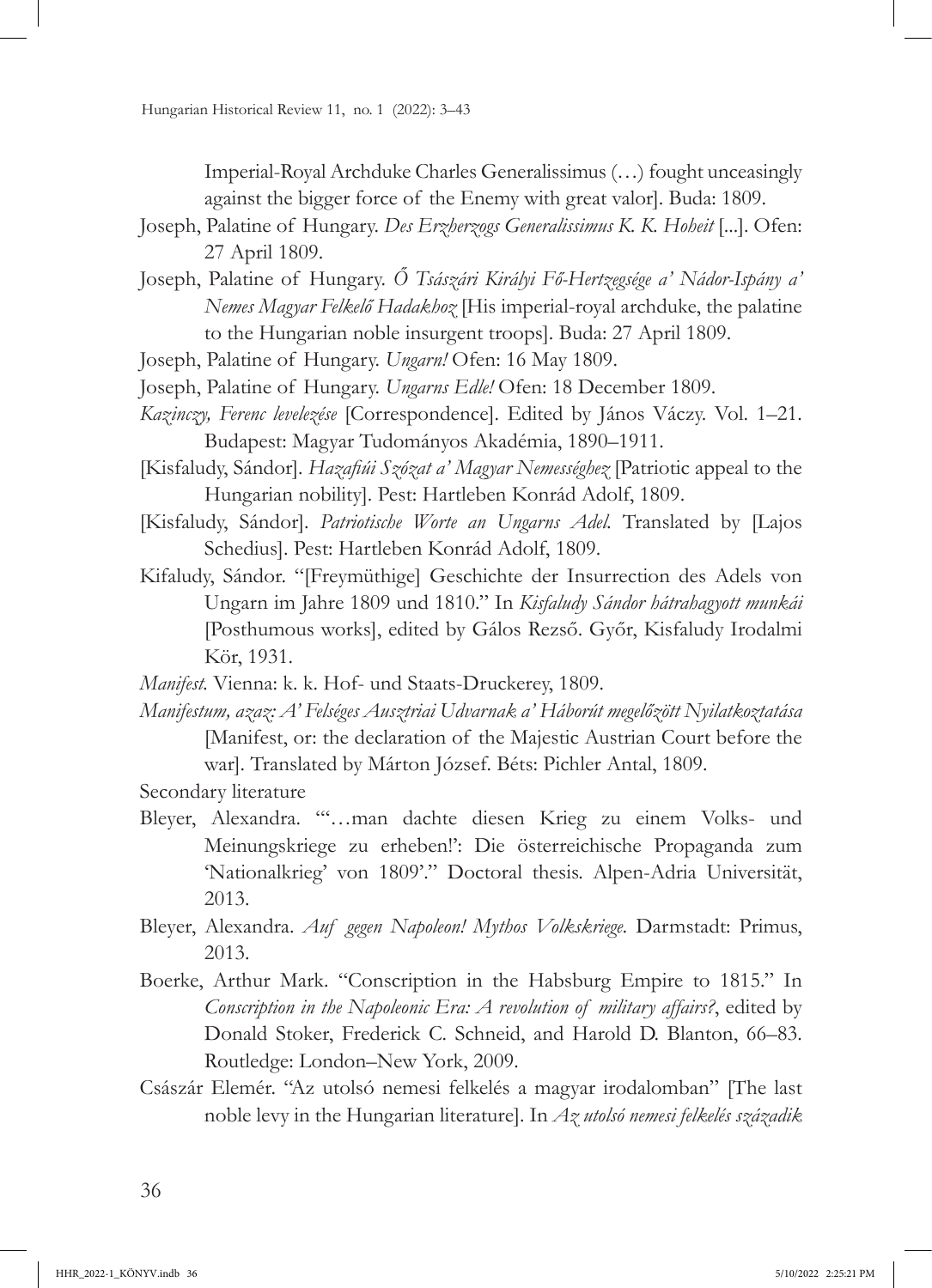*évfordulója emlékére* [For the centennial of the last noble levy], vol. 1, edited by R. Kiss István, 297–338. Budapest: Benkő, 1909.

- Debreczeni Attila. "Nemzet és identitás a 18. század második felében" [Nation and identity in the second half of the eighteenth century]. *Irodalomtörténeti Közlemények* 105 (2001): 513 –52.
- Demmel József. *Pánszlávok a kastélyban: Justh József és a szlovák nyelvű magyar nemesség elfeledett története.* [Panslavs in the castle: József Justh and the forgotten history of the Hungarian nobility with Slovak as its mother tongue]. Pozsony: Kalligram, 2014.
- Domanovszky, Sándor. József nádor élete. Vols. 1–2. Budapest: Magyar Történelmi Társulat, 1944.
- Dudink, Stefan and Hagemann, Karen. "Masculinity in politics and war in the age of democratic revolutions, 1750–1850" In *Masculinities in Politics and War: Gendering Modern History*, edited by Stefan Dudink, Karen Hagemann, and John Tosh, 3–21. Manchester–New York: Manchester University Press, 1994.
- Fenyő István. "Kihagyott részletek Kisfaludy Sándor 'Hazafiúi Szózat'-ából" [Omitted parts of Sándor Kisfaludy's "Patriotic Appeal"]. *Irodalomtörténeti Közlemények* 61 (1957): 275–79.
- Forrest, Alan. "Citizenship, Honour and Masculinity: Military Qualities under the French Revolution and Empire." In *Gender, War and Politics: Transatlantic Perspective, 1775–1830,* edited by Karen Hagemann, Gisela Mettele, and Jane Rendall, 93–110. Basingstoke: Palgrave Macmillan, 2010.
- Hagemann, Karen. "'Be Proud and Firm, Citizens of Austria!': Patriotism and Masculinity in Texts of the 'Political Romantics' written during Austria's Anti-Napoleonic Wars." *German Studies Review* 29 (2006): 41–62.
- Hagemann, Karen. *"Mannlicher Muth und Teutsche here": Nation, Militär und Geschlecht zur Zeit der Antinapoleonische Kriege Preußens.* Paderborn–Munich–Vienna– Zürich: Ferdinand Schöningh, 2002.
- Hagemann, Karen. "Of 'Manly Valor' and 'German Honor': Nation, War, and Masculinity in the Age of the Prussian Uprising against Napoleon." *Central European History* 30 (1997): 187–220.
- Hagemann, Karen. "Tod für das Vaterland: Der patriotisch-nationale Heldenkult zur Zeit der Freiheitskriege." *Militärgeschichtliche Zeitschrift* 60 (2001): 307–42. doi: [10.1524/mgzs.2001.60.2.307](https://doi.org/10.1524/mgzs.2001.60.2.307)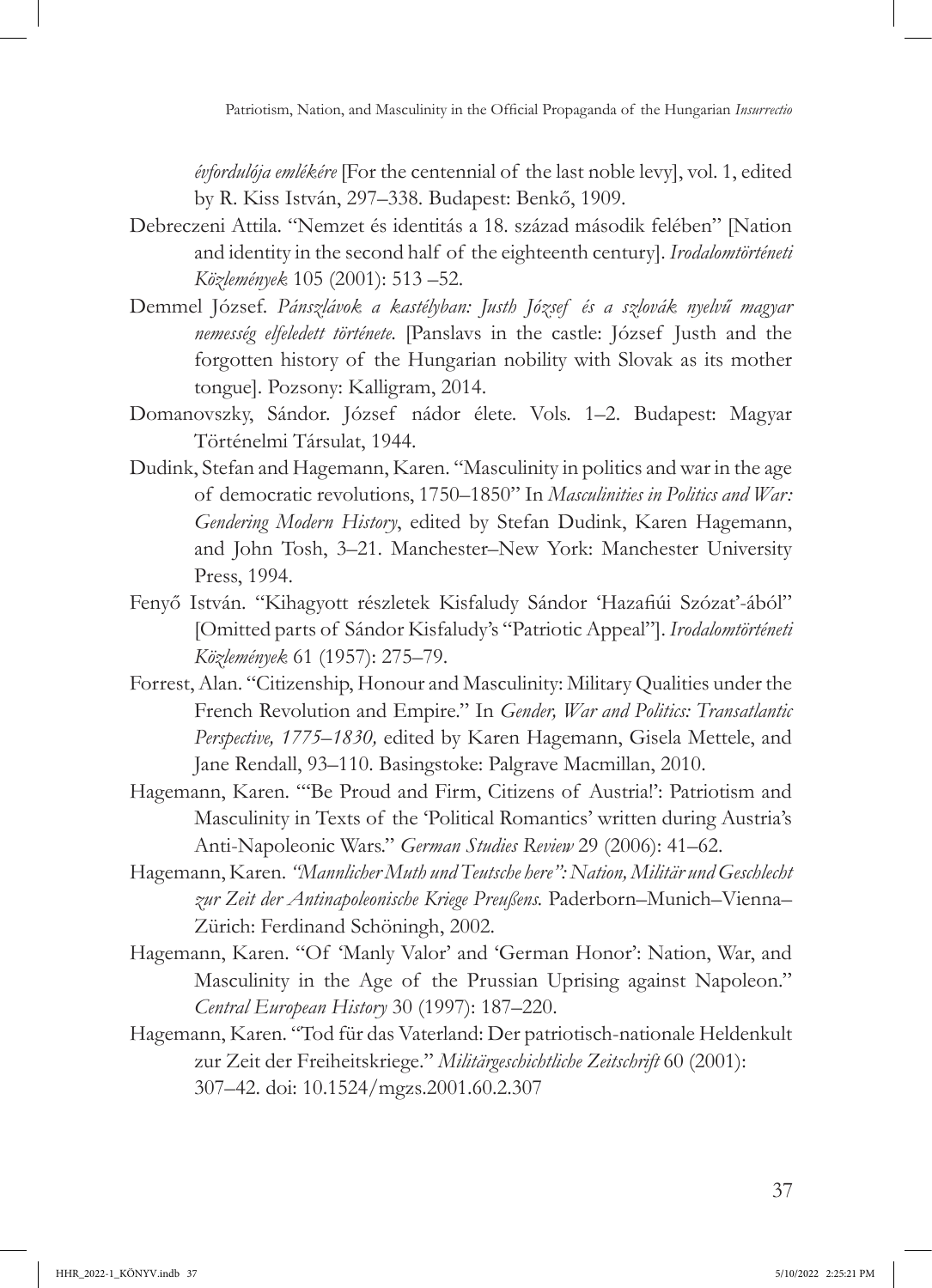- Hammer, Helmut. *Oesterreichs Propaganda zum Feldzug 1809: Ein Beitrag zur Geschichte der politischen Propaganda.* Munich: Zeitungswissenschaftliche Vereinigung, 1935.
- Haselsteiner, Horst. "King and Estates in Hungary: Recruitment without Diet by Joseph II and Francis I." In *War and Society in East Central Europe,* vol. 4, *East Central European Society and War in the Era of Revolutions, 1775– 1856,* edited by Béla K. Király, 343–55. New York: Brooklyn College Press, 1984.
- Hippler, Thomas. *Citizens, Soldiers and National Armies: Military service in France and Germany, 1789–1830.* London–New York: Routledge, 2006.
- Hochedlinger, Michael. *Austria's Wars of Emergence: War, State and Society in the Habsburg Monarchy 1683–1797.* London–New York: Longman, 2003.
- Hochedlinger, Michael. "Mars Ennobled: The Ascent of the Military and the Creation of a Military Nobility in Mid-Eighteenth-Century Austria." *German History* 17, no. 2 (1999): 141–76. doi: [026635599677031902](https://doi.org/10.1191/026635599677031902)
- Jeismann, Michael, and Rolf Westheider. "Wofür stirbt der Bürger? Nationaler Totenkult und Staatsbürgertum in Deutschland und Frankreich seit der Französischen Revolution." In *Der politische Totenkult: Kriegdenkmäler in der Moderne,* edited by Reinhart Koselleck, and Michael Jeismann, 23–50. Munich: Wilhelm Fink, 1994.
- Kestnbaum, Meyer. "Citizen-soldiers, National Service and the Mass Army: The Birth of Conscription in Revolutionary Europe and North America." In *The Comparative Study of Conscription in the Armed Forces*, edited by Lars Mjøset, Stephen Van Holde, 117–44. Amsterdam: Emerald Group Publishing Ltd., 2002. doi: [10.1016/S0195-6310\(02\)80025-4](https://doi.org/10.1016/S0195-6310(02)80025-4)
- Kontler, László. "Superstition, Enthusiasm and Propagandism: Burke and Gentz on the Nature of the French Revolution." In *Propaganda: Political Rhetoric and Identity 1300–2000,* edited by Bertrand Taithe, Tim Thronton, 97– 113. Stroud: Sutton Publishing, 1999.
- Kosáry, Domokos. "Napóleon és Magyarország" [Napoleon and Hungary]. In *A magyar és európai politika történetéből* [From the history of Hungarian and European politics]. 163–285. Budapest: Osiris, 2001.
- Kosáry, Domokos G. "The French Revolutionary and Napoleonic Wars and Hungarian Society." In *War and Society in East Central Europe,* vol. 4, *East Central European Society and War in the Era of Revolutions, 1775–1856,* edited by Béla K. Király, 11–18. New York: Brooklyn College Press, 1984.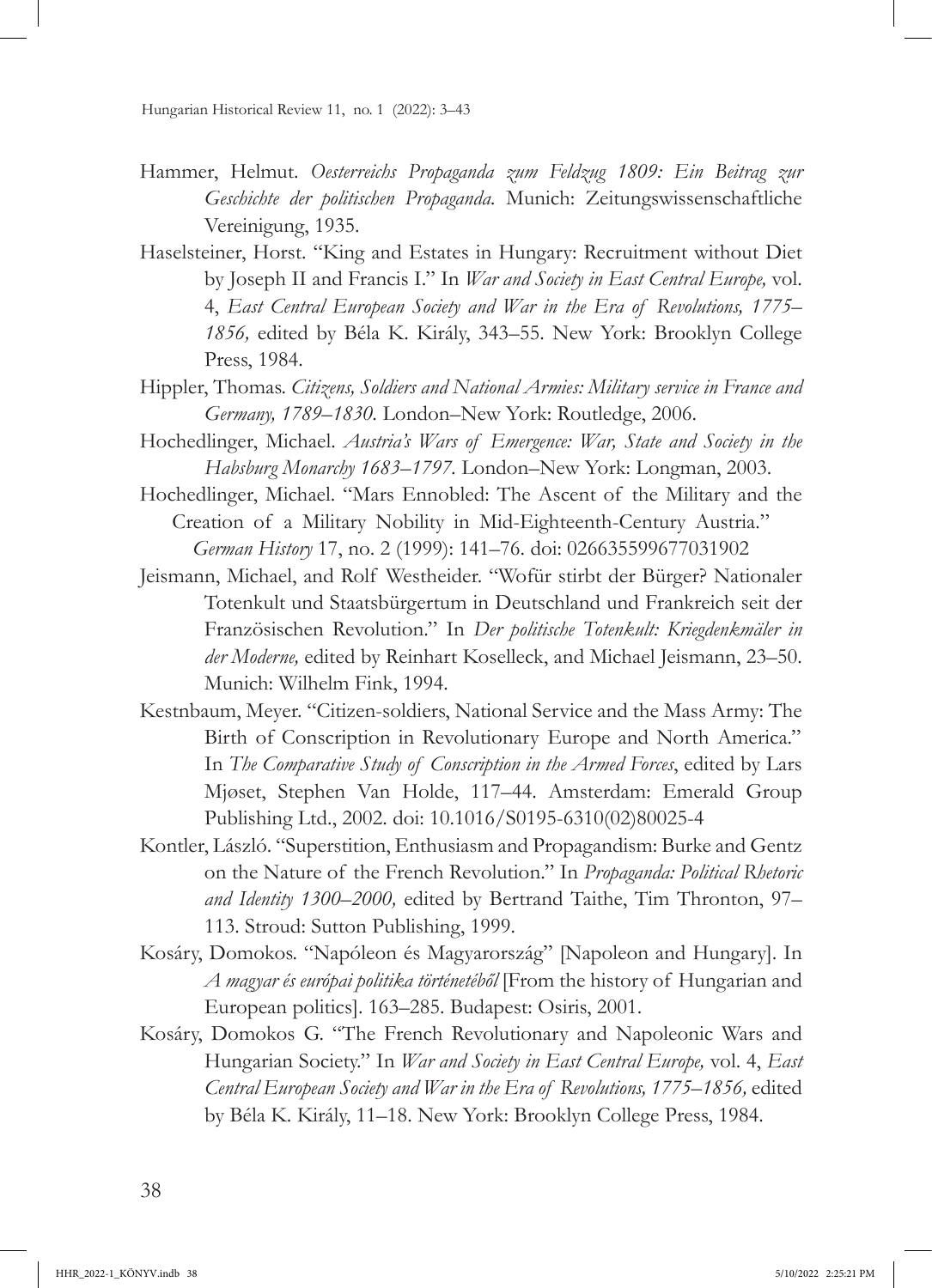- Kramár, Zoltán. "The Military Ethos of the Hungarian Nobility, 1700–1848." In *War and Society in East Central Europe,* vol. 1, *Special Topics and Generalizations on the 18th and 19th Centuries,* edited by Béla K. Király, and Gunther E. Rothenberg, 67–79. New York: Brooklyn College Press, 1979.
- Langsam, Walter Consuelo. *The Napoleonic Wars and German Nationalism in Austria.* New York: Columbia University Press, 1930.
- Lázár, Balázs. "Army Recruitment in the Kingdom of Hungary during the Napoleonic War: Reform Efforts and Failures." *Napoleonic Scholarship,*  no. 9 (2018): 130–46.
- Lázár, Balázs. "Bevezetés" [Introduction]. In *A Magyar Királyi Nemesi felkelés 1809. évi szabályzatai* [The manuals of the Hungarian Royal Noble Levy of 1809], edited by Balázs Lázár, 5–16. N.p.: Nap, 2009.
- Markó, Árpád. "Adalékok a magyar katonai nyelv fejlődéstörténetéhez IV. A francia forradalom és a napóleoni háborúk időszakának magyar katonai nyelve" [Contributions to the historical development of the Hungarian military language IV. The military language of the French Revolution and Napoleonic wars]. *Hadtörténelmi Közlemények* 6 (1959): 195–317.
- Metzger, Jan. *Milizarmee im klassischen Republikanismus: Die Odyssee eines militärpolitischen Konzeptes von Florenz über England und Schottland nach Nordamerika (15.–18. Jahrhundert).* Doctoral thesis. Bern–Stuttgart–Wien: Paul Haupt, 1999.
- Mjøset, Lars, and Stephen Van Holde. "Killing for the State, Dying for the Nation: An Introductory Essay on the Life Cycle of Conscription into Europe's Armed Forces." In *The Comparative Study of Conscription in the Armed Forces,* edited by Lars Mjøset, and Stephen Van Holde, 3–94. Amsterdam: Emerald Group Publishing Ltd., 2002.
- Molnár, András. "Polgárőrségek Magyarországon a napóleoni háborúk idején" [Burgher guards in Hungary during the Napoleonic wars]. *Hadtörténelmi Közlemények* 105 (1992): 94–119.
- Nagy, Ágoston. "'Elestjeink' oszlopa mellett új bajnokok fognak hazafiúi lángokra gyúladhatni'? A sátoraljaújhelyi inszurrekciós emlékmű tervezete és a nemesi patriotizmus nyelvei" ["By the column of our fallen new heroes will be rekindled in patriotic flames"? The draft of the monument of the noble levy of Sátoraljaújhely and the languages of noble patriotism]. *Sic Itur ad Astra,* no. 65 (2016): 53–90.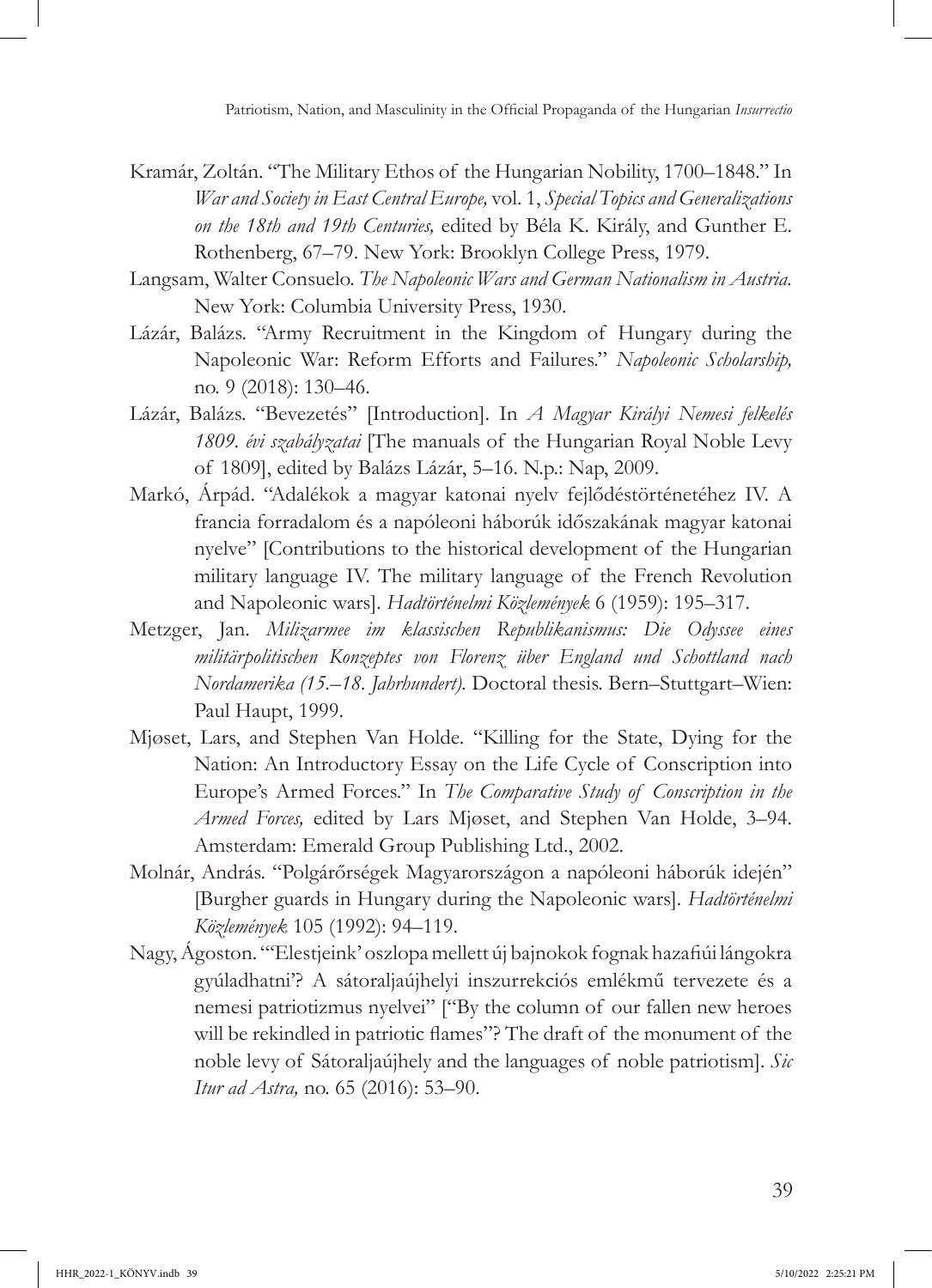- Nagy, Ágoston. "Kisfaludy Sándor fogalmazványai az 1809-es inszurrekció idejéből" [Drafts of Sándor Kisfaludy from the time of the noble levy of 1809]. *Lymbus* (2018): 513–32.
- Nagy, Ágoston. "Törekvések az utolsó nemesi felkelés kultuszának kialakítására" [Efforts to shape the cult of the last noble levy]. In *Örökség, történelem, társadalom,* Rendi társadalom – polgári társadalom 32, edited by Erika Szívós, Dániel Veres, 44–86. Budapest: Hajnal István Kör Társadalomtörténeti Egyesület, 2020.
- Péter, László. "Language, the Constitution, and the Past in Hungarian Nationalism." In *Hungary's Long Nineteenth Century: Constitutional and Democratic Traditions in a European Perspective (Collected Studies),* edited by Miklós Lojkó, 183–98. Leiden–Boston: Brill, 2012.
- Péter, László. "Montesquieu's Paradox on Freedom and Hungary's Constitutions 1790–1990." In *Hungary's Long Nineteenth Century: Constitutional and Democratic Traditions in a European Perspective (Collected Studies),* edited by Miklós Lojkó, 153–82. Leiden–Boston: Brill, 2012.
- Péter, László. "The Irrepressible Authority of Werbőczy's *Tripartitum*." In *Hungary's Long Nineteenth Century: Constitutional and Democratic Traditions in a European Perspective (Collected Studies),* edited by Miklós Lojkó, 134–52. Leiden–Boston: Brill, 2012.
- Péter, László. "The Holy Crown of Hungary, Visible and Invisible." In *Hungary's Long Nineteenth Century: Constitutional and Democratic Traditions in a European Perspective (Collected Studies),* edited by Miklós Lojkó, 15–112. Leiden– Boston: Brill, 2012.
- Poór, János. "Berzeviczy Gergely Magyarországról, Ausztriáról és Napóleonról" [Gergely Berzeviczy about Hungary, Austria and Napoleon]. In *Eszmék, forradalmak, háborúk: Vadász Sándor 80 éves,* edited by Háda Béla et al., 473–86. Budapest: Eötvös Loránd Tudományegyetem, 2010.
- Poór, János. *Adók, katonák, országgyűlések 1796–1811/12* [Taxes, soldiers, diets 1796–1811/12]*.* Budapest: Universitas, 2003.
- Porkoláb, Tibor. "Szempontok a francia háborúk inszurrekciós költészetének textológiai és filológiai vizsgálatához" [Considerations on the textological and philological research of the poetry of noble levies in times of French wars]*.* In *Textológia, filológia, értelmezés: klasszikus magyar irodalom*  [Textology, philology, interpretation: classical Hungarian literature], edited by Mariann Czifra, Márton Szilágyi, 191–215. Debrecen: Debreceni Egyetemi Kiadó, 2014.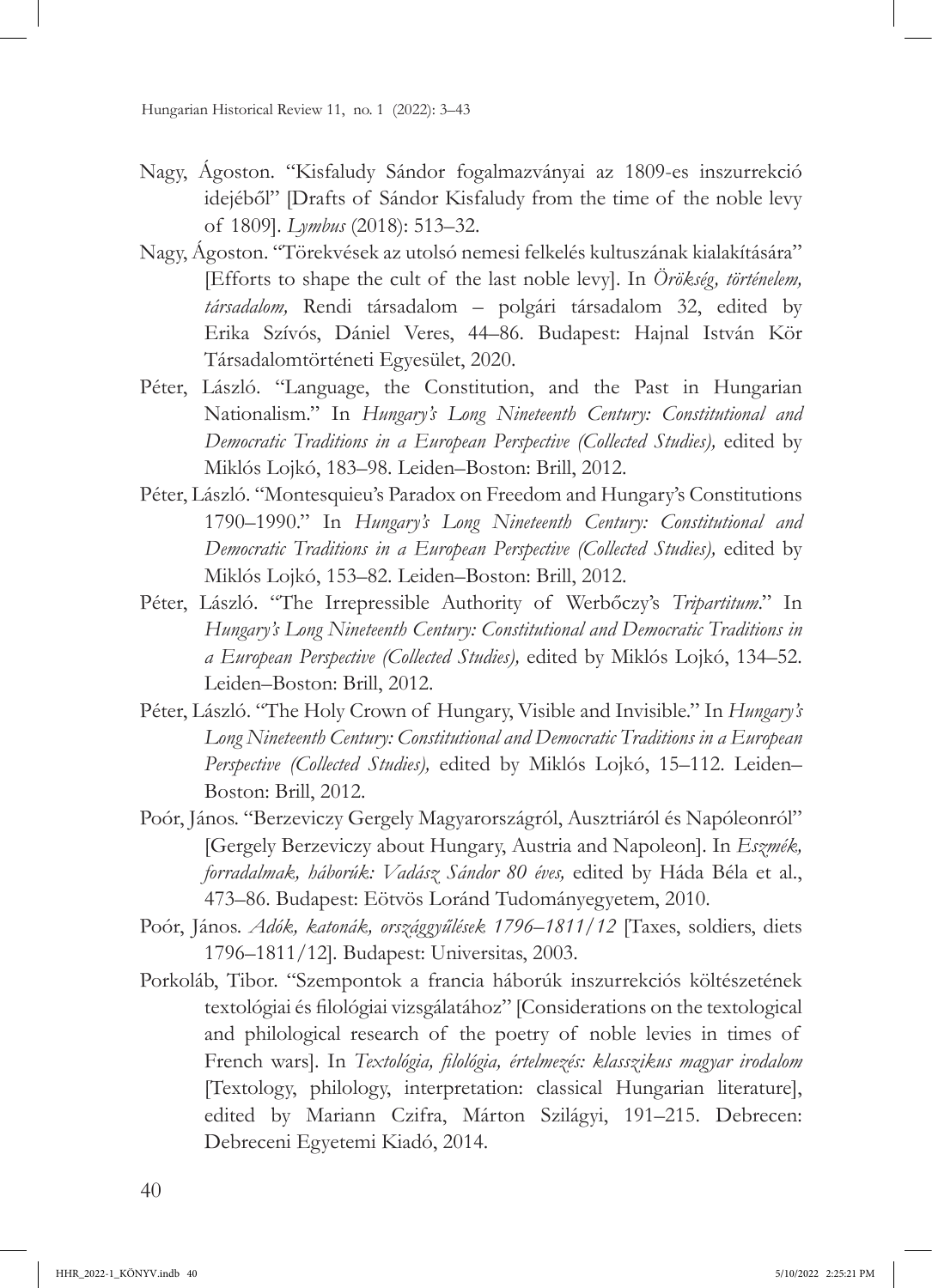- Pukánszky, Béla. *"Patrióta" és "hazafi": Fejezet a magyarországi német irodalom történetéből.* Budapest: Franklin Társulat, 1933.
- R. Kiss, István. "Az utolsó nemesi felkelés története" [The history of the last noble levy]. In *Az utolsó nemesi felkelés századik évfordulója emlékére* [For the centennial of the last noble levy], vol. 1, edited by R. Kiss István, 9–298. Budapest: Benkő, 1909.
- Redl, Elisabeth. *Flugblätter und Flugschriften gegen Napoleon: Ein Beitrag zur österreichischen Propaganda 1805–1809.* Doctoral thesis. University of Vienna, 1971.
- Rink, Martin. "Idee und Wirklichkeit einer deutschen Guerilla: Der österreichische Krieg 1809 und der 'Volkskrieg' in Deutschland." *Österreichische Militärische Zeitschrift – Online* no. 5. (2010): 20–28. URL: https://www.bundesheer. at/pdf\_pool/omz/oemz2010\_05.pdf
- Rink, Martin. "Preußisch-deutsche Konzeptionen zum 'Volkskrieg' im Zeitalter Napoleons." In *Reform – Reorganisation – Transformation: Zum Wandel in deutschen Streitkräften von den preußischen Heeresreformen bis zur Transformation der Bundeswehr,* edited by Karl-Heinz Lutz, Martin Rink, and Marcus von Salisch, 65–87. Munich: R. Oldenbourg, 2010.
- Rössler, Hellmuth. *Österreichs Kampf um Deutschlands Befreiung: Die deutsche Politik der nationalen Führer Österreichs, 1805–1815*. Vols. 1–2. Hamburg: Hanseatische Verlagsanstalt, 1940.
- Smith, Anthony D. "Chosen peoples: Why ethnic groups survive." *Ethnic and Racial Studies* 15 (1992): 436–56.
- Smith, Anthony D. *National Identity.* London: Penguin Books, 1991.
- Szabó, András Péter. "'True Hungarian Blood': Noble Nationalism in the Post-1657 Crisis in Transylvania" In *Identity and Culture in Ottoman Hungary,*  edited by Pál Fodor and Pál Ács, 141–61. Berlin: Klaus Schwarz, 2017.
- Szijártó M., István. *A diéta: A magyar rendek és az országgyűlés 1708–1792* [The diet: The Hungarian estates and the diet 1708–1792]. Keszthely: Balaton Akadémia Kiadó, 2010.
- Szijártó M., István. *Estates and Constitution: The Parliament in Eighteenth-Century Hungary.* Translated by David Robert Evans. New York–Oxford: Berghahn Books, 2020.
- Szijártó M., István. *A diéta II.: A 18. századi politikai elit társadalom- és kultúrtörténeti megközelítésben* [The diet II: The eighteenth century political elit from the perspective of social and cultural history]. Budapest: Magyar Nemzeti Levéltár, 2021.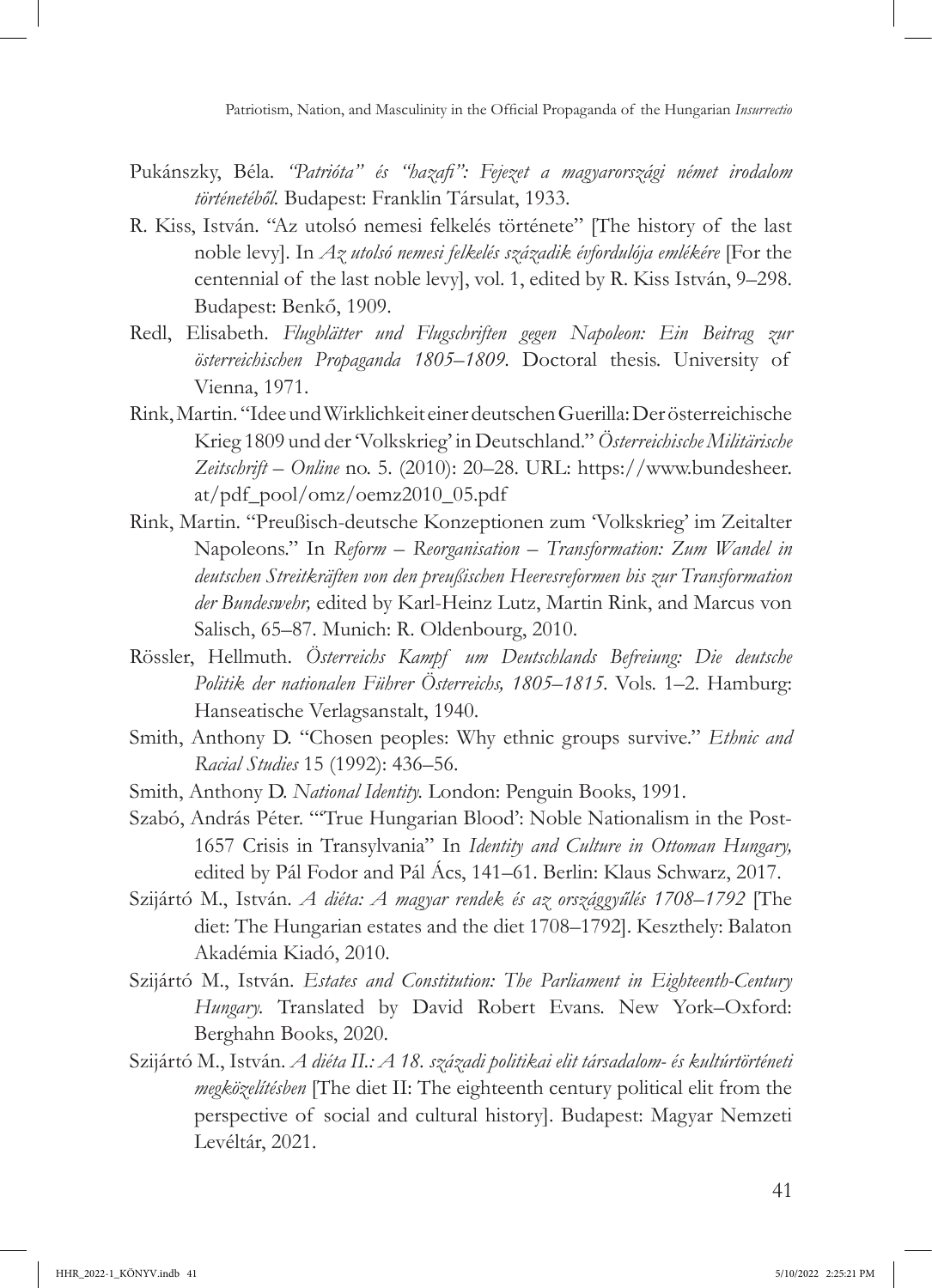- Takáts, József. "Politikai beszédmódok a magyar 19. század elején: A keret" [Political languages in the beginning of the Hungarian nineteenth century]. *Irodalomtörténeti Közlemények,* 102 (1998): 668–86.
- Takáts, József. "A laterális útvonal" [The lateral route]. *2000*, no. 2. (2018), 58–67.
- Tarnói, László. "Patriotismus und nationale Identität im Spiegel der deutschsprachigen Dichtung im Königreich Ungarn um 1800." *Berliner Beiträge zur Hungarologie*, 4 (1989): 7–55.
- Tóth, Zoltán. "A rendi norma és a 'keresztyén polgárisodás': Társadalomtörténeti esszé" [The norm of estates and the "Christian embourgeoisement": An essay of social history]. *Századvég,* no. 2–3 (1991): 75–130.
- Trencsényi, Balázs, and Márton Zászkaliczky. "Towards an intellectual history of patriotism in East Central Europe in the early modern period." In *Whose Love of Which Country? Composite States, National Histories and Patriotic Discourses in Early Modern East Central Europe,* edited by Balázs Trencsényi, Márton Zászkaliczky, 1–72. Leiden: Brill, 2010. doi: 10.1163/[ej.9789004182622.i-784.4](https://doi.org/10.1163/ej.9789004182622.i-784.4)
- Urbán, Aladár. "The Hungarian Army of 1848–49." In *War and Society in East Central Europe,* vol 1, *Special Topics and Generalizations on the 18th and 19th Centuries,* edited by Béla K. Király, and Gunther E. Rothenberg, 97–111. New York: Brooklyn College Press, 1979.
- Varga, Bendek. "Political Humanism and the Corporate Theory of State: Nation, Patria and Virtue in Hungarian Political Thought in the Sixteenth Century." In *Whose Love of Which Country? Composite States, National Histories and Patriotic Discourses in Early Modern East Central Europe,* edited by Balázs Trencsényi, Márton Zászkaliczky, 285–313. Leiden: Brill, 2010.
- Veress, D. Csaba. *Napóleon hadai Magyarországon* [Napoleon's armies in Hungary]. Budapest: Zrínyi, 1987.
- Viszota, Gyula. "Kisfaludy Sándor és az 1809-iki insurrectio" [Sándor Kisfaludy and the noble levy of 1809]. *Akadémiai Értesítő* 20 (1909): 405–33.
- Vitek, Gábor. *Sigillum Comitatus Albensis: Fejezetek Fejér vármegye szimbólumainak történetéből* [Chapters from the history of the symbols of Fejér County]. Székesfehérvár: Fejér Megyei Levéltár, 2009.
- Vörös, Károly. "The *Insurrectio* of the Hungarian Nobility in the Era of the Napoleonic Wars." In *War and Society in East Central Europe,* vol. 4, *East Central European Society and War in the Era of Revolutions, 1775–1856,* edited by Béla K. Király, 19–31. New York: Brooklyn College Press, 1984.